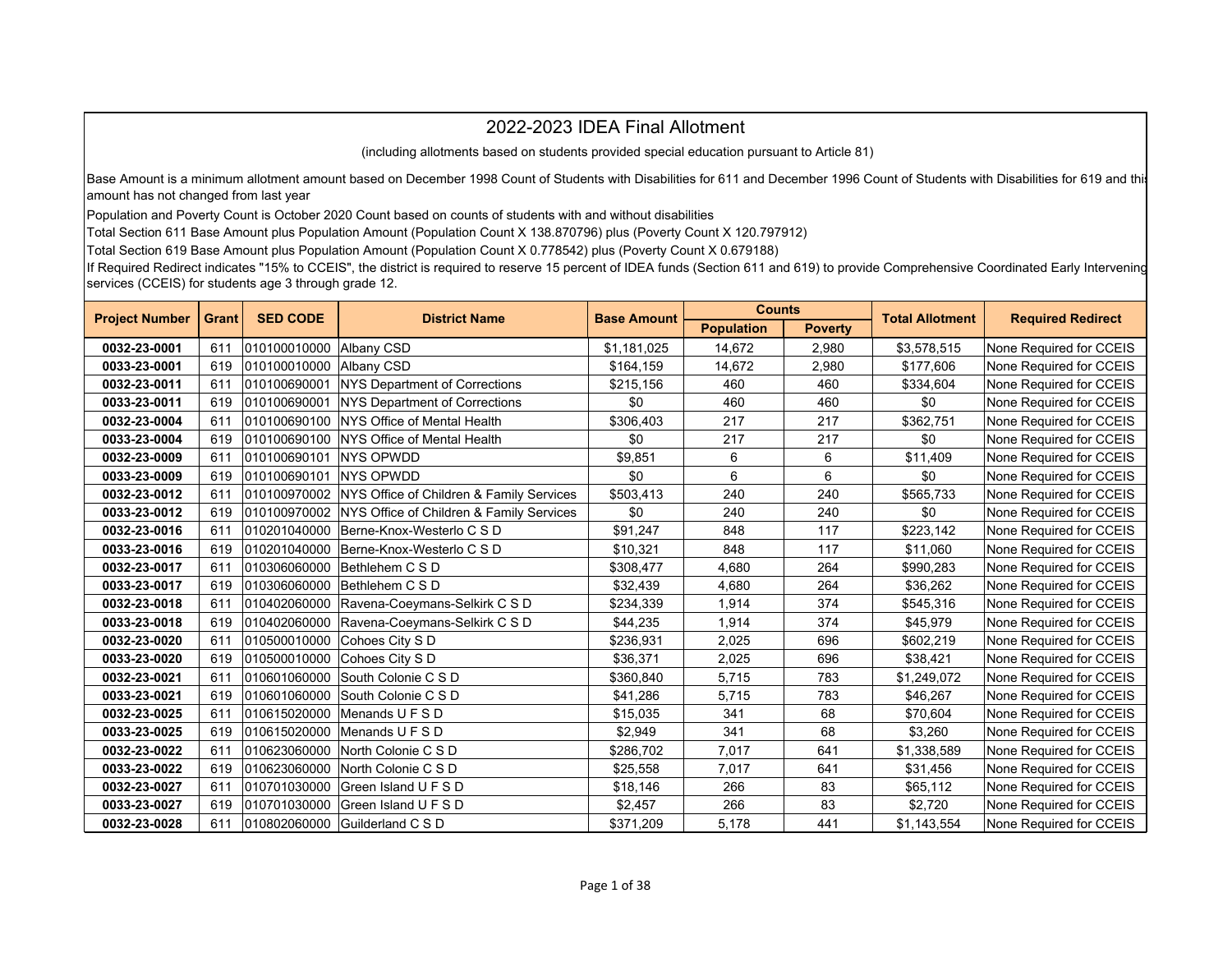| <b>Project Number</b> | <b>Grant</b><br><b>SED CODE</b><br><b>District Name</b><br><b>Base Amount</b> | <b>Counts</b>               |                                           | <b>Total Allotment</b> | <b>Required Redirect</b> |                |             |                         |
|-----------------------|-------------------------------------------------------------------------------|-----------------------------|-------------------------------------------|------------------------|--------------------------|----------------|-------------|-------------------------|
|                       |                                                                               |                             |                                           |                        | <b>Population</b>        | <b>Poverty</b> |             |                         |
| 0033-23-0028          | 619                                                                           |                             | 010802060000 Guilderland C S D            | \$34,405               | 5,178                    | 441            | \$38,736    | None Required for CCEIS |
| 0032-23-0031          | 611                                                                           |                             | 011003060000 Voorheesville Central School | \$88,136               | 1,231                    | 71             | \$267,663   | None Required for CCEIS |
| 0033-23-0031          | 619                                                                           | 011003060000                | Voorheesville Central School              | \$9,338                | 1,231                    | 71             | \$10,344    | None Required for CCEIS |
| 0032-23-0032          | 611                                                                           | 011200010000                | <b>Watervliet City S D</b>                | \$150,868              | 1,515                    | 458            | \$416,582   | None Required for CCEIS |
| 0033-23-0032          | 619                                                                           | 011200010000                | Watervliet City S D                       | \$21,134               | 1,515                    | 458            | \$22,624    | None Required for CCEIS |
| 0032-23-0034          | 611                                                                           |                             | 020101040000 Alfred-Almond C S D          | \$45,623               | 659                      | 81             | \$146,924   | None Required for CCEIS |
| 0033-23-0034          | 619                                                                           |                             | 020101040000 Alfred-Almond C S D          | \$4,423                | 659                      | 81             | \$4,991     | None Required for CCEIS |
| 0032-23-0036          | 611                                                                           | 020601040000 Andover C S D  |                                           | \$35,254               | 288                      | 62             | \$82,738    | None Required for CCEIS |
| 0033-23-0036          | 619                                                                           | 020601040000                | Andover C S D                             | \$4,915                | 288                      | 62             | \$5,181     | None Required for CCEIS |
| 0032-23-0035          | 611                                                                           | 020702040000                | Genesee Valley CSD                        | \$54,437               | 556                      | 123            | \$146,507   | None Required for CCEIS |
| 0033-23-0035          | 619                                                                           | 020702040000                | Genesee Valley CSD                        | \$11,304               | 556                      | 123            | \$11,821    | None Required for CCEIS |
| 0032-23-0038          | 611                                                                           | 020801040000 Belfast C S D  |                                           | \$33,181               | 416                      | 105            | \$103,635   | None Required for CCEIS |
| 0033-23-0038          | 619                                                                           | 020801040000 Belfast C S D  |                                           | \$3,440                | 416                      | 105            | \$3,835     | None Required for CCEIS |
| 0032-23-0040          | 611                                                                           |                             | 021102040000 Canaseraga C S D             | \$33,699               | 232                      | 28             | \$69,299    | None Required for CCEIS |
| 0033-23-0040          | 619                                                                           | 021102040000                | Canaseraga C S D                          | \$1,474                | 232                      | 28             | \$1,674     | None Required for CCEIS |
| 0032-23-0041          | 611                                                                           |                             | 021601040000 Friendship C S D             | \$36,810               | 362                      | 119            | \$101,456   | None Required for CCEIS |
| 0033-23-0041          | 619                                                                           |                             | 021601040000 Friendship C S D             | \$11,304               | 362                      | 119            | \$11,667    | None Required for CCEIS |
| 0032-23-0042          | 611                                                                           | 022001040000 Fillmore C S D |                                           | \$58,066               | 829                      | 205            | \$197,954   | None Required for CCEIS |
| 0033-23-0042          | 619                                                                           | 022001040000 Fillmore C S D |                                           | \$5,406                | 829                      | 205            | \$6,190     | None Required for CCEIS |
| 0032-23-0043          | 611                                                                           | 022101040000                | Whitesville C S D                         | \$16,072               | 180                      | 46             | \$46,626    | None Required for CCEIS |
| 0033-23-0043          | 619                                                                           | 022101040000                | Whitesville C S D                         | \$1,966                | 180                      | 46             | \$2,137     | None Required for CCEIS |
| 0032-23-0044          | 611                                                                           | 022302040000                | Cuba-Rushford C S D                       | \$89,692               | 900                      | 224            | \$241,735   | None Required for CCEIS |
| 0033-23-0044          | 619                                                                           |                             | 022302040000 Cuba-Rushford C S D          | \$11,304               | 900                      | 224            | \$12,157    | None Required for CCEIS |
| 0032-23-0045          | 611                                                                           | 022401040000 Scio C S D     |                                           | \$33,699               | 327                      | 84             | \$89,257    | None Required for CCEIS |
| 0033-23-0045          | 619                                                                           | 022401040000 Scio C S D     |                                           | \$3,440                | 327                      | 84             | \$3,752     | None Required for CCEIS |
| 0032-23-0046          | 611                                                                           | 022601060000                | Wellsville C S D                          | \$119,762              | 1,349                    | 291            | \$342,251   | 15% to CCEIS            |
| 0033-23-0046          | 619                                                                           | 022601060000                | Wellsville C S D                          | \$10,813               | 1,349                    | 291            | \$12,061    | 15% to CCEIS            |
| 0032-23-0039          | 611                                                                           | 022902040000                | Bolivar-Richburg C.S.D.                   | \$66,361               | 773                      | 182            | \$195,693   | None Required for CCEIS |
| 0033-23-0039          | 619                                                                           |                             | 022902040000 Bolivar-Richburg C.S.D.      | \$4,423                | 773                      | 182            | \$5,149     | None Required for CCEIS |
| 0032-23-0048          | 611                                                                           |                             | 030101060000 Chenango Forks C S D         | \$138,426              | 1,486                    | 230            | \$372,572   | None Required for CCEIS |
| 0033-23-0048          | 619                                                                           | 030101060000                | Chenango Forks C S D                      | \$17,694               | 1,486                    | 230            | \$19,007    | None Required for CCEIS |
| 0032-23-0049          | 611                                                                           | 030200010000                | Binghamton City S D                       | \$631,988              | 5,849                    | 1,964          | \$1,681,490 | None Required for CCEIS |
| 0033-23-0049          | 619                                                                           | 030200010000                | Binghamton City S D                       | \$59,471               | 5,849                    | 1,964          | \$65,359    | None Required for CCEIS |
| 0032-23-0051          | 611                                                                           | 030501040000                | Harpursville C S D                        | \$96,431               | 733                      | 178            | \$219,725   | None Required for CCEIS |
| 0033-23-0051          | 619                                                                           |                             | 030501040000 Harpursville C S D           | \$10,813               | 733                      | 178            | \$11,505    | None Required for CCEIS |
| 0032-23-0052          | 611                                                                           |                             | 030601060000 Susquehanna Valley C.S.D.    | \$176,791              | 1,495                    | 373            | \$429,461   | None Required for CCEIS |
| 0033-23-0052          | 619                                                                           |                             | 030601060000 Susquehanna Valley C.S.D.    | \$17,202               | 1,495                    | 373            | \$18,619    | None Required for CCEIS |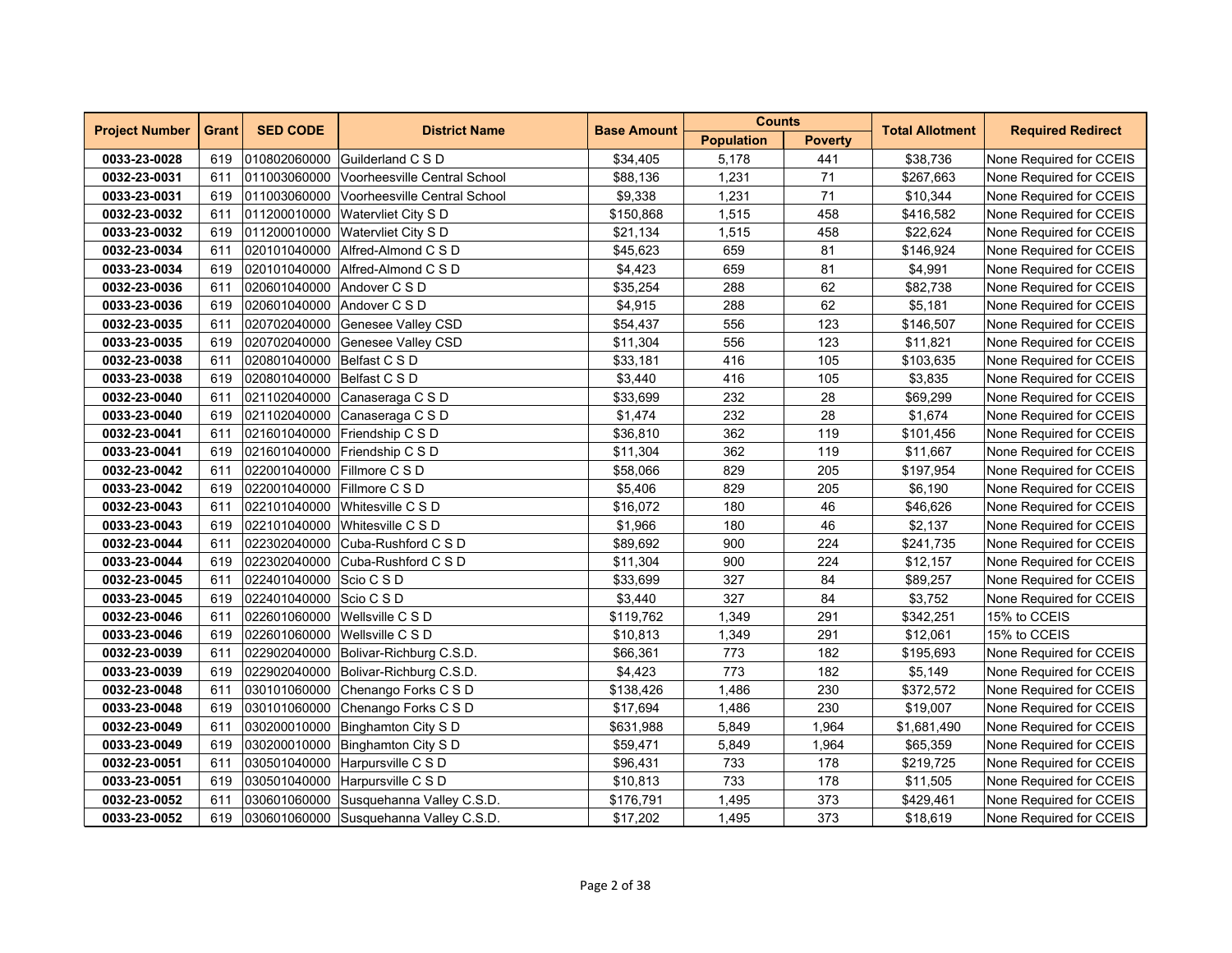| <b>Project Number</b> | <b>Grant</b> | <b>SED CODE</b>              | <b>District Name</b>                | <b>Base Amount</b> | <b>Counts</b>     |                | <b>Total Allotment</b> | <b>Required Redirect</b> |
|-----------------------|--------------|------------------------------|-------------------------------------|--------------------|-------------------|----------------|------------------------|--------------------------|
|                       |              |                              |                                     |                    | <b>Population</b> | <b>Poverty</b> |                        |                          |
| 0032-23-0053          | 611          | 030701060000                 | Chenango Valley C S D               | \$178,865          | 1,869             | 348            | \$480,453              | None Required for CCEIS  |
| 0033-23-0053          | 619          |                              | 030701060000 Chenango Valley C S D  | \$10,813           | 1,869             | 348            | \$12,504               | None Required for CCEIS  |
| 0032-23-0056          | 611          | 031101060000                 | Maine-Endwell C S D                 | \$203,232          | 2,718             | 499            | \$640,961              | None Required for CCEIS  |
| 0033-23-0056          | 619          | 031101060000                 | Maine-Endwell C S D                 | \$14,253           | 2,718             | 499            | \$16,708               | None Required for CCEIS  |
| 0032-23-0057          | 611          | 031301040000                 | Deposit C S D                       | \$51,845           | 548               | 124            | \$142,925              | None Required for CCEIS  |
| 0033-23-0057          | 619          | 031301040000 Deposit C S D   |                                     | \$1,474            | 548               | 124            | \$1,985                | None Required for CCEIS  |
| 0032-23-0058          | 611          |                              | 031401060000 Whitney Point C S D    | \$171,606          | 1,655             | 371            | \$446,253              | None Required for CCEIS  |
| 0033-23-0058          | 619          | 031401060000                 | <b>Whitney Point C S D</b>          | \$14,745           | 1,655             | 371            | \$16,285               | None Required for CCEIS  |
| 0032-23-0059          | 611          | 031501060000                 | Union-Endicott C.S.D.               | \$398,262          | 4,181             | 1,000          | \$1,099,679            | None Required for CCEIS  |
| 0033-23-0059          | 619          | 031501060000                 | Union-Endicott C.S.D.               | \$23,592           | 4,181             | 1,000          | \$27,526               | None Required for CCEIS  |
| 0032-23-0063          | 611          | 031502060000                 | Johnson City C S D                  | \$243,152          | 2,687             | 677            | \$698,078              | None Required for CCEIS  |
| 0033-23-0063          | 619          |                              | 031502060000 Johnson City C S D     | \$25,066           | 2,687             | 677            | \$27,618               | None Required for CCEIS  |
| 0032-23-0065          | 611          | 031601060000 Vestal C.S.D.   |                                     | \$194,937          | 3,870             | 496            | \$792,283              | None Required for CCEIS  |
| 0033-23-0065          | 619          | 031601060000                 | Vestal C.S.D.                       | \$20,151           | 3,870             | 496            | \$23,501               | None Required for CCEIS  |
| 0032-23-0068          | 611          | 031701060000                 | Windsor C S D                       | \$164,348          | 1,711             | 369            | \$446,530              | None Required for CCEIS  |
| 0033-23-0068          | 619          | 031701060000 Windsor C S D   |                                     | \$26,049           | 1,711             | 369            | \$27,632               | None Required for CCEIS  |
| 0032-23-0072          | 611          |                              | 040204040000 West Valley C S D      | \$31,625           | 237               | 34             | \$68,644               | None Required for CCEIS  |
| 0033-23-0072          | 619          |                              | 040204040000 West Valley C S D      | \$3,932            | 237               | 34             | \$4,140                | None Required for CCEIS  |
| 0032-23-0073          | 611          |                              | 040302060000 Allegany-Limestone CSD | \$98,505           | 1,157             | 210            | \$284,547              | None Required for CCEIS  |
| 0033-23-0073          | 619          |                              | 040302060000 Allegany-Limestone CSD | \$10,813           | 1,157             | 210            | \$11,857               | None Required for CCEIS  |
| 0032-23-0074          | 611          | 040901040000                 | Ellicottville C S D                 | \$36,810           | 633               | 111            | \$138,124              | None Required for CCEIS  |
| 0033-23-0074          | 619          |                              | 040901040000 Ellicottville C S D    | \$491              | 633               | 111            | \$1,059                | None Required for CCEIS  |
| 0032-23-0075          | 611          |                              | 041101040000 Franklinville C S D    | \$80,878           | 693               | 142            | \$194,268              | None Required for CCEIS  |
| 0033-23-0075          | 619          |                              | 041101040000 Franklinville C S D    | \$8,847            | 693               | 142            | \$9,483                | None Required for CCEIS  |
| 0032-23-0076          | 611          | 041401040000 Hinsdale C S D  |                                     | \$52,363           | 439               | 105            | \$126,011              | None Required for CCEIS  |
| 0033-23-0076          | 619          | 041401040000                 | Hinsdale C S D                      | \$6,881            | 439               | 105            | \$7,294                | None Required for CCEIS  |
| 0032-23-1255          | 611          | 042302040000                 | Cattaraugus-Little Valley           | \$87,618           | 922               | 225            | \$242,837              | None Required for CCEIS  |
| 0033-23-1255          | 619          | 042302040000                 | Cattaraugus-Little Valley           | \$14,253           | 922               | 225            | \$15,124               | None Required for CCEIS  |
| 0032-23-0079          | 611          | 042400010000 Olean City S D  |                                     | \$204,787          | 2,379             | 586            | \$605,949              | None Required for CCEIS  |
| 0033-23-0079          | 619          | 042400010000 Olean City S D  |                                     | \$43,743           | 2,379             | 586            | \$45,993               | None Required for CCEIS  |
| 0032-23-0080          | 611          | 042801060000                 | Gowanda C S D                       | \$119,762          | 1,207             | 333            | \$327,605              | None Required for CCEIS  |
| 0033-23-0080          | 619          | 042801060000                 | Gowanda C S D                       | \$14,745           | 1,207             | 333            | \$15,911               | None Required for CCEIS  |
| 0032-23-0081          | 611          | 042901040000 Portville C S D |                                     | \$65,843           | 1,027             | 189            | \$231,294              | None Required for CCEIS  |
| 0033-23-0081          | 619          | 042901040000 Portville C S D |                                     | \$11,304           | 1,027             | 189            | \$12,232               | None Required for CCEIS  |
| 0032-23-0082          | 611          |                              | 043001040000 Randolph C S D         | \$80,359           | 1,127             | 206            | \$261,750              | None Required for CCEIS  |
| 0033-23-0082          | 619          |                              | 043001040000 Randolph C S D         | \$7,864            | 1,127             | 206            | \$8,881                | None Required for CCEIS  |
| 0032-23-0083          | 611          |                              | 043011020000 Randolph Academy UFSD  | \$82,952           | 22                | 22             | \$88,665               | None Required for CCEIS  |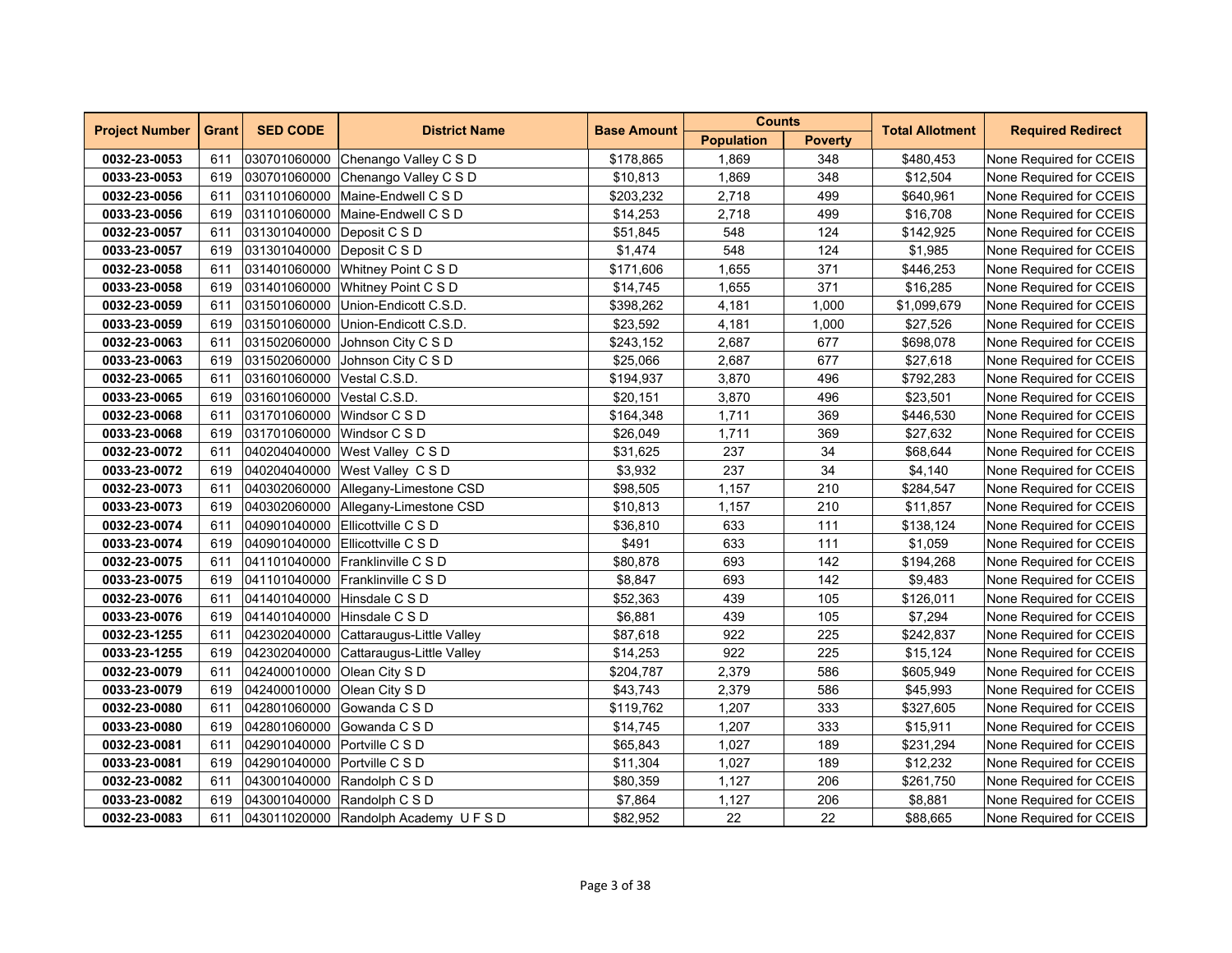| <b>Project Number</b> | <b>Grant</b> | <b>SED CODE</b>           | <b>District Name</b>                          | <b>Base Amount</b> | <b>Counts</b>     |                | <b>Total Allotment</b> | <b>Required Redirect</b> |
|-----------------------|--------------|---------------------------|-----------------------------------------------|--------------------|-------------------|----------------|------------------------|--------------------------|
|                       |              |                           |                                               |                    | <b>Population</b> | <b>Poverty</b> |                        |                          |
| 0033-23-0083          | 619          |                           | 043011020000 Randolph Academy U F S D         | \$0                | 22                | 22             | \$32                   | None Required for CCEIS  |
| 0032-23-0084          | 611          |                           | 043200050000 Salamanca City S D               | \$117,688          | 1,390             | 468            | \$367,251              | None Required for CCEIS  |
| 0033-23-0084          | 619          |                           | 043200050000 Salamanca City S D               | \$15,728           | 1,390             | 468            | \$17,128               | None Required for CCEIS  |
| 0032-23-0085          | 611          | 043501060000              | Yorkshire-Pioneer C S D                       | \$313,661          | 2,540             | 594            | \$738,147              | None Required for CCEIS  |
| 0033-23-0085          | 619          |                           | 043501060000 Yorkshire-Pioneer C S D          | \$25,558           | 2,540             | 594            | \$27,938               | None Required for CCEIS  |
| 0032-23-0087          | 611          |                           | 050100010000 Auburn City S D                  | \$365,506          | 4,764             | 1,233          | \$1,176,030            | None Required for CCEIS  |
| 0033-23-0087          | 619          |                           | 050100010000 Auburn City S D                  | \$40,794           | 4,764             | 1,233          | \$45,340               | None Required for CCEIS  |
| 0032-23-0089          | 611          |                           | 050301040000 Weedsport C S D                  | \$57,029           | 839               | 127            | \$188,883              | None Required for CCEIS  |
| 0033-23-0089          | 619          | 050301040000              | Weedsport C S D                               | \$4,423            | 839               | 127            | \$5,162                | None Required for CCEIS  |
| 0032-23-0090          | 611          | 050401040000              | Cato-Meridian C S D                           | \$96,950           | 966               | 212            | \$256,708              | None Required for CCEIS  |
| 0033-23-0090          | 619          | 050401040000              | Cato-Meridian C S D                           | \$8,847            | 966               | 212            | \$9,743                | None Required for CCEIS  |
| 0032-23-0091          | 611          |                           | 050701040000 Southern Cayuga C S D            | \$80,359           | 773               | 161            | \$207,154              | None Required for CCEIS  |
| 0033-23-0091          | 619          |                           | 050701040000 Southern Cayuga C S D            | \$3,440            | 773               | 161            | \$4,151                | None Required for CCEIS  |
| 0032-23-0092          | 611          |                           | 051101040000 Port Byron C S D                 | \$108,356          | 853               | 169            | \$247,228              | None Required for CCEIS  |
| 0033-23-0092          | 619          |                           | 051101040000 Port Byron C S D                 | \$5,898            | 853               | 169            | \$6,677                | None Required for CCEIS  |
| 0032-23-0093          | 611          | 051301040000              | Moravia CSD                                   | \$114,059          | 981               | 203            | \$274,813              | None Required for CCEIS  |
| 0033-23-0093          | 619          |                           | 051301040000 Moravia CSD                      | \$9,338            | 981               | 203            | \$10,240               | None Required for CCEIS  |
| 0032-23-0094          | 611          |                           | 051901040000 Union Springs C.S.D.             | \$77,767           | 934               | 164            | \$227,283              | None Required for CCEIS  |
| 0033-23-0094          | 619          |                           | 051901040000 Union Springs C.S.D.             | \$3,440            | 934               | 164            | \$4,278                | None Required for CCEIS  |
| 0032-23-0096          | 611          |                           | 060201060000 South Western C S D (Jamestown)  | \$87,618           | 1,462             | 247            | \$320,484              | None Required for CCEIS  |
| 0033-23-0096          | 619          |                           | 060201060000 South Western C S D (Jamestown)  | \$4,915            | 1,462             | 247            | \$6,221                | None Required for CCEIS  |
| 0032-23-0097          | 611          |                           | 060301040000 Frewsberg C S D                  | \$69,472           | 817               | 173            | \$203,827              | 15% to CCEIS             |
| 0033-23-0097          | 619          |                           | 060301040000 Frewsberg C S D                  | \$3,440            | 817               | 173            | \$4,193                | 15% to CCEIS             |
| 0032-23-0098          | 611          |                           | 060401040000 Cassadaga Valley C S D           | \$108,874          | 897               | 249            | \$263,520              | None Required for CCEIS  |
| 0033-23-0098          | 619          |                           | 060401040000 Cassadaga Valley C S D           | \$8,847            | 897               | 249            | \$9,714                | None Required for CCEIS  |
| 0032-23-0100          | 611          |                           | 060503040000 Chautauqua Lake CSD              | \$58,585           | 836               | 131            | \$190,506              | None Required for CCEIS  |
| 0033-23-0100          | 619          | 060503040000              | Chautaugua Lake CSD                           | \$3,932            | 836               | 131            | \$4,672                | None Required for CCEIS  |
| 0032-23-0101          | 611          |                           | 060601040000 Pine Valley C S D (South Dayton) | \$70,509           | 712               | 152            | \$187,746              | None Required for CCEIS  |
| 0033-23-0101          | 619          |                           | 060601040000 Pine Valley C S D (South Dayton) | \$4,423            | 712               | 152            | \$5,080                | None Required for CCEIS  |
| 0032-23-0102          | 611          | 060701040000 Clymer C S D |                                               | \$41,994           | 513               | 65             | \$121,087              | None Required for CCEIS  |
| 0033-23-0102          | 619          | 060701040000 Clymer C S D |                                               | \$4,423            | 513               | 65             | \$4,866                | None Required for CCEIS  |
| 0032-23-0103          | 611          |                           | 060800010000 Dunkirk City S D                 | \$199,603          | 2,395             | 756            | \$623,522              | None Required for CCEIS  |
| 0033-23-0103          | 619          | 060800010000              | Dunkirk City S D                              | \$29,490           | 2,395             | 756            | \$31,868               | None Required for CCEIS  |
| 0032-23-0104          | 611          | 061001040000              | Bemus Point C S D                             | \$37,328           | 690               | 100            | \$145,229              | None Required for CCEIS  |
| 0033-23-0104          | 619          |                           | 061001040000 Bemus Point C S D                | \$983              | 690               | 100            | \$1,588                | None Required for CCEIS  |
| 0032-23-0105          | 611          |                           | 061101040000 Falconer C S D                   | \$74,138           | 1,225             | 310            | \$281,702              | None Required for CCEIS  |
| 0033-23-0105          | 619          |                           | 061101040000 Falconer C S D                   | \$8,355            | 1,225             | 310            | \$9,520                | None Required for CCEIS  |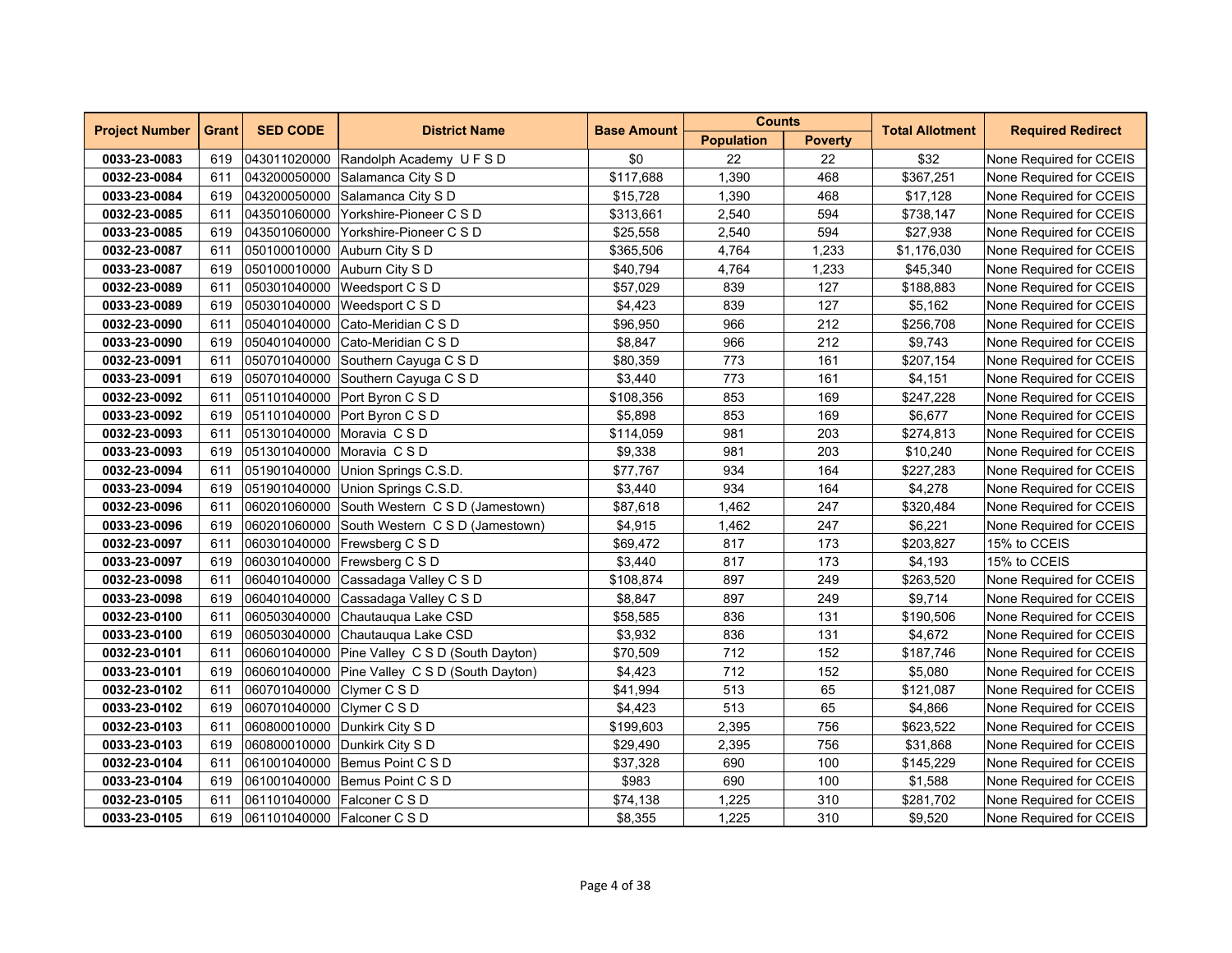| <b>Project Number</b> | <b>Grant</b> | <b>SED CODE</b>              | <b>District Name</b>                       | <b>Base Amount</b> | <b>Counts</b>     |                | <b>Total Allotment</b> | <b>Required Redirect</b> |  |
|-----------------------|--------------|------------------------------|--------------------------------------------|--------------------|-------------------|----------------|------------------------|--------------------------|--|
|                       |              |                              |                                            |                    | <b>Population</b> | <b>Poverty</b> |                        |                          |  |
| 0032-23-0106          | 611          |                              | 061501040000 Silver Creek C S D            | \$115,096          | 1,093             | 294            | \$302,397              | None Required for CCEIS  |  |
| 0033-23-0106          | 619          |                              | 061501040000 Silver Creek C S D            | \$17,694           | 1,093             | 294            | \$18,745               | None Required for CCEIS  |  |
| 0032-23-0108          | 611          | 061503040000                 | Forestville C S D                          | \$48,734           | 492               | 97             | \$128,775              | None Required for CCEIS  |  |
| 0033-23-0108          | 619          | 061503040000                 | Forestville C S D                          | \$1,966            | 492               | 97             | \$2,415                | None Required for CCEIS  |  |
| 0032-23-0109          | 611          | 061601040000 Panama C S D    |                                            | \$61,177           | 513               | 92             | \$143,531              | None Required for CCEIS  |  |
| 0033-23-0109          | 619          | 061601040000 Panama C S D    |                                            | \$2,949            | 513               | 92             | \$3,410                | None Required for CCEIS  |  |
| 0032-23-0110          | 611          |                              | 061700010000 Jamestown City S D            | \$544,889          | 4,967             | 1,836          | \$1,456,445            | None Required for CCEIS  |  |
| 0033-23-0110          | 619          | 061700010000                 | Jamestown City S D                         | \$76,673           | 4,967             | 1,836          | \$81,787               | None Required for CCEIS  |  |
| 0032-23-0113          | 611          | 062201060000                 | Fredonia C S D                             | \$156,571          | 1,473             | 321            | \$399,904              | None Required for CCEIS  |  |
| 0033-23-0113          | 619          | 062201060000                 | Fredonia C S D                             | \$7,372            | 1,473             | 321            | \$8,737                | None Required for CCEIS  |  |
| 0032-23-0114          | 611          | 062301040000 Brocton C S D   |                                            | \$70,509           | 579               | 177            | \$172,296              | None Required for CCEIS  |  |
| 0033-23-0114          | 619          | 062301040000 Brocton C S D   |                                            | \$5,898            | 579               | 177            | \$6,469                | None Required for CCEIS  |  |
| 0032-23-0115          | 611          | 062401040000 Ripley C S D    |                                            | \$39,402           | 158               | 76             | \$70,525               | None Required for CCEIS  |  |
| 0033-23-0115          | 619          | 062401040000 Ripley C S D    |                                            | \$1,966            | 158               | 76             | \$2,141                | None Required for CCEIS  |  |
| 0032-23-0116          | 611          | 062601040000                 | Sherman C S D                              | \$52,882           | 545               | 127            | \$143,908              | None Required for CCEIS  |  |
| 0033-23-0116          | 619          |                              | 062601040000 Sherman C S D                 | \$4,423            | 545               | 127            | \$4,933                | None Required for CCEIS  |  |
| 0032-23-0117          | 611          |                              | 062901040000 Westfield C S D               | \$55,992           | 687               | 181            | \$173,260              | None Required for CCEIS  |  |
| 0033-23-0117          | 619          |                              | 062901040000 Westfield C S D               | \$3,440            | 687               | 181            | \$4,098                | None Required for CCEIS  |  |
| 0032-23-0118          | 611          | 070600010000 Elmira City S D |                                            | \$771,969          | 6,810             | 1,862          | \$1,942,605            | None Required for CCEIS  |  |
| 0033-23-0118          | 619          | 070600010000 Elmira City S D |                                            | \$74,707           | 6,810             | 1,862          | \$81,274               | None Required for CCEIS  |  |
| 0032-23-0121          | 611          |                              | 070901060000 Horseheads CSD                | \$309,514          | 4,514             | 676            | \$1,018,036            | None Required for CCEIS  |  |
| 0033-23-0121          | 619          |                              | 070901060000 Horseheads C S D              | \$24,083           | 4,514             | 676            | \$28,056               | None Required for CCEIS  |  |
| 0032-23-0122          | 611          |                              | 070902060000 Elmira Hts C S D              | \$84,507           | 1,093             | 303            | \$272,895              | None Required for CCEIS  |  |
| 0033-23-0122          | 619          |                              | 070902060000 Elmira Hts C S D              | \$5,406            | 1,093             | 303            | \$6,463                | None Required for CCEIS  |  |
| 0032-23-0123          | 611          | 080101040000 Afton C S D     |                                            | \$44,587           | 553               | 145            | \$138,899              | None Required for CCEIS  |  |
| 0033-23-0123          | 619          | 080101040000 Afton C S D     |                                            | \$3,932            | 553               | 145            | \$4,461                | None Required for CCEIS  |  |
| 0032-23-0124          | 611          |                              | 080201040000 Bainbridge-Guilford C S D     | \$57,029           | 830               | 211            | \$197,780              | None Required for CCEIS  |  |
| 0033-23-0124          | 619          |                              | 080201040000 Bainbridge-Guilford C S D     | \$1,966            | 830               | 211            | \$2,755                | None Required for CCEIS  |  |
| 0032-23-0125          | 611          | 080601040000 Greene C S D    |                                            | \$112,503          | 1,017             | 229            | \$281,398              | None Required for CCEIS  |  |
| 0033-23-0125          | 619          | 080601040000 Greene C S D    |                                            | \$11,304           | 1,017             | 229            | \$12,252               | None Required for CCEIS  |  |
| 0032-23-0127          | 611          | 081003040000                 | Unadilla Valley CSD                        | \$75,175           | 840               | 177            | \$213,207              | None Required for CCEIS  |  |
| 0033-23-0127          | 619          | 081003040000                 | Unadilla Valley CSD                        | \$8,355            | 840               | 177            | \$9,129                | None Required for CCEIS  |  |
| 0032-23-0128          | 611          |                              | 081200050000 Norwich City S D              | \$243,671          | 1,995             | 517            | \$583,171              | None Required for CCEIS  |  |
| 0033-23-0128          | 619          |                              | 081200050000 Norwich City S D              | \$19,660           | 1,995             | 517            | \$21,564               | None Required for CCEIS  |  |
| 0032-23-0129          | 611          |                              | 081401040000 Otselic Valley Central School | \$43,550           | 337               | 90             | \$101,221              | None Required for CCEIS  |  |
| 0033-23-0129          | 619          |                              | 081401040000 Otselic Valley Central School | \$2,949            | 337               | 90             | \$3,272                | None Required for CCEIS  |  |
| 0032-23-0130          | 611          |                              | 081501040000 Oxford Acad & C S D           | \$65,843           | 751               | 216            | \$196,227              | None Required for CCEIS  |  |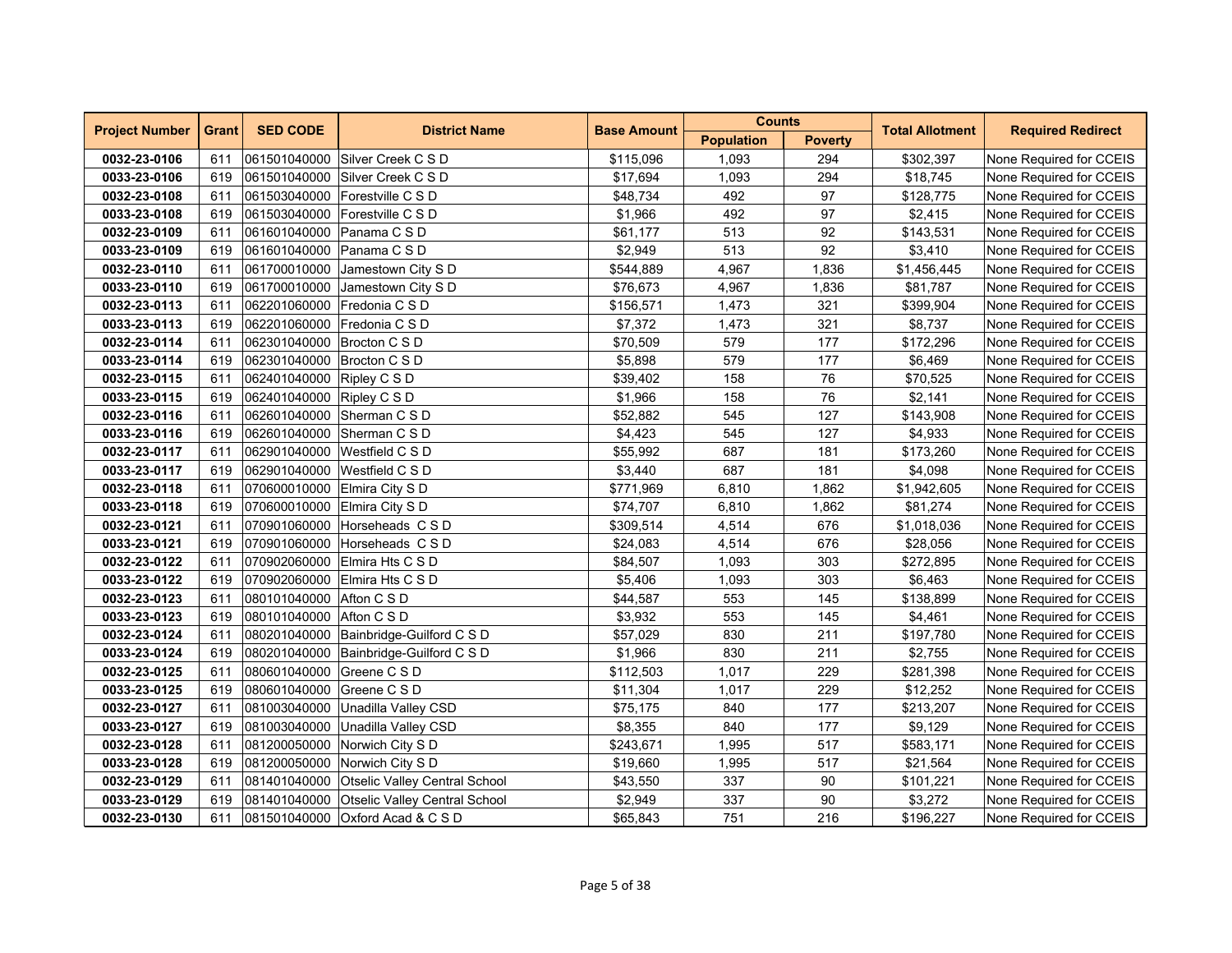| <b>Project Number</b> | <b>Grant</b> | <b>SED CODE</b>            | <b>District Name</b>                    | <b>Base Amount</b> | <b>Counts</b>     |                | <b>Total Allotment</b> | <b>Required Redirect</b> |
|-----------------------|--------------|----------------------------|-----------------------------------------|--------------------|-------------------|----------------|------------------------|--------------------------|
|                       |              |                            |                                         |                    | <b>Population</b> | <b>Poverty</b> |                        |                          |
| 0033-23-0130          | 619          | 081501040000               | Oxford Acad & C S D                     | \$3,440            | 751               | 216            | \$4,172                | None Required for CCEIS  |
| 0032-23-0131          | 611          |                            | 082001040000 Sherburne-Earlyille C S D  | \$183,012          | 1,413             | 413            | \$429,126              | None Required for CCEIS  |
| 0033-23-0131          | 619          | 082001040000               | Sherburne-Earlyille C S D               | \$5,406            | 1,413             | 413            | \$6.787                | None Required for CCEIS  |
| 0032-23-0132          | 611          | 090201040000               | Ausable Valley C S D                    | \$138,426          | 1,255             | 302            | \$349,190              | None Required for CCEIS  |
| 0033-23-0132          | 619          |                            | 090201040000 Ausable Valley C S D       | \$14,253           | 1,255             | 302            | \$15,435               | None Required for CCEIS  |
| 0032-23-0133          | 611          |                            | 090301060000 Beekmantown C S D          | \$214,119          | 2,109             | 513            | \$568,967              | None Required for CCEIS  |
| 0033-23-0133          | 619          |                            | 090301060000 Beekmantown C S D          | \$26,541           | 2,109             | 513            | \$28,531               | None Required for CCEIS  |
| 0032-23-0134          | 611          |                            | 090501040000 Northeastern Clinton C S D | \$135,833          | 1,334             | 291            | \$356,239              | None Required for CCEIS  |
| 0033-23-0134          | 619          | 090501040000               | Northeastern Clinton C S D              | \$12,779           | 1,334             | 291            | \$14,016               | None Required for CCEIS  |
| 0032-23-0135          | 611          | 090601020000               | Chazy U F S D                           | \$34,218           | 437               | 69             | \$103,240              | None Required for CCEIS  |
| 0033-23-0135          | 619          | 090601020000 Chazy U F S D |                                         | \$4,423            | 437               | 69             | \$4,810                | None Required for CCEIS  |
| 0032-23-0137          | 611          |                            | 090901040000 Northern Adirondack C S D  | \$101,097          | 816               | 173            | \$235,314              | None Required for CCEIS  |
| 0033-23-0137          | 619          |                            | 090901040000 Northern Adirondack C S D  | \$11,304           | 816               | 173            | \$12,056               | None Required for CCEIS  |
| 0032-23-0138          | 611          | 091101060000 Peru C S D    |                                         | \$209,972          | 2,152             | 408            | \$558,108              | None Required for CCEIS  |
| 0033-23-0138          | 619          | 091101060000               | Peru C S D                              | \$13,762           | 2,152             | 408            | \$15,714               | None Required for CCEIS  |
| 0032-23-0140          | 611          |                            | 091200010000 Plattsburgh City S D       | \$187,160          | 1,934             | 401            | \$504,176              | None Required for CCEIS  |
| 0033-23-0140          | 619          |                            | 091200010000 Plattsburgh City S D       | \$23,592           | 1,934             | 401            | \$25,370               | None Required for CCEIS  |
| 0032-23-0141          | 611          | 091402060000 Saranac C S D |                                         | \$201,158          | 1,563             | 275            | \$451,432              | None Required for CCEIS  |
| 0033-23-0141          | 619          | 091402060000 Saranac C S D |                                         | \$18,677           | 1,563             | 275            | \$20,081               | None Required for CCEIS  |
| 0032-23-0144          | 611          | 100501040000               | Copake-Taconic Hills C S D              | \$97,987           | 1,594             | 196            | \$343,023              | None Required for CCEIS  |
| 0033-23-0144          | 619          | 100501040000               | Copake-Taconic Hills C S D              | \$15,236           | 1,594             | 196            | \$16,610               | None Required for CCEIS  |
| 0032-23-0145          | 611          | 100902040000               | Germantown C S D                        | \$79,323           | 560               | 106            | \$169,896              | None Required for CCEIS  |
| 0033-23-0145          | 619          |                            | 100902040000 Germantown C S D           | \$4,423            | 560               | 106            | \$4,931                | None Required for CCEIS  |
| 0032-23-0146          | 611          |                            | 101001040000 Chatham C S D              | \$106,800          | 1,062             | 169            | \$274,696              | None Required for CCEIS  |
| 0033-23-0146          | 619          |                            | 101001040000 Chatham C S D              | \$6,881            | 1,062             | 169            | \$7,823                | None Required for CCEIS  |
| 0032-23-0147          | 611          | 101300010000               | Hudson City S D                         | \$231,228          | 1,783             | 611            | \$552,643              | None Required for CCEIS  |
| 0033-23-0147          | 619          | 101300010000               | Hudson City S D                         | \$37,354           | 1,783             | 611            | \$39,157               | None Required for CCEIS  |
| 0032-23-0149          | 611          | 101401040000               | Kinderhook C S D                        | \$159,164          | 1,786             | 314            | \$445,118              | None Required for CCEIS  |
| 0033-23-0149          | 619          |                            | 101401040000 Kinderhook C S D           | \$13,762           | 1,786             | 314            | \$15,365               | None Required for CCEIS  |
| 0032-23-0150          | 611          |                            | 101601040000 New Lebanon C S D          | \$63,769           | 521               | 106            | \$148,926              | None Required for CCEIS  |
| 0033-23-0150          | 619          |                            | 101601040000 New Lebanon C S D          | \$4,915            | 521               | 106            | \$5,393                | None Required for CCEIS  |
| 0032-23-0151          | 611          | 110101040000               | Cincinnatus C S D                       | \$58,066           | 583               | 138            | \$155,698              | None Required for CCEIS  |
| 0033-23-0151          | 619          | 110101040000               | Cincinnatus C S D                       | \$3,440            | 583               | 138            | \$3,988                | None Required for CCEIS  |
| 0032-23-0152          | 611          |                            | 110200010000 Cortland City S D          | \$325,585          | 2,649             | 706            | \$778,737              | None Required for CCEIS  |
| 0033-23-0152          | 619          |                            | 110200010000 Cortland City S D          | \$37,845           | 2,649             | 706            | \$40,387               | None Required for CCEIS  |
| 0032-23-0153          | 611          | 110304040000 McGraw C S D  |                                         | \$63,769           | 582               | 120            | \$159,088              | None Required for CCEIS  |
| 0033-23-0153          | 619          | 110304040000 McGraw C S D  |                                         | \$5,406            | 582               | 120            | \$5,941                | None Required for CCEIS  |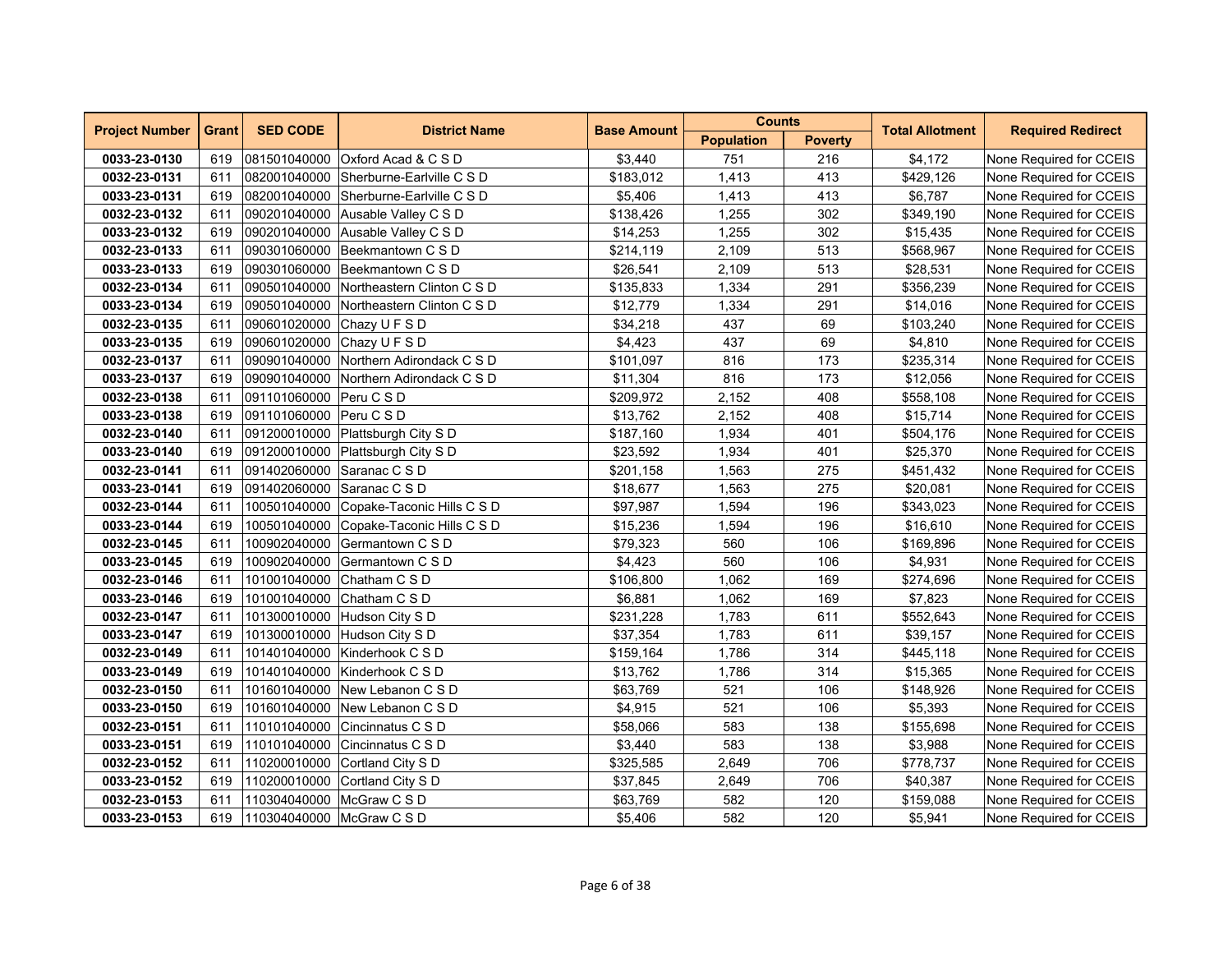| <b>Project Number</b> | <b>Grant</b> | <b>SED CODE</b>             | <b>District Name</b>                     | <b>Base Amount</b> | <b>Counts</b>     |                | <b>Total Allotment</b> | <b>Required Redirect</b> |
|-----------------------|--------------|-----------------------------|------------------------------------------|--------------------|-------------------|----------------|------------------------|--------------------------|
|                       |              |                             |                                          |                    | <b>Population</b> | <b>Poverty</b> |                        |                          |
| 0032-23-0154          | 611          | 110701060000 Homer C S D    |                                          | \$240,042          | 2,076             | 374            | \$573,516              | None Required for CCEIS  |
| 0033-23-0154          | 619          | 110701060000 Homer C S D    |                                          | \$13,270           | 2,076             | 374            | \$15,140               | None Required for CCEIS  |
| 0032-23-0155          | 611          |                             | 110901040000 Marathon C S D              | \$71,546           | 709               | 178            | \$191,507              | None Required for CCEIS  |
| 0033-23-0155          | 619          |                             | 110901040000 Marathon C S D              | \$2,949            | 709               | 178            | \$3,622                | None Required for CCEIS  |
| 0032-23-0157          | 611          | 120102040000 Andes C S D    |                                          | \$11,406           | 72                | 10             | \$22,613               | None Required for CCEIS  |
| 0033-23-0157          | 619          | 120102040000 Andes C S D    |                                          | \$0                | 72                | 10             | \$63                   | None Required for CCEIS  |
| 0032-23-0158          | 611          |                             | 120301040000 Downsville C S D            | \$25,922           | 254               | 45             | \$66,631               | None Required for CCEIS  |
| 0033-23-0158          | 619          |                             | 120301040000 Downsville C S D            | \$1,966            | 254               | 45             | \$2,195                | None Required for CCEIS  |
| 0032-23-0159          | 611          | 120401040000                | Charlotte Valley C S D                   | \$51,845           | 421               | 115            | \$124,202              | None Required for CCEIS  |
| 0033-23-0159          | 619          | 120401040000                | Charlotte Valley C S D                   | \$1,966            | 421               | 115            | \$2,372                | None Required for CCEIS  |
| 0032-23-0160          | 611          | 120501040000 Delhi C S D    |                                          | \$88,136           | 814               | 141            | \$218,210              | None Required for CCEIS  |
| 0033-23-0160          | 619          | 120501040000 Delhi C S D    |                                          | \$5,898            | 814               | 141            | \$6,628                | None Required for CCEIS  |
| 0032-23-0161          | 611          | 120701040000 Franklin C S D |                                          | \$30,588           | 274               | 53             | \$75,041               | None Required for CCEIS  |
| 0033-23-0161          | 619          | 120701040000 Franklin C S D |                                          | \$983              | 274               | 53             | \$1,232                | None Required for CCEIS  |
| 0032-23-0162          | 611          | 120906040000                | Hancock C S D                            | \$45,623           | 326               | 68             | \$99,109               | None Required for CCEIS  |
| 0033-23-0162          | 619          |                             | 120906040000 Hancock C S D               | \$2,457            | 326               | 68             | \$2,757                | None Required for CCEIS  |
| 0032-23-0163          | 611          |                             | 121401040000 Margaretville C S D         | \$36,810           | 355               | 80             | \$95,773               | None Required for CCEIS  |
| 0033-23-0163          | 619          |                             | 121401040000 Margaretville C S D         | \$1,474            | 355               | 80             | \$1,804                | None Required for CCEIS  |
| 0032-23-0164          | 611          | 121502040000 Roxbury C S D  |                                          | \$31,107           | 277               | 45             | \$75,010               | 15% to CCEIS             |
| 0033-23-0164          | 619          | 121502040000 Roxbury C S D  |                                          | \$1,966            | 277               | 45             | \$2,213                | 15% to CCEIS             |
| 0032-23-0165          | 611          | 121601060000 Sidney C S D   |                                          | \$115,096          | 1,110             | 289            | \$304,154              | None Required for CCEIS  |
| 0033-23-0165          | 619          | 121601060000 Sidney C S D   |                                          | \$5,898            | 1,110             | 289            | \$6,958                | None Required for CCEIS  |
| 0032-23-0166          | 611          |                             | 121701040000 Stamford C.S.D.             | \$39,402           | 309               | 63             | \$89,923               | 15% to CCEIS             |
| 0033-23-0166          | 619          |                             | 121701040000 Stamford C.S.D.             | \$491              | 309               | 63             | \$775                  | 15% to CCEIS             |
| 0032-23-0167          | 611          |                             | 121702040000 South Kortright C S D       | \$32,662           | 340               | 75             | \$88,938               | None Required for CCEIS  |
| 0033-23-0167          | 619          |                             | 121702040000 South Kortright C S D       | \$1,966            | 340               | 75             | \$2,282                | None Required for CCEIS  |
| 0032-23-0168          | 611          | 121901040000                | Walton C S D                             | \$120,280          | 917               | 170            | \$268,161              | None Required for CCEIS  |
| 0033-23-0168          | 619          | 121901040000 Walton C S D   |                                          | \$13,762           | 917               | 170            | \$14.591               | None Required for CCEIS  |
| 0032-23-0171          | 611          |                             | 130200010000 Beacon City S D             | \$323,512          | 2,961             | 577            | \$804,408              | None Required for CCEIS  |
| 0033-23-0171          | 619          |                             | 130200010000 Beacon City S D             | \$38,337           | 2,961             | 577            | \$41,034               | None Required for CCEIS  |
| 0032-23-0172          | 611          | 130502020000                | Dover U F S D                            | \$115,096          | 1,415             | 400            | \$359,917              | None Required for CCEIS  |
| 0033-23-0172          | 619          | 130502020000                | Dover U F S D                            | \$8,355            | 1,415             | 400            | \$9,729                | None Required for CCEIS  |
| 0032-23-0173          | 611          |                             | 130801060000 Hyde Park C S D             | \$399,205          | 4,074             | 835            | \$1,065,831            | None Required for CCEIS  |
| 0033-23-0173          | 619          |                             | 130801060000 Hyde Park C S D             | \$51,607           | 4,074             | 835            | \$55,346               | None Required for CCEIS  |
| 0032-23-0176          | 611          |                             | 131101040000 Webutuck (Northeast) C.S.D. | \$76,730           | 1,031             | 157            | \$238,871              | None Required for CCEIS  |
| 0033-23-0176          | 619          |                             | 131101040000 Webutuck (Northeast) C.S.D. | \$6,881            | 1,031             | 157            | \$7,791                | None Required for CCEIS  |
| 0032-23-0178          | 611          |                             | 131201040000 Pawling CSD                 | \$85,544           | 1,577             | 181            | \$326,407              | None Required for CCEIS  |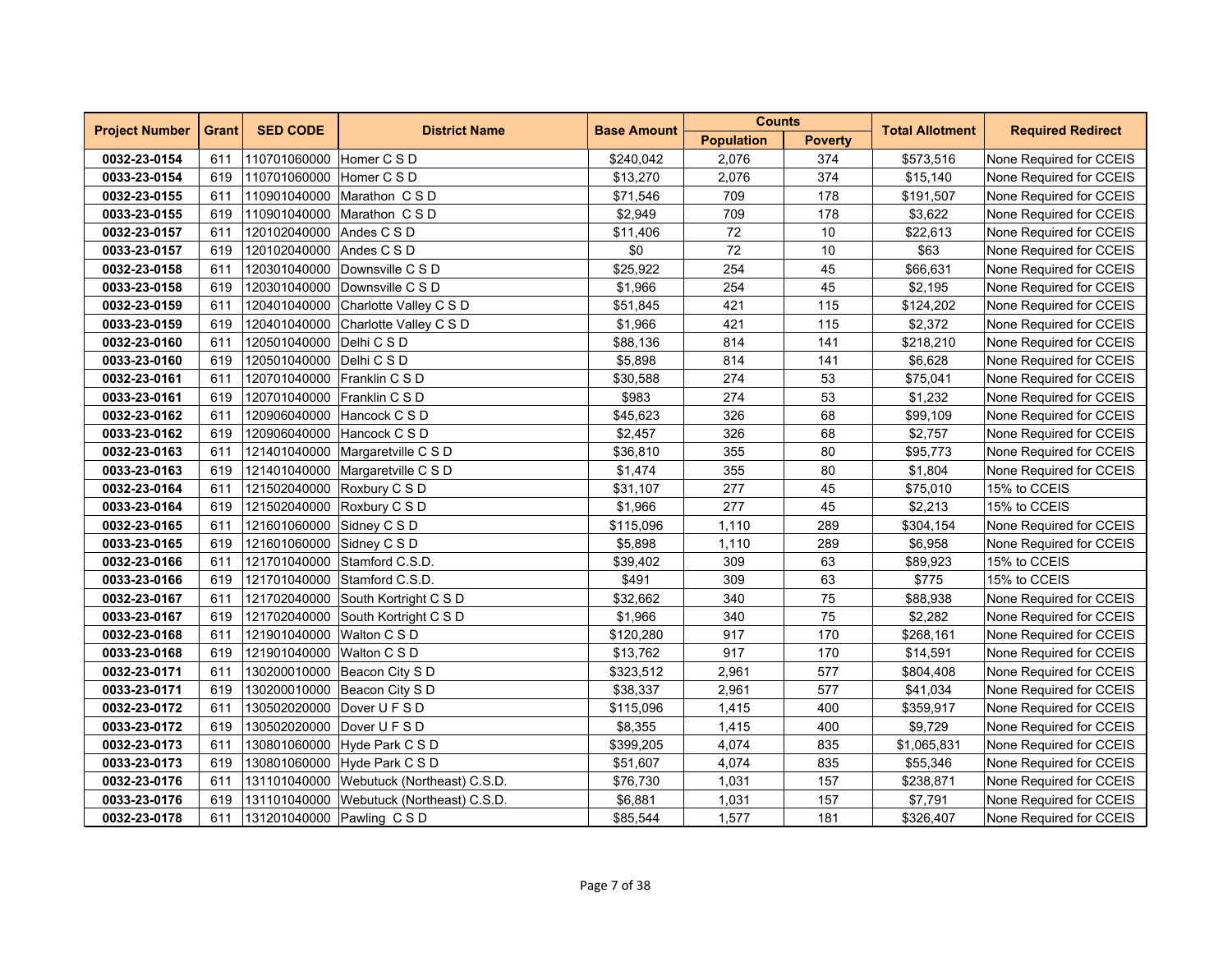| <b>Project Number</b> | <b>Grant</b> | <b>SED CODE</b>          | <b>District Name</b>                | <b>Base Amount</b> | <b>Counts</b>     |                | <b>Total Allotment</b> | <b>Required Redirect</b> |
|-----------------------|--------------|--------------------------|-------------------------------------|--------------------|-------------------|----------------|------------------------|--------------------------|
|                       |              |                          |                                     |                    | <b>Population</b> | <b>Poverty</b> |                        |                          |
| 0033-23-0178          | 619          |                          | 131201040000 Pawling CSD            | \$8,847            | 1,577             | 181            | \$10,198               | None Required for CCEIS  |
| 0032-23-0179          | 611          |                          | 131301040000 Pine Plains C S D      | \$112,503          | 965               | 177            | \$267,894              | None Required for CCEIS  |
| 0033-23-0179          | 619          | 131301040000             | Pine Plains C S D                   | \$6,881            | 965               | 177            | \$7,752                | None Required for CCEIS  |
| 0032-23-0181          | 611          | 131500010000             | Poughkeepsie City S D               | \$528,299          | 4,566             | 1,541          | \$1,348,533            | None Required for CCEIS  |
| 0033-23-0181          | 619          |                          | 131500010000 Poughkeepsie City S D  | \$60,454           | 4,566             | 1,541          | \$65,056               | None Required for CCEIS  |
| 0032-23-0184          | 611          |                          | 131601060000 Arlington C S D        | \$596,734          | 9,604             | 1,113          | \$2,064,897            | None Required for CCEIS  |
| 0033-23-0184          | 619          |                          | 131601060000 Arlington C S D        | \$61,437           | 9,604             | 1,113          | \$69,670               | None Required for CCEIS  |
| 0032-23-0185          | 611          |                          | 131602020000 Spackenkill U F S D    | \$95,394           | 1,887             | 175            | \$378,583              | None Required for CCEIS  |
| 0033-23-0185          | 619          | 131602020000             | Spackenkill U F S D                 | \$12,287           | 1,887             | 175            | \$13,875               | None Required for CCEIS  |
| 0032-23-0186          | 611          | 131701060000             | Red Hook C S D                      | \$139,463          | 1,892             | 212            | \$427,816              | None Required for CCEIS  |
| 0033-23-0186          | 619          |                          | 131701060000 Red Hook C S D         | \$13,270           | 1,892             | 212            | \$14,887               | None Required for CCEIS  |
| 0032-23-0188          | 611          |                          | 131801040000 Rhinebeck C S D        | \$102,134          | 1,311             | 76             | \$293,375              | None Required for CCEIS  |
| 0033-23-0188          | 619          |                          | 131801040000 Rhinebeck C S D        | \$8,355            | 1,311             | 76             | \$9,428                | None Required for CCEIS  |
| 0032-23-0192          | 611          | 132101060000             | Wappingers C S D                    | \$1,000,087        | 11,711            | 1,145          | \$2,764,717            | None Required for CCEIS  |
| 0033-23-0192          | 619          | 132101060000             | Wappingers C S D                    | \$98,790           | 11,711            | 1,145          | \$108,686              | None Required for CCEIS  |
| 0032-23-0193          | 611          |                          | 132201040000 Millbrook C S D        | \$75,693           | 1,191             | 97             | \$252,805              | None Required for CCEIS  |
| 0033-23-0193          | 619          |                          | 132201040000 Millbrook C S D        | \$4,915            | 1,191             | 97             | \$5,908                | None Required for CCEIS  |
| 0032-23-0196          | 611          | 140101060000 Alden C S D |                                     | \$143,092          | 1,800             | 216            | \$419,151              | None Required for CCEIS  |
| 0033-23-0196          | 619          | 140101060000 Alden C S D |                                     | \$11,796           | 1,800             | 216            | \$13,344               | None Required for CCEIS  |
| 0032-23-0197          | 611          |                          | 140201060000 Amherst C S D          | \$174,199          | 4,463             | 514            | \$856,069              | None Required for CCEIS  |
| 0033-23-0197          | 619          | 140201060000             | Amherst C S D                       | \$31,456           | 4,463             | 514            | \$35,280               | None Required for CCEIS  |
| 0032-23-0198          | 611          | 140203060000             | Williamsville C S D                 | \$686,944          | 11,760            | 767            | \$2,412,717            | None Required for CCEIS  |
| 0033-23-0198          | 619          |                          | 140203060000 Williamsville C S D    | \$69,301           | 11,760            | 767            | \$78,978               | None Required for CCEIS  |
| 0032-23-0200          | 611          |                          | 140207060000 Sweet Home C.S.D.      | \$233,820          | 3,863             | 726            | \$857,977              | None Required for CCEIS  |
| 0033-23-0200          | 619          |                          | 140207060000 Sweet Home C.S.D.      | \$32,439           | 3,863             | 726            | \$35,940               | None Required for CCEIS  |
| 0032-23-0201          | 611          | 140301030000             | East Aurora U F S D                 | \$94,358           | 2,256             | 102            | \$419,972              | None Required for CCEIS  |
| 0033-23-0201          | 619          | 140301030000             | East Aurora U F S D                 | \$9,338            | 2,256             | 102            | \$11,163               | None Required for CCEIS  |
| 0032-23-0202          | 611          |                          | 140600010000 Buffalo City S D       | \$5,038,280        | 46,979            | 12,788         | \$13,107,055           | None Required for CCEIS  |
| 0033-23-0202          | 619          |                          | 140600010000 Buffalo City S D       | \$536,712          | 46,979            | 12,788         | \$581,972              | None Required for CCEIS  |
| 0032-23-0214          | 611          |                          | 140701060000 Cheektowaga C S D      | \$130,649          | 2,483             | 711            | \$561,352              | None Required for CCEIS  |
| 0033-23-0214          | 619          |                          | 140701060000 Cheektowaga C S D      | \$21,626           | 2,483             | 711            | \$24,042               | None Required for CCEIS  |
| 0032-23-0215          | 611          | 140702030000             | Cheektowaga-Maryvale U F S D        | \$168,496          | 2,566             | 455            | \$579,801              | None Required for CCEIS  |
| 0033-23-0215          | 619          | 140702030000             | Cheektowaga-Maryvale U F S D        | \$18,185           | 2,566             | 455            | \$20,492               | None Required for CCEIS  |
| 0032-23-0217          | 611          | 140703020000             | Cleveland Hill U F S D              | \$107,319          | 1,403             | 434            | \$354,581              | None Required for CCEIS  |
| 0033-23-0217          | 619          |                          | 140703020000 Cleveland Hill U F S D | \$11,304           | 1,403             | 434            | \$12,691               | None Required for CCEIS  |
| 0032-23-0218          | 611          |                          | 140707030000 Depew U F S D          | \$146,721          | 2,191             | 467            | \$507,400              | None Required for CCEIS  |
| 0033-23-0218          | 619          |                          | 140707030000 Depew U F S D          | \$19,660           | 2,191             | 467            | \$21,683               | None Required for CCEIS  |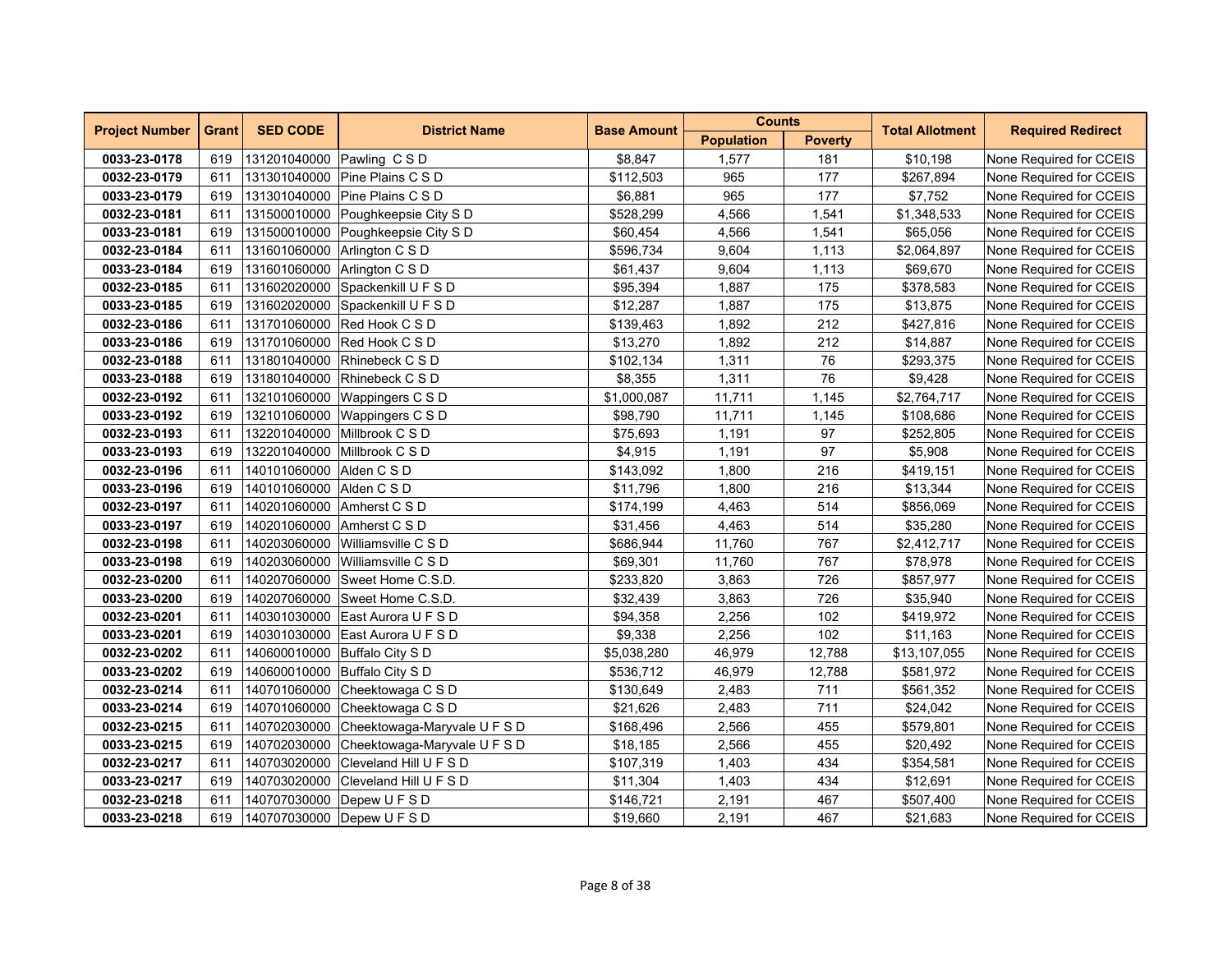| <b>Project Number</b> | <b>Grant</b> | <b>SED CODE</b>             | <b>District Name</b>                          | <b>Base Amount</b> | <b>Counts</b>     |                | <b>Total Allotment</b> | <b>Required Redirect</b> |
|-----------------------|--------------|-----------------------------|-----------------------------------------------|--------------------|-------------------|----------------|------------------------|--------------------------|
|                       |              |                             |                                               |                    | <b>Population</b> | <b>Poverty</b> |                        |                          |
| 0032-23-0219          | 611          | 140709030000                | Cheektowaga-Sloan U F S D                     | \$99,542           | 1,491             | 302            | \$343,079              | None Required for CCEIS  |
| 0033-23-0219          | 619          |                             | 140709030000 Cheektowaga-Sloan U F S D        | \$7,372            | 1,491             | 302            | \$8,738                | None Required for CCEIS  |
| 0032-23-0221          | 611          | 140801060000                | Clarence C S D                                | \$234,339          | 4,707             | 244            | \$917,479              | None Required for CCEIS  |
| 0033-23-0221          | 619          | 140801060000                | Clarence C S D                                | \$19,168           | 4,707             | 244            | \$22,999               | None Required for CCEIS  |
| 0032-23-0222          | 611          |                             | 141101060000 Springville-Griffith Inst. C S D | \$133,760          | 1,939             | 306            | \$439,994              | None Required for CCEIS  |
| 0033-23-0222          | 619          |                             | 141101060000 Springville-Griffith Inst. C S D | \$16,711           | 1,939             | 306            | \$18.429               | None Required for CCEIS  |
| 0032-23-0224          | 611          | 141201060000 Eden C S D     |                                               | \$81,915           | 1,439             | 143            | \$299,024              | None Required for CCEIS  |
| 0033-23-0224          | 619          | 141201060000 Eden C S D     |                                               | \$12,287           | 1,439             | 143            | \$13,504               | None Required for CCEIS  |
| 0032-23-0225          | 611          | 141301060000                | Iroquois C S D                                | \$142,573          | 2,283             | 199            | \$483,654              | None Required for CCEIS  |
| 0033-23-0225          | 619          | 141301060000                | Iroquois C S D                                | \$13,270           | 2,283             | 199            | \$15,182               | None Required for CCEIS  |
| 0032-23-0226          | 611          |                             | 141401060000 Evans-Brant C S D (Lake Shore)   | \$228,117          | 2,279             | 567            | \$613,096              | None Required for CCEIS  |
| 0033-23-0226          | 619          |                             | 141401060000 Evans-Brant C S D (Lake Shore)   | \$27,032           | 2,279             | 567            | \$29,191               | None Required for CCEIS  |
| 0032-23-0227          | 611          |                             | 141501060000 Grand Island C S D               | \$206,342          | 3,198             | 334            | \$690,798              | None Required for CCEIS  |
| 0033-23-0227          | 619          |                             | 141501060000 Grand Island C S D               | \$10,813           | 3,198             | 334            | \$13,530               | None Required for CCEIS  |
| 0032-23-0228          | 611          | 141601060000                | Hamburg C S D                                 | \$248,337          | 3,800             | 392            | \$823,399              | None Required for CCEIS  |
| 0033-23-0228          | 619          | 141601060000                | Hamburg C S D                                 | \$19,168           | 3,800             | 392            | \$22,392               | None Required for CCEIS  |
| 0032-23-0230          | 611          | 141604060000 Frontier C S D |                                               | \$333,362          | 5,608             | 760            | \$1,203,955            | None Required for CCEIS  |
| 0033-23-0230          | 619          | 141604060000 Frontier C S D |                                               | \$37,354           | 5,608             | 760            | \$42,236               | None Required for CCEIS  |
| 0032-23-0231          | 611          | 141701040000 Holland C S D  |                                               | \$90,728           | 914               | 153            | \$236,138              | None Required for CCEIS  |
| 0033-23-0231          | 619          | 141701040000 Holland C S D  |                                               | \$5,898            | 914               | 153            | \$6,714                | None Required for CCEIS  |
| 0032-23-0232          | 611          |                             | 141800010000 Lackawanna City S D              | \$302,774          | 3,588             | 853            | \$904,083              | None Required for CCEIS  |
| 0033-23-0232          | 619          |                             | 141800010000 Lackawanna City S D              | \$19,168           | 3,588             | 853            | \$22,540               | None Required for CCEIS  |
| 0032-23-0235          | 611          |                             | 141901060000 Lancaster C S D                  | \$412,685          | 6,724             | 618            | \$1,421,105            | None Required for CCEIS  |
| 0033-23-0235          | 619          |                             | 141901060000 Lancaster C S D                  | \$57,505           | 6,724             | 618            | \$63,160               | None Required for CCEIS  |
| 0032-23-0236          | 611          | 142101040000 Akron C S D    |                                               | \$123,909          | 1,450             | 254            | \$355,955              | None Required for CCEIS  |
| 0033-23-0236          | 619          | 142101040000 Akron C S D    |                                               | \$5,898            | 1,450             | 254            | \$7,200                | None Required for CCEIS  |
| 0032-23-0237          | 611          |                             | 142201040000 North Collins C S D              | \$41,476           | 638               | 102            | \$142,397              | None Required for CCEIS  |
| 0033-23-0237          | 619          | 142201040000                | North Collins CSD                             | \$8,355            | 638               | 102            | \$8,921                | None Required for CCEIS  |
| 0032-23-0238          | 611          |                             | 142301060000 Orchard Park C S D               | \$399,205          | 5,484             | 298            | \$1,196,770            | None Required for CCEIS  |
| 0033-23-0238          | 619          |                             | 142301060000 Orchard Park C S D               | \$30,473           | 5,484             | 298            | \$34,945               | None Required for CCEIS  |
| 0032-23-0239          | 611          |                             | 142500010000 Tonawanda City S D               | \$140,499          | 1,929             | 462            | \$464,190              | None Required for CCEIS  |
| 0033-23-0239          | 619          | 142500010000                | Tonawanda City S D                            | \$15,728           | 1,929             | 462            | \$17,544               | None Required for CCEIS  |
| 0032-23-0241          | 611          | 142601030000                | Kenmore U F S D                               | \$592,068          | 12,216            | 1,762          | \$2,501,360            | None Required for CCEIS  |
| 0033-23-0241          | 619          |                             | 142601030000 Kenmore U F S D                  | \$59,962           | 12,216            | 1,762          | \$70,670               | None Required for CCEIS  |
| 0032-23-0243          | 611          |                             | 142801060000 West Seneca C S D                | \$604,511          | 7,053             | 1,140          | \$1,721,677            | None Required for CCEIS  |
| 0033-23-0243          | 619          |                             | 142801060000 West Seneca C S D                | \$59,471           | 7,053             | 1,140          | \$65,736               | None Required for CCEIS  |
| 0032-23-0246          | 611          |                             | 150203040000 Crown Point C S D                | \$34,736           | 335               | 95             | \$92,734               | None Required for CCEIS  |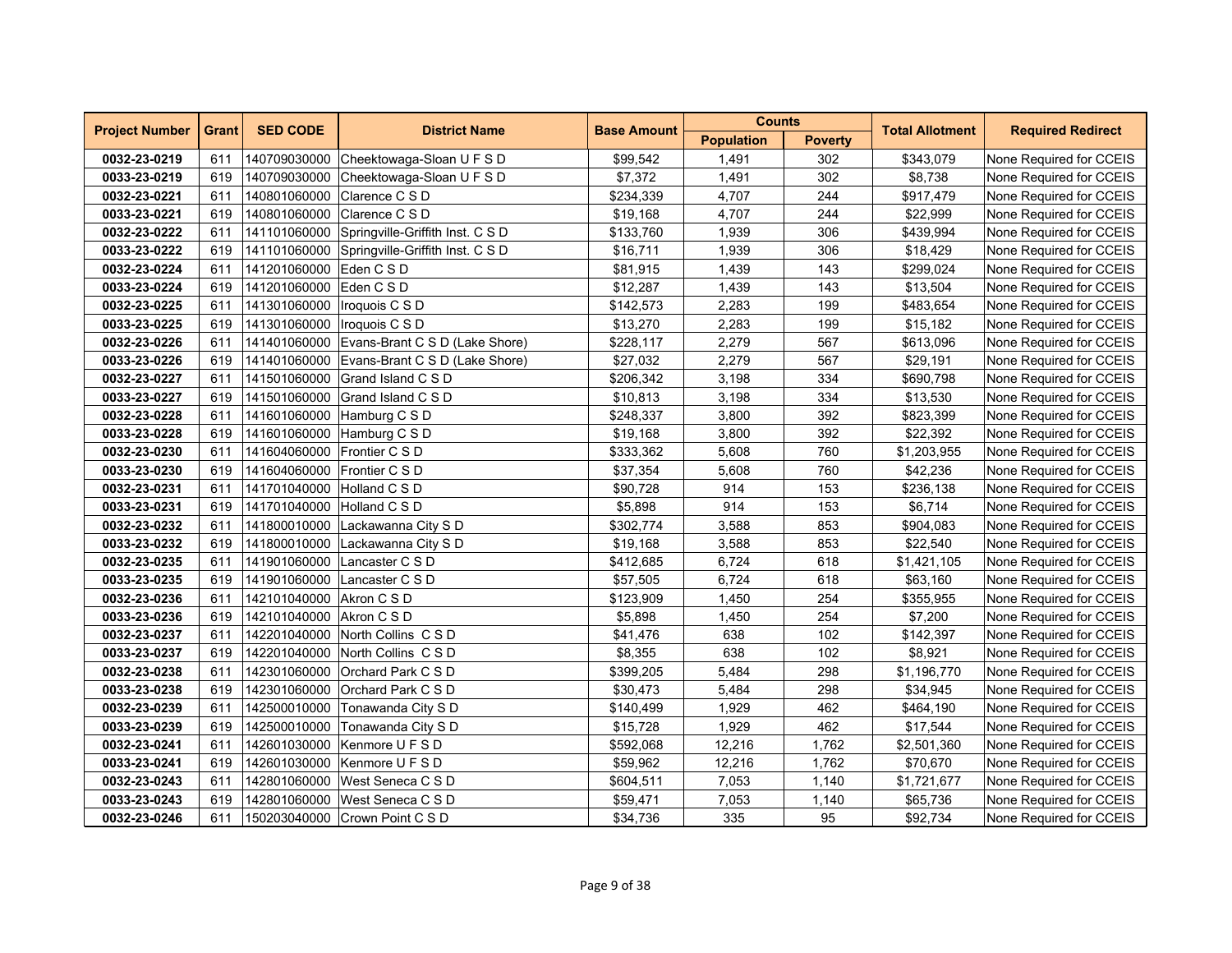| <b>Project Number</b> | <b>Grant</b> | <b>SED CODE</b>            | <b>District Name</b>                | <b>Base Amount</b> | <b>Counts</b>     |                | <b>Total Allotment</b> | <b>Required Redirect</b> |
|-----------------------|--------------|----------------------------|-------------------------------------|--------------------|-------------------|----------------|------------------------|--------------------------|
|                       |              |                            |                                     |                    | <b>Population</b> | <b>Poverty</b> |                        |                          |
| 0033-23-0246          | 619          |                            | 150203040000 Crown Point C S D      | \$2,949            | 335               | 95             | \$3,275                | None Required for CCEIS  |
| 0032-23-0248          | 611          | 150601040000 Keene C S D   |                                     | \$14,517           | 162               | 25             | \$40,034               | None Required for CCEIS  |
| 0033-23-0248          | 619          | 150601040000 Keene C S D   |                                     | \$0                | 162               | 25             | \$143                  | None Required for CCEIS  |
| 0032-23-0249          | 611          | 150801040000               | Minerva C S D                       | \$13,480           | 123               | 36             | \$34,910               | None Required for CCEIS  |
| 0033-23-0249          | 619          | 150801040000 Minerva C S D |                                     | \$983              | 123               | 36             | \$1,103                | None Required for CCEIS  |
| 0032-23-0250          | 611          | 150901040000 Moriah C S D  |                                     | \$83,989           | 746               | 180            | \$209,331              | None Required for CCEIS  |
| 0033-23-0250          | 619          | 150901040000 Moriah C S D  |                                     | \$7,372            | 746               | 180            | \$8,075                | None Required for CCEIS  |
| 0032-23-0252          | 611          |                            | 151001040000 Newcomb C S D          | \$3,629            | 75                | 6              | \$14,769               | None Required for CCEIS  |
| 0033-23-0252          | 619          | 151001040000               | Newcomb C S D                       | \$491              | 75                | 6              | \$553                  | None Required for CCEIS  |
| 0032-23-0253          | 611          | 151102040000               | Lake Placid CSD                     | \$76,212           | 1,042             | 98             | \$232,753              | None Required for CCEIS  |
| 0033-23-0253          | 619          | 151102040000               | Lake Placid C S D                   | \$6,389            | 1,042             | 98             | \$7,267                | None Required for CCEIS  |
| 0032-23-0254          | 611          |                            | 151401040000 Schroon Lake C S D     | \$17,109           | 265               | 64             | \$61,641               | None Required for CCEIS  |
| 0033-23-0254          | 619          |                            | 151401040000 Schroon Lake C S D     | \$1,966            | 265               | 64             | \$2,215                | None Required for CCEIS  |
| 0032-23-0255          | 611          |                            | 151501060000 Ticonderoga C.S.D.     | \$76,212           | 850               | 207            | \$219,257              | None Required for CCEIS  |
| 0033-23-0255          | 619          | 151501060000               | Ticonderoga C.S.D.                  | \$9,338            | 850               | 207            | \$10,141               | None Required for CCEIS  |
| 0032-23-0257          | 611          | 151701040000               | Willsboro C S D                     | \$41,994           | 282               | 64             | \$88,887               | None Required for CCEIS  |
| 0033-23-0257          | 619          | 151701040000               | Willsboro C S D                     | \$4,915            | 282               | 64             | \$5,178                | None Required for CCEIS  |
| 0032-23-0247          | 611          |                            | 151801040000 Boquet Valley C S D    | \$50,808           | 476               | 105            | \$129,594              | None Required for CCEIS  |
| 0033-23-0247          | 619          |                            | 151801040000 Boquet Valley C S D    | \$7,864            | 476               | 105            | \$8,306                | None Required for CCEIS  |
| 0032-23-0258          | 611          | 160101060000               | Tupper Lake C.S.D.                  | \$87,618           | 783               | 216            | \$222,446              | None Required for CCEIS  |
| 0033-23-0258          | 619          | 160101060000               | Tupper Lake C.S.D.                  | \$9,338            | 783               | 216            | \$10,095               | None Required for CCEIS  |
| 0032-23-0260          | 611          | 160801040000               | Chateaugay C S D                    | \$52,882           | 519               | 123            | \$139,814              | None Required for CCEIS  |
| 0033-23-0260          | 619          |                            | 160801040000 Chateaugay C S D       | \$4,915            | 519               | 123            | \$5,403                | None Required for CCEIS  |
| 0032-23-0261          | 611          |                            | 161201040000 Salmon River C S D     | \$165,903          | 1,459             | 515            | \$430,726              | None Required for CCEIS  |
| 0033-23-0261          | 619          |                            | 161201040000 Salmon River C S D     | \$12,779           | 1,459             | 515            | \$14,265               | None Required for CCEIS  |
| 0032-23-0262          | 611          | 161401060000               | Saranac Lake C S D                  | \$139,981          | 1,239             | 252            | \$342,483              | 15% to CCEIS             |
| 0033-23-0262          | 619          | 161401060000               | Saranac Lake C S D                  | \$11,304           | 1,239             | 252            | \$12,440               | 15% to CCEIS             |
| 0032-23-0263          | 611          | 161501060000               | Malone C S D                        | \$228,117          | 2,375             | 575            | \$627,394              | 15% to CCEIS             |
| 0033-23-0263          | 619          | 161501060000 Malone C S D  |                                     | \$36,862           | 2,375             | 575            | \$39,102               | 15% to CCEIS             |
| 0032-23-0264          | 611          |                            | 161601040000 Brushton- Moira C S D  | \$87,618           | 843               | 240            | \$233,677              | None Required for CCEIS  |
| 0033-23-0264          | 619          |                            | 161601040000 Brushton- Moira C S D  | \$8,847            | 843               | 240            | \$9,666                | None Required for CCEIS  |
| 0032-23-0265          | 611          |                            | 161801040000 St. Regis Falls C.S.D. | \$29,033           | 320               | 67             | \$81,565               | None Required for CCEIS  |
| 0033-23-0265          | 619          |                            | 161801040000 St. Regis Falls C.S.D. | \$2,949            | 320               | 67             | \$3,244                | None Required for CCEIS  |
| 0032-23-0267          | 611          |                            | 170301020000 Wheelerville U F S D   | \$10,887           | 122               | 45             | \$33,265               | None Required for CCEIS  |
| 0033-23-0267          | 619          |                            | 170301020000 Wheelerville U F S D   | \$1,474            | 122               | 45             | \$1,600                | None Required for CCEIS  |
| 0032-23-0268          | 611          |                            | 170500010000 Gloversville City S D  | \$266,577          | 2,887             | 958            | \$783,221              | None Required for CCEIS  |
| 0033-23-0268          | 619          |                            | 170500010000 Gloversville City S D  | \$44,726           | 2,887             | 958            | \$47,625               | None Required for CCEIS  |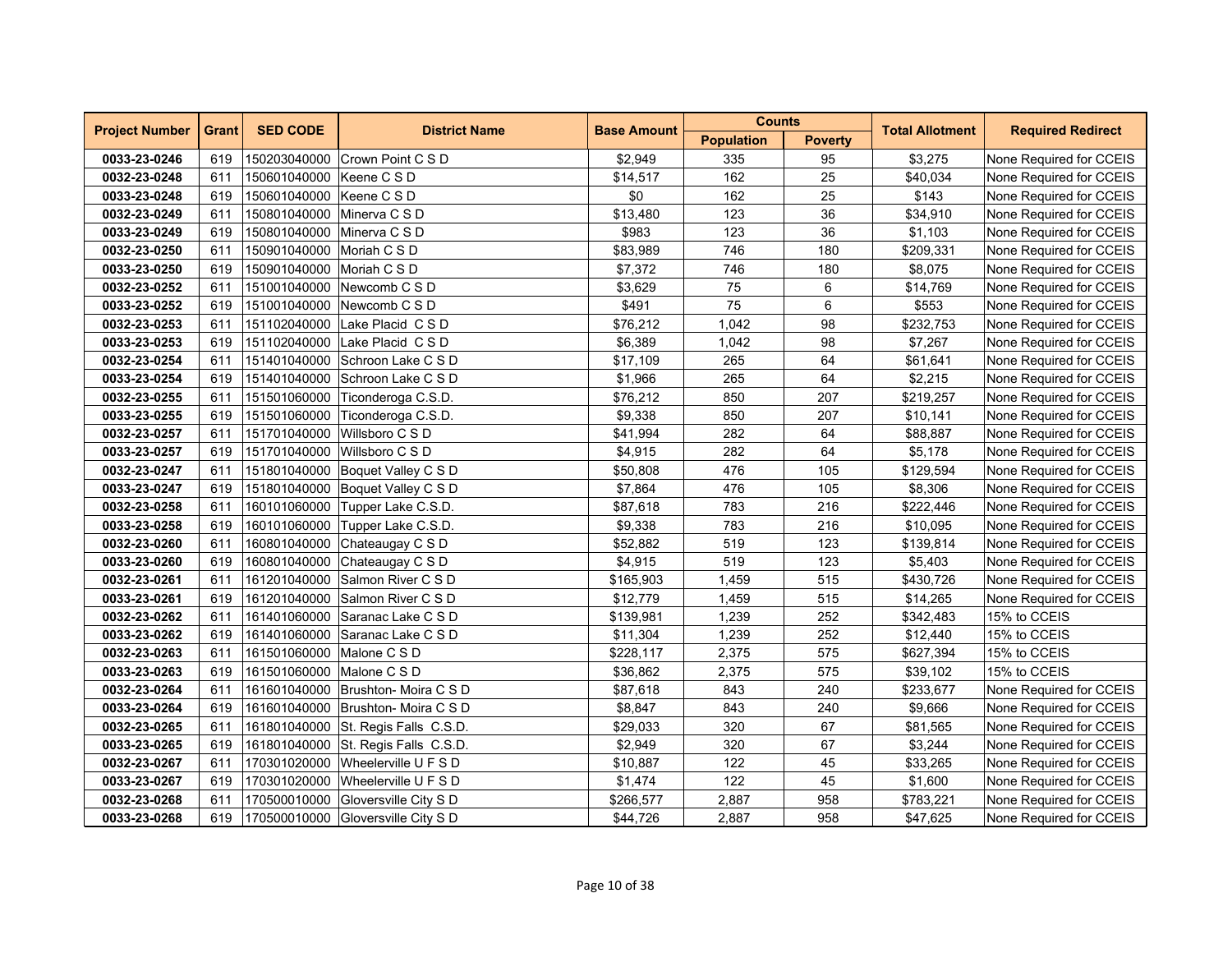| <b>Project Number</b> | <b>Grant</b> | <b>SED CODE</b>             | <b>District Name</b>                      | <b>Base Amount</b> | <b>Counts</b>     |                | <b>Total Allotment</b> | <b>Required Redirect</b> |  |
|-----------------------|--------------|-----------------------------|-------------------------------------------|--------------------|-------------------|----------------|------------------------|--------------------------|--|
|                       |              |                             |                                           |                    | <b>Population</b> | <b>Poverty</b> |                        |                          |  |
| 0032-23-0269          | 611          |                             | 170600010000 Johnstown City S D           | \$199,603          | 1,613             | 377            | \$469,143              | None Required for CCEIS  |  |
| 0033-23-0269          | 619          |                             | 170600010000 Johnstown City S D           | \$14,253           | 1,613             | 377            | \$15,765               | None Required for CCEIS  |  |
| 0032-23-0271          | 611          |                             | 170801040000 Mayfield C S D               | \$74,138           | 943               | 208            | \$230,219              | None Required for CCEIS  |  |
| 0033-23-0271          | 619          |                             | 170801040000 Mayfield CSD                 | \$5,898            | 943               | 208            | \$6,773                | None Required for CCEIS  |  |
| 0032-23-0272          | 611          |                             | 170901040000 Northville C S D             | \$44,068           | 475               | 88             | \$120,662              | None Required for CCEIS  |  |
| 0033-23-0272          | 619          |                             | 170901040000 Northville C S D             | \$1,474            | 475               | 88             | \$1,904                | None Required for CCEIS  |  |
| 0032-23-0274          | 611          |                             | 171102040000 Broadalbin-Perth C S D       | \$97,468           | 1,882             | 312            | \$396,512              | None Required for CCEIS  |  |
| 0033-23-0274          | 619          |                             | 171102040000 Broadalbin-Perth C S D       | \$11,796           | 1,882             | 312            | \$13,473               | None Required for CCEIS  |  |
| 0032-23-0275          | 611          | 180202040000                | Alexander C S D                           | \$73,620           | 839               | 145            | \$207,649              | None Required for CCEIS  |  |
| 0033-23-0275          | 619          | 180202040000                | Alexander C S D                           | \$16,219           | 839               | 145            | \$16,970               | None Required for CCEIS  |  |
| 0032-23-0276          | 611          |                             | 180300010000 Batavia City S D             | \$281,517          | 2,731             | 702            | \$745,573              | None Required for CCEIS  |  |
| 0033-23-0276          | 619          |                             | 180300010000 Batavia City S D             | \$62,420           | 2,731             | 702            | \$65,023               | None Required for CCEIS  |  |
| 0032-23-0277          | 611          |                             | 180300877197 NYS School for the Blind     | \$33,181           | 52                | 52             | \$46,683               | None Required for CCEIS  |  |
| 0033-23-0277          | 619          |                             | 180300877197 NYS School for the Blind     | \$491              | 52                | 52             | \$566                  | None Required for CCEIS  |  |
| 0032-23-0278          | 611          | 180701040000                | Byron-Bergen C S D                        | \$120,798          | 902               | 207            | \$271,064              | None Required for CCEIS  |  |
| 0033-23-0278          | 619          |                             | 180701040000 Byron-Bergen C S D           | \$12,287           | 902               | 207            | \$13,130               | None Required for CCEIS  |  |
| 0032-23-0279          | 611          | 180901040000 Elba C S D     |                                           | \$43,031           | 430               | 78             | \$112,167              | None Required for CCEIS  |  |
| 0033-23-0279          | 619          | 180901040000 Elba C S D     |                                           | \$7,372            | 430               | 78             | \$7,760                | None Required for CCEIS  |  |
| 0032-23-0280          | 611          | 181001060000 Le Roy C S D   |                                           | \$134,278          | 1,245             | 241            | \$336,284              | None Required for CCEIS  |  |
| 0033-23-0280          | 619          | 181001060000 Le Roy C S D   |                                           | \$16,711           | 1,245             | 241            | \$17,844               | None Required for CCEIS  |  |
| 0032-23-0281          | 611          |                             | 181101040000 Oakfield Alabama C S D       | \$75,175           | 828               | 195            | \$213,716              | None Required for CCEIS  |  |
| 0033-23-0281          | 619          |                             | 181101040000 Oakfield Alabama C S D       | \$18,677           | 828               | 195            | \$19,454               | None Required for CCEIS  |  |
| 0032-23-0282          | 611          | 181201040000 Pavilion C S D |                                           | \$89,173           | 714               | 145            | \$205,843              | None Required for CCEIS  |  |
| 0033-23-0282          | 619          | 181201040000 Pavilion C S D |                                           | \$17,694           | 714               | 145            | \$18,348               | None Required for CCEIS  |  |
| 0032-23-0283          | 611          |                             | 181302040000 Pembroke C S D               | \$125,983          | 997               | 199            | \$288,476              | None Required for CCEIS  |  |
| 0033-23-0283          | 619          | 181302040000                | Pembroke C S D                            | \$17,694           | 997               | 199            | \$18,605               | None Required for CCEIS  |  |
| 0032-23-0285          | 611          | 190301040000                | Cairo-Durham C S D                        | \$138,426          | 1,267             | 316            | \$352,547              | 15% to CCEIS             |  |
| 0033-23-0285          | 619          | 190301040000                | Cairo-Durham C S D                        | \$18,185           | 1,267             | 316            | \$19,386               | 15% to CCEIS             |  |
| 0032-23-0287          | 611          | 190401060000 Catskill C S D |                                           | \$147,758          | 1,487             | 360            | \$397,746              | None Required for CCEIS  |  |
| 0033-23-0287          | 619          | 190401060000 Catskill C S D |                                           | \$19,168           | 1,487             | 360            | \$20,571               | None Required for CCEIS  |  |
| 0032-23-0288          | 611          | 190501040000                | Coxsackie-Athens C S D                    | \$95,913           | 1,320             | 218            | \$305,556              | None Required for CCEIS  |  |
| 0033-23-0288          | 619          | 190501040000                | Coxsackie-Athens C S D                    | \$20,643           | 1,320             | 218            | \$21,819               | None Required for CCEIS  |  |
| 0032-23-0289          | 611          | 190701040000                | Greenville C S D                          | \$113,540          | 1,264             | 203            | \$313,595              | None Required for CCEIS  |  |
| 0033-23-0289          | 619          |                             | 190701040000 Greenville C S D             | \$11,304           | 1,264             | 203            | \$12,426               | None Required for CCEIS  |  |
| 0032-23-0290          | 611          |                             | 190901040000 Hunter-Tannersville C S D    | \$39,921           | 408               | 101            | \$108,781              | None Required for CCEIS  |  |
| 0033-23-0290          | 619          |                             | 190901040000 Hunter-Tannersville C S D    | \$2,949            | 408               | 101            | \$3,336                | None Required for CCEIS  |  |
| 0032-23-0291          | 611          |                             | 191401040000 Windham-Ashland-Jewett C S D | \$47,179           | 348               | 68             | \$103,720              | None Required for CCEIS  |  |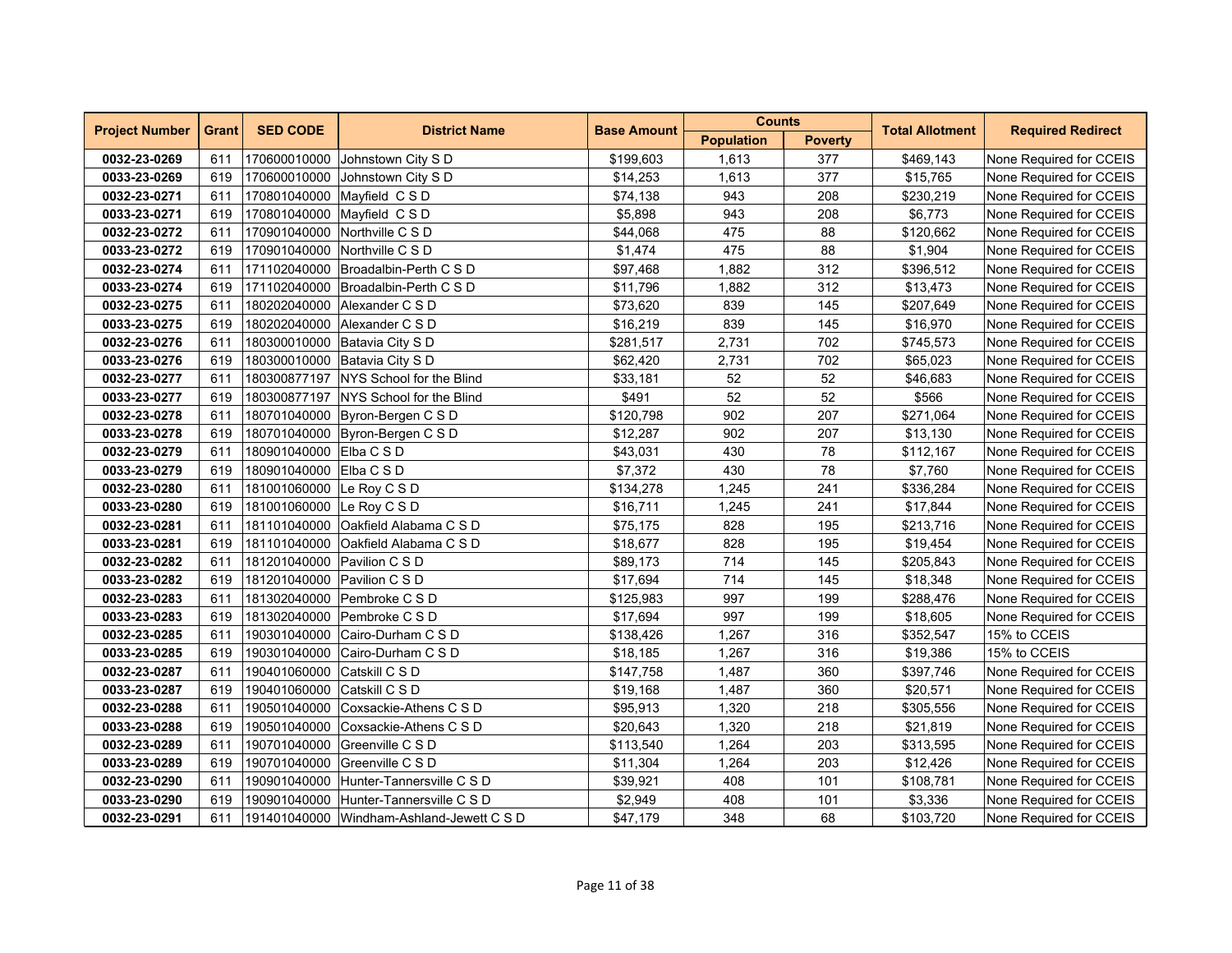| <b>Project Number</b><br><b>Grant</b> |     | <b>SED CODE</b>           | <b>District Name</b>                 | <b>Base Amount</b> | <b>Counts</b>     |                | <b>Total Allotment</b> | <b>Required Redirect</b> |
|---------------------------------------|-----|---------------------------|--------------------------------------|--------------------|-------------------|----------------|------------------------|--------------------------|
|                                       |     |                           |                                      |                    | <b>Population</b> | <b>Poverty</b> |                        |                          |
| 0033-23-0291                          | 619 | 191401040000              | Windham-Ashland-Jewett C S D         | \$7,864            | 348               | 68             | \$8,181                | None Required for CCEIS  |
| 0032-23-0293                          | 611 | 200101080000              | Piseco Comn S D                      | \$1,037            |                   |                | \$1,037                | None Required for CCEIS  |
| 0033-23-0293                          | 619 | 200101080000              | Piseco Comn S D                      | \$0                |                   |                | \$0                    | None Required for CCEIS  |
| 0032-23-0294                          | 611 | 200401040000              | Indian Lake CSD                      | \$11,924           | 127               | 23             | \$32,339               | None Required for CCEIS  |
| 0033-23-0294                          | 619 | 200401040000              | Indian Lake CSD                      | \$983              | 127               | 23             | \$1,098                | None Required for CCEIS  |
| 0032-23-0295                          | 611 | 200501080000              | Inlet Comm S D                       | \$1,037            |                   |                | \$1,037                | None Required for CCEIS  |
| 0033-23-0295                          | 619 | 200501080000              | Inlet Comm S D                       | \$0                |                   |                | \$0                    | None Required for CCEIS  |
| 0032-23-0296                          | 611 | 200601040000              | Lake Pleasant C S D                  | \$6,740            | 92                | 22             | \$22,174               | None Required for CCEIS  |
| 0033-23-0296                          | 619 | 200601040000              | Lake Pleasant C S D                  | \$491              | 92                | 22             | \$578                  | None Required for CCEIS  |
| 0032-23-0297                          | 611 | 200701040000              | Long Lake C S D                      | \$6,740            | 73                | 17             | \$18,932               | None Required for CCEIS  |
| 0033-23-0297                          | 619 | 200701040000              | Long Lake C S D                      | \$0                | 73                | 17             | \$69                   | None Required for CCEIS  |
| 0032-23-0299                          | 611 | 200901040000 Wells C S D  |                                      | \$20,738           | 149               | 23             | \$44,208               | None Required for CCEIS  |
| 0033-23-0299                          | 619 | 200901040000              | Wells C S D                          | \$1,474            | 149               | 23             | \$1,606                | None Required for CCEIS  |
| 0032-23-0301                          | 611 | 210302040000              | West Canada Valley C S D             | \$64,806           | 737               | 146            | \$184,790              | None Required for CCEIS  |
| 0033-23-0301                          | 619 | 210302040000              | West Canada Valley C S D             | \$3,932            | 737               | 146            | \$4,605                | None Required for CCEIS  |
| 0032-23-0302                          | 611 | 210402060000              | Frankfort Schuyler C S D             | \$77,249           | 970               | 200            | \$236,114              | None Required for CCEIS  |
| 0033-23-0302                          | 619 | 210402060000              | Frankfort Schuyler C S D             | \$4,915            | 970               | 200            | \$5,806                | None Required for CCEIS  |
| 0032-23-0305                          | 611 | 210601060000              | Herkimer C S D                       | \$87,099           | 1,252             | 366            | \$305,177              | None Required for CCEIS  |
| 0033-23-0305                          | 619 | 210601060000              | Herkimer C S D                       | \$12,779           | 1,252             | 366            | \$14,003               | None Required for CCEIS  |
| 0032-23-0306                          | 611 | 210800050000              | Little Falls City S D                | \$99,542           | 1,171             | 317            | \$300,453              | None Required for CCEIS  |
| 0033-23-0306                          | 619 | 210800050000              | Little Falls City S D                | \$9,830            | 1,171             | 317            | \$10,957               | None Required for CCEIS  |
| 0032-23-0308                          | 611 | 211003040000              | Dolgeville C S D                     | \$81,915           | 868               | 257            | \$233,500              | None Required for CCEIS  |
| 0033-23-0308                          | 619 | 211003040000              | Dolgeville C S D                     | \$11,796           | 868               | 257            | \$12,647               | None Required for CCEIS  |
| 0032-23-0309                          | 611 | 211103040000              | Poland C S D                         | \$50,808           | 566               | 115            | \$143,301              | None Required for CCEIS  |
| 0033-23-0309                          | 619 | 211103040000 Poland C S D |                                      | \$3,440            | 566               | 115            | \$3,959                | None Required for CCEIS  |
| 0032-23-0310                          | 611 | 211701040000              | Van Hornesville-Owen D. Young C S D  | \$18,664           | 204               | 46             | \$52,551               | None Required for CCEIS  |
| 0033-23-0310                          | 619 | 211701040000              | Van Hornesville-Owen D. Young C S D  | \$1,474            | 204               | 46             | \$1,664                | None Required for CCEIS  |
| 0032-23-0311                          | 611 | 211901020000              | Town Of Webb U F S D                 | \$15,035           | 283               | 58             | \$61,341               | None Required for CCEIS  |
| 0033-23-0311                          | 619 | 211901020000              | Town Of Webb U F S D                 | \$0                | 283               | 58             | \$259                  | None Required for CCEIS  |
| 0032-23-0312                          | 611 | 212001040000              | Bridgewater-West Windfield C S D     | \$106,282          | 1,177             | 241            | \$298,845              | None Required for CCEIS  |
| 0033-23-0312                          | 619 | 212001040000              | Bridgewater-West Windfield C S D     | \$7,864            | 1,177             | 241            | \$8,944                | None Required for CCEIS  |
| 0032-23-0303                          | 611 | 212101040000              | Ilion-Mohawk Central School District | \$213,601          | 2,236             | 688            | \$607,225              | None Required for CCEIS  |
| 0033-23-0303                          | 619 | 212101040000              | Ilion-Mohawk Central School District | \$20,151           | 2,236             | 688            | \$22,359               | None Required for CCEIS  |
| 0032-23-0314                          | 611 | 220101040000              | South Jefferson C S D                | \$126,501          | 1,883             | 392            | \$435,348              | None Required for CCEIS  |
| 0033-23-0314                          | 619 | 220101040000              | South Jefferson C S D                | \$5,406            | 1,883             | 392            | \$7,138                | None Required for CCEIS  |
| 0032-23-0315                          | 611 |                           | 220202040000 Alexandria C S D        | \$48,216           | 510               | 105            | \$131,724              | None Required for CCEIS  |
| 0033-23-0315                          | 619 |                           | 220202040000 Alexandria C S D        | \$4,915            | 510               | 105            | \$5,383                | None Required for CCEIS  |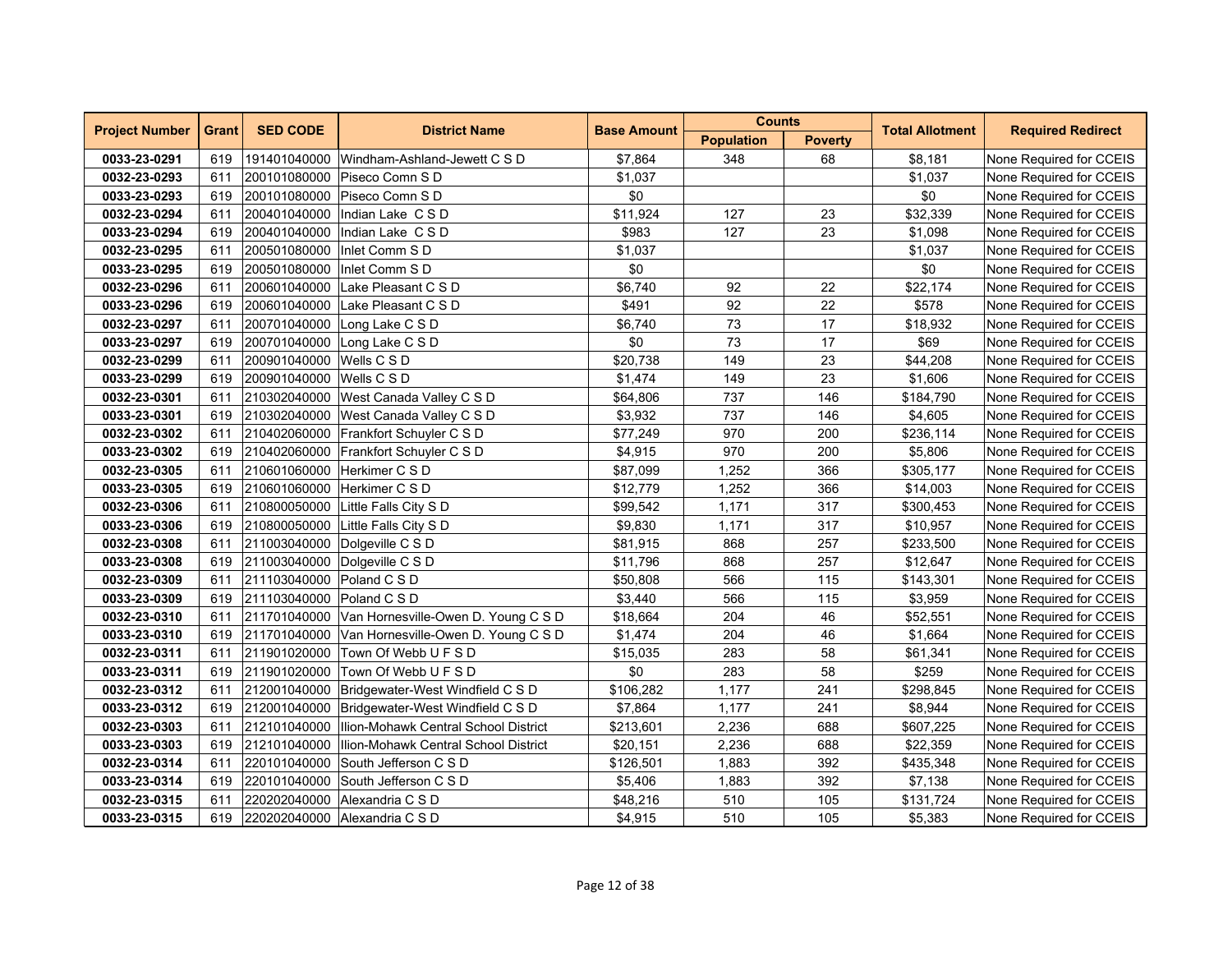| <b>Project Number</b> |              | <b>SED CODE</b>            | <b>District Name</b>                    | <b>Base Amount</b> | <b>Counts</b>     |                | <b>Total Allotment</b> | <b>Required Redirect</b> |
|-----------------------|--------------|----------------------------|-----------------------------------------|--------------------|-------------------|----------------|------------------------|--------------------------|
|                       | <b>Grant</b> |                            |                                         |                    | <b>Population</b> | <b>Poverty</b> |                        |                          |
| 0032-23-0316          | 611          | 220301060000               | Indian River C S D                      | \$284,110          | 3,846             | 979            | \$936,468              | None Required for CCEIS  |
| 0033-23-0316          | 619          |                            | 220301060000 Indian River C S D         | \$31,456           | 3,846             | 979            | \$35,115               | None Required for CCEIS  |
| 0032-23-0317          | 611          | 220401040000               | General Brown C S D                     | \$131,686          | 1,466             | 329            | \$375,014              | None Required for CCEIS  |
| 0033-23-0317          | 619          | 220401040000               | General Brown C S D                     | \$7,372            | 1,466             | 329            | \$8,736                | None Required for CCEIS  |
| 0032-23-0318          | 611          | 220701040000               | Thousand Islands C.S.D.                 | \$97,987           | 869               | 186            | \$241,134              | None Required for CCEIS  |
| 0033-23-0318          | 619          | 220701040000               | Thousand Islands C.S.D.                 | \$5,898            | 869               | 186            | \$6,701                | None Required for CCEIS  |
| 0032-23-0319          | 611          |                            | 220909040000 Belleville Henderson C S D | \$36,810           | 532               | 160            | \$130,017              | None Required for CCEIS  |
| 0033-23-0319          | 619          | 220909040000               | Belleville Henderson C S D              | \$0                | 532               | 160            | \$523                  | None Required for CCEIS  |
| 0032-23-0320          | 611          | 221001040000               | Sackets Harbor C S D                    | \$48,216           | 441               | 47             | \$115,136              | None Required for CCEIS  |
| 0033-23-0320          | 619          | 221001040000               | Sackets Harbor C S D                    | \$3,440            | 441               | 47             | \$3,815                | None Required for CCEIS  |
| 0032-23-0321          | 611          | 221301040000 Lyme C S D    |                                         | \$24,367           | 392               | 91             | \$89,797               | None Required for CCEIS  |
| 0033-23-0321          | 619          | 221301040000 Lyme C S D    |                                         | \$0                | 392               | 91             | \$367                  | None Required for CCEIS  |
| 0032-23-0322          | 611          |                            | 221401040000 La Fargeville C S D        | \$38,884           | 539               | 159            | \$132,942              | None Required for CCEIS  |
| 0033-23-0322          | 619          |                            | 221401040000 La Fargeville C S D        | \$1,966            | 539               | 159            | \$2,494                | None Required for CCEIS  |
| 0032-23-0323          | 611          | 222000010000               | Watertown City S D                      | \$343,731          | 4,947             | 1,561          | \$1,219,291            | None Required for CCEIS  |
| 0033-23-0323          | 619          | 222000010000               | Watertown City S D                      | \$38,828           | 4,947             | 1,561          | \$43,739               | None Required for CCEIS  |
| 0032-23-0325          | 611          | 222201060000               | Carthage C S D                          | \$248,337          | 3,452             | 751            | \$818,438              | None Required for CCEIS  |
| 0033-23-0325          | 619          |                            | 222201060000 Carthage C S D             | \$21,134           | 3,452             | 751            | \$24,332               | None Required for CCEIS  |
| 0032-23-0327          | 611          |                            | 230201040000 Copenhagen C S D           | \$43,031           | 508               | 117            | \$127,710              | None Required for CCEIS  |
| 0033-23-0327          | 619          | 230201040000               | Copenhagen C S D                        | \$3,932            | 508               | 117            | \$4,406                | None Required for CCEIS  |
| 0032-23-0328          | 611          | 230301040000               | Harrisville C S D                       | \$34,736           | 354               | 85             | \$94,164               | None Required for CCEIS  |
| 0033-23-0328          | 619          |                            | 230301040000 Harrisville C S D          | \$1,474            | 354               | 85             | \$1,808                | None Required for CCEIS  |
| 0032-23-0329          | 611          |                            | 230901040000 Lowville ACAD & C S D      | \$117,169          | 1,486             | 285            | \$357,958              | None Required for CCEIS  |
| 0033-23-0329          | 619          |                            | 230901040000 Lowville ACAD & C S D      | \$17,202           | 1,486             | 285            | \$18,553               | None Required for CCEIS  |
| 0032-23-0331          | 611          |                            | 231101040000 South Lewis C S D          | \$113,540          | 1,059             | 303            | \$297,206              | None Required for CCEIS  |
| 0033-23-0331          | 619          | 231101040000               | South Lewis C S D                       | \$8,355            | 1,059             | 303            | \$9,385                | None Required for CCEIS  |
| 0032-23-0332          | 611          | 231301040000               | Beaver River C S D                      | \$51,845           | 1,015             | 189            | \$215,630              | None Required for CCEIS  |
| 0033-23-0332          | 619          |                            | 231301040000 Beaver River C S D         | \$7,372            | 1,015             | 189            | \$8,290                | None Required for CCEIS  |
| 0032-23-0333          | 611          | 240101040000 Avon C S D    |                                         | \$115,096          | 1,112             | 153            | \$288,002              | None Required for CCEIS  |
| 0033-23-0333          | 619          | 240101040000 Avon CSD      |                                         | \$6,881            | 1,112             | 153            | \$7,851                | None Required for CCEIS  |
| 0032-23-0334          | 611          | 240201040000               | Caledonia-Mumford C S D                 | \$85,026           | 864               | 124            | \$219,989              | None Required for CCEIS  |
| 0033-23-0334          | 619          | 240201040000               | Caledonia-Mumford C S D                 | \$7,372            | 864               | 124            | \$8,129                | None Required for CCEIS  |
| 0032-23-0335          | 611          | 240401040000               | Geneseo C S D                           | \$80,359           | 1,003             | 184            | \$241,873              | None Required for CCEIS  |
| 0033-23-0335          | 619          |                            | 240401040000 Geneseo C S D              | \$6,389            | 1,003             | 184            | \$7,295                | None Required for CCEIS  |
| 0032-23-0337          | 611          | 240801060000 Livonia C S D |                                         | \$181,975          | 1,581             | 249            | \$431,609              | None Required for CCEIS  |
| 0033-23-0337          | 619          | 240801060000 Livonia C S D |                                         | \$12,779           | 1,581             | 249            | \$14,179               | None Required for CCEIS  |
| 0032-23-0338          | 611          |                            | 240901040000 Mount Morris C S D         | \$60,140           | 604               | 172            | \$164,795              | None Required for CCEIS  |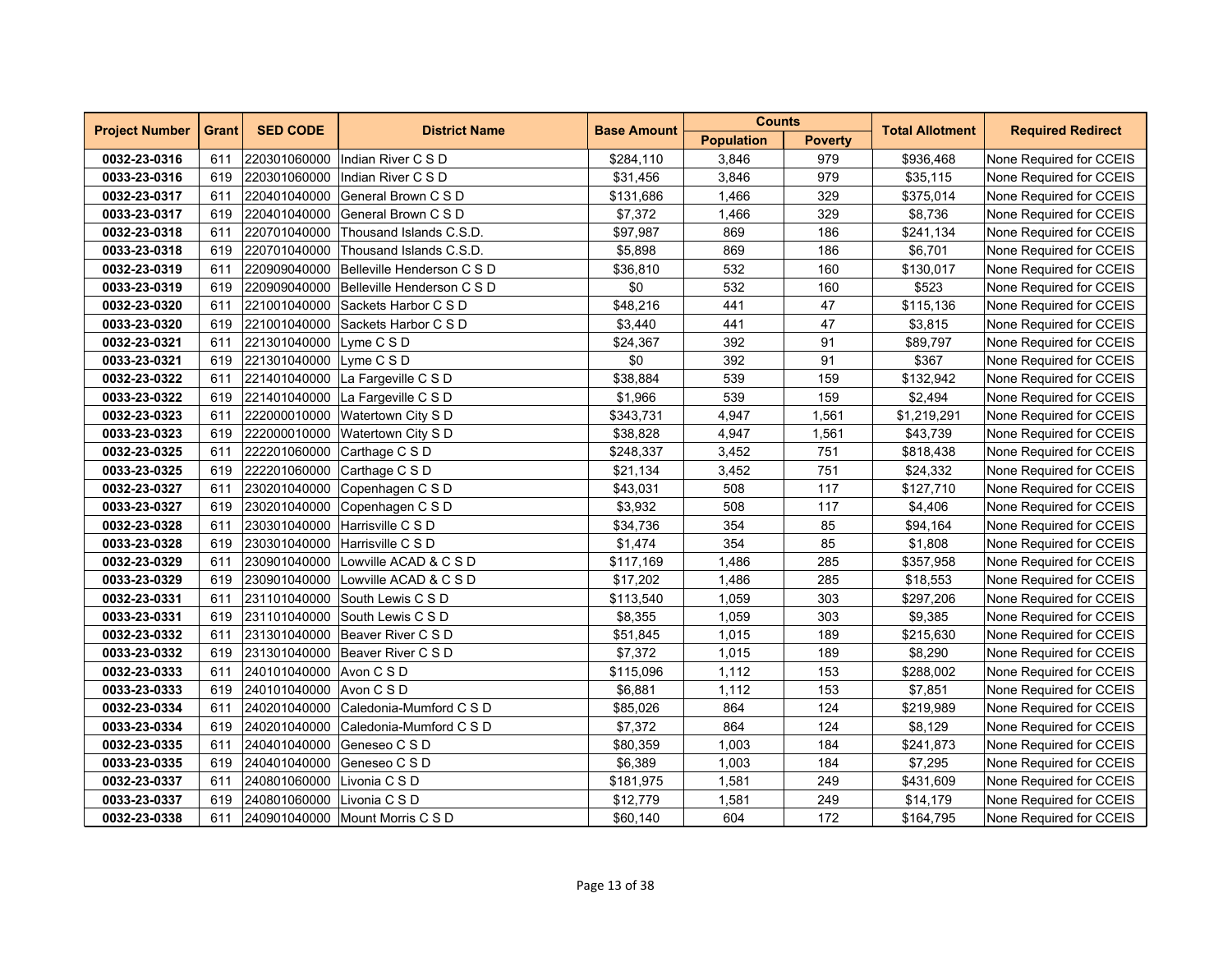| <b>Project Number</b> | <b>Grant</b> | <b>SED CODE</b>             | <b>District Name</b>                       | <b>Base Amount</b> | <b>Counts</b>     |                | <b>Total Allotment</b> | <b>Required Redirect</b> |
|-----------------------|--------------|-----------------------------|--------------------------------------------|--------------------|-------------------|----------------|------------------------|--------------------------|
|                       |              |                             |                                            |                    | <b>Population</b> | <b>Poverty</b> |                        |                          |
| 0033-23-0338          | 619          |                             | 240901040000 Mount Morris C S D            | \$6,881            | 604               | 172            | \$7,468                | None Required for CCEIS  |
| 0032-23-0339          | 611          |                             | 241001060000 Dansville C S D               | \$177,828          | 1,484             | 353            | \$426,554              | None Required for CCEIS  |
| 0033-23-0339          | 619          |                             | 241001060000 Dansville C S D               | \$16,219           | 1,484             | 353            | \$17.614               | None Required for CCEIS  |
| 0032-23-0340          | 611          | 241101040000                | Dalton-Nunda C S D (Keshequa)              | \$84,507           | 663               | 161            | \$196,026              | None Required for CCEIS  |
| 0033-23-0340          | 619          |                             | 241101040000 Dalton-Nunda C S D (Keshequa) | \$7,864            | 663               | 161            | \$8,489                | None Required for CCEIS  |
| 0032-23-0341          | 611          | 241701040000 York C S D     |                                            | \$86,581           | 775               | 179            | \$215,829              | None Required for CCEIS  |
| 0033-23-0341          | 619          | 241701040000 York C S D     |                                            | \$7,864            | 775               | 179            | \$8,589                | None Required for CCEIS  |
| 0032-23-0343          | 611          | 250109040000                | Brookfield C S D                           | \$25,404           | 233               | 75             | \$66,821               | None Required for CCEIS  |
| 0033-23-0343          | 619          | 250109040000                | Brookfield C S D                           | \$3,932            | 233               | 75             | \$4,164                | None Required for CCEIS  |
| 0032-23-0344          | 611          | 250201060000                | Cazenovia C S D                            | \$107,319          | 1,430             | 179            | \$327,527              | None Required for CCEIS  |
| 0033-23-0344          | 619          |                             | 250201060000 Cazenovia C S D               | \$7,372            | 1,430             | 179            | \$8,607                | None Required for CCEIS  |
| 0032-23-0345          | 611          |                             | 250301040000   De Ruyter C S D             | \$61,695           | 379               | 81             | \$124,112              | None Required for CCEIS  |
| 0033-23-0345          | 619          |                             | 250301040000 De Ruyter C S D               | \$3,932            | 379               | 81             | \$4,282                | None Required for CCEIS  |
| 0032-23-0346          | 611          |                             | 250401040000 Morrisville-Eaton C S D       | \$82,952           | 653               | 152            | \$191,996              | None Required for CCEIS  |
| 0033-23-0346          | 619          | 250401040000                | Morrisville-Eaton C S D                    | \$8,355            | 653               | 152            | \$8,966                | None Required for CCEIS  |
| 0032-23-0347          | 611          |                             | 250701040000 Hamilton C S D                | \$52,363           | 680               | 94             | \$158,150              | None Required for CCEIS  |
| 0033-23-0347          | 619          |                             | 250701040000 Hamilton C S D                | \$1,966            | 680               | 94             | \$2,559                | None Required for CCEIS  |
| 0032-23-0348          | 611          |                             | 250901060000 Canastota C S D               | \$146,721          | 1,421             | 333            | \$384,282              | None Required for CCEIS  |
| 0033-23-0348          | 619          |                             | 250901060000 Canastota C S D               | \$8,355            | 1,421             | 333            | \$9,687                | None Required for CCEIS  |
| 0032-23-0349          | 611          |                             | 251101040000 Madison C S D                 | \$47,179           | 482               | 120            | \$128,611              | None Required for CCEIS  |
| 0033-23-0349          | 619          |                             | 251101040000 Madison C S D                 | \$3,440            | 482               | 120            | \$3,897                | None Required for CCEIS  |
| 0032-23-0350          | 611          |                             | 251400010000 Oneida City S D               | \$195,455          | 2,127             | 498            | \$550,990              | None Required for CCEIS  |
| 0033-23-0350          | 619          |                             | 251400010000 Oneida City S D               | \$21,626           | 2,127             | 498            | \$23,620               | None Required for CCEIS  |
| 0032-23-0352          | 611          |                             | 251501040000 Stockbridge Valley C.S.D.     | \$62,214           | 454               | 98             | \$137,099              | None Required for CCEIS  |
| 0033-23-0352          | 619          |                             | 251501040000 Stockbridge Valley C.S.D.     | \$3,440            | 454               | 98             | \$3,860                | None Required for CCEIS  |
| 0032-23-0353          | 611          | 251601060000                | Chittenango C S D                          | \$193,900          | 1,989             | 317            | \$508,407              | None Required for CCEIS  |
| 0033-23-0353          | 619          | 251601060000                | Chittenango C S D                          | \$16,219           | 1,989             | 317            | \$17,983               | None Required for CCEIS  |
| 0032-23-0355          | 611          | 260101060000                | Brighton C S D                             | \$174,199          | 5,737             | 325            | \$1,010,160            | None Required for CCEIS  |
| 0033-23-0355          | 619          | 260101060000 Brighton C S D |                                            | \$14,253           | 5,737             | 325            | \$18,940               | None Required for CCEIS  |
| 0032-23-0357          | 611          |                             | 260401060000 Gates-Chili C S D             | \$346,842          | 4,853             | 682            | \$1,103,166            | None Required for CCEIS  |
| 0033-23-0357          | 619          | 260401060000                | Gates-Chili C S D                          | \$45,218           | 4,853             | 682            | \$49,459               | None Required for CCEIS  |
| 0032-23-0358          | 611          | 260501060000                | Greece C S D                               | \$1,406,550        | 12,789            | 3,167          | \$3,565,136            | None Required for CCEIS  |
| 0033-23-0358          | 619          | 260501060000 Greece C S D   |                                            | \$104,688          | 12,789            | 3,167          | \$116,796              | None Required for CCEIS  |
| 0032-23-0360          | 611          |                             | 260801060000 East Irondequoit C S D        | \$255,595          | 3,608             | 953            | \$871,761              | None Required for CCEIS  |
| 0033-23-0360          | 619          |                             | 260801060000 East Irondequoit C S D        | \$36,862           | 3,608             | 953            | \$40,318               | None Required for CCEIS  |
| 0032-23-0361          | 611          |                             | 260803060000 West Irondequoit C S D        | \$231,322          | 3,987             | 525            | \$848,419              | None Required for CCEIS  |
| 0033-23-0361          | 619          |                             | 260803060000 West Irondequoit C S D        | \$23,100           | 3,987             | 525            | \$26,561               | None Required for CCEIS  |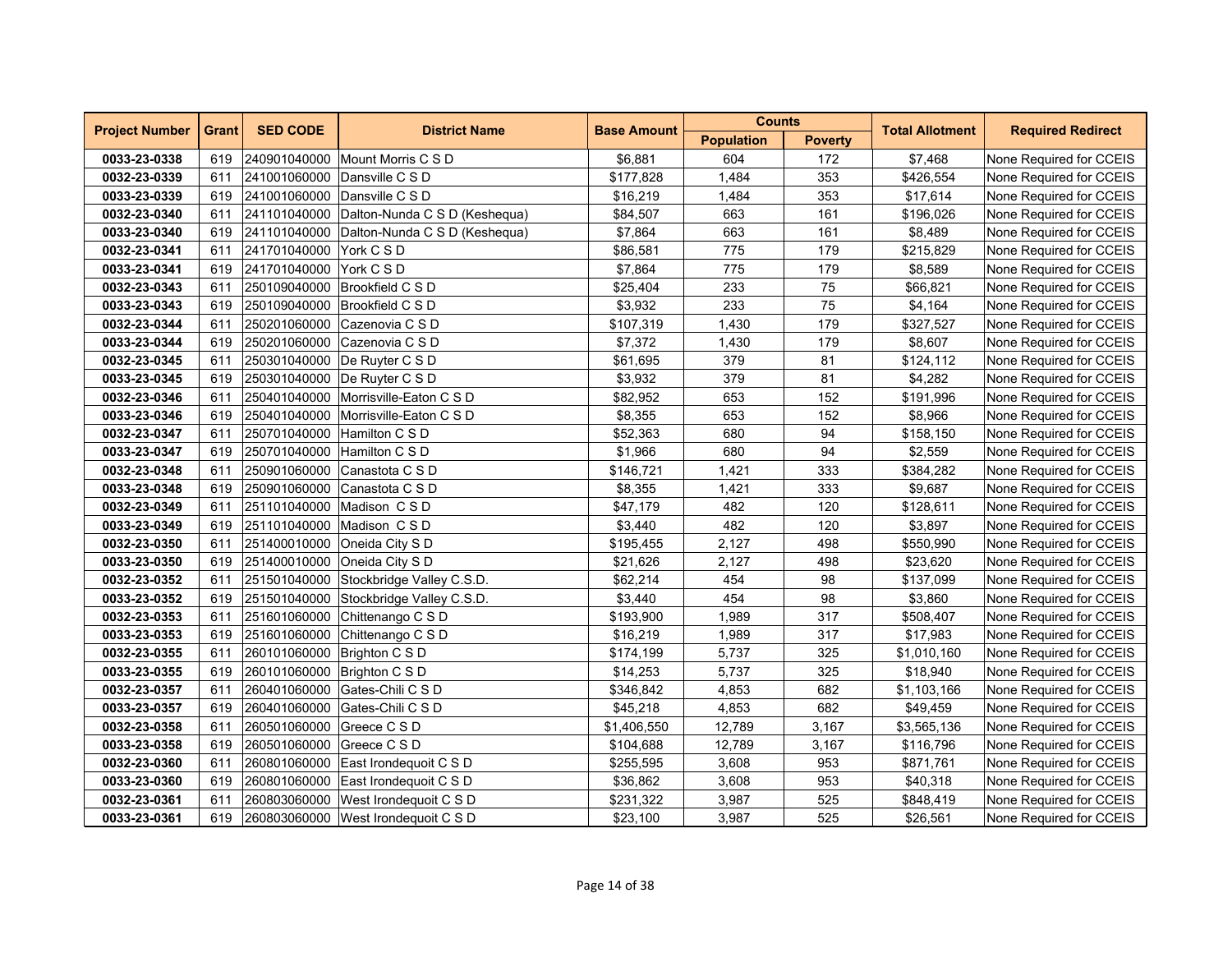| <b>Project Number</b> | <b>Grant</b> | <b>SED CODE</b>              | <b>District Name</b>                               | <b>Base Amount</b> | <b>Counts</b>     |                | <b>Total Allotment</b> | <b>Required Redirect</b> |
|-----------------------|--------------|------------------------------|----------------------------------------------------|--------------------|-------------------|----------------|------------------------|--------------------------|
|                       |              |                              |                                                    |                    | <b>Population</b> | <b>Poverty</b> |                        |                          |
| 0032-23-0362          | 611          |                              | 260901060000 Honeoye Falls-Lima C S D              | \$162,793          | 2,413             | 149            | \$515,887              | None Required for CCEIS  |
| 0033-23-0362          | 619          |                              | 260901060000 Honeoye Falls-Lima C S D              | \$11,304           | 2,413             | 149            | \$13,284               | None Required for CCEIS  |
| 0032-23-0363          | 611          | 261001060000                 | Spencerport C S D                                  | \$340,620          | 3,829             | 642            | \$949,908              | None Required for CCEIS  |
| 0033-23-0363          | 619          | 261001060000                 | Spencerport C S D                                  | \$26,049           | 3,829             | 642            | \$29,466               | None Required for CCEIS  |
| 0032-23-0364          | 611          | 261101060000 Hilton CSD      |                                                    | \$325,585          | 4,797             | 567            | \$1,060,240            | None Required for CCEIS  |
| 0033-23-0364          | 619          | 261101060000 Hilton CSD      |                                                    | \$31,456           | 4,797             | 567            | \$35,576               | None Required for CCEIS  |
| 0032-23-0365          | 611          | 261201060000 Penfield C S D  |                                                    | \$290,331          | 5,959             | 414            | \$1,167,872            | None Required for CCEIS  |
| 0033-23-0365          | 619          | 261201060000 Penfield C S D  |                                                    | \$30,964           | 5,959             | 414            | \$35,884               | None Required for CCEIS  |
| 0032-23-0366          | 611          | 261301060000                 | Fairport C S D                                     | \$413,203          | 5,911             | 713            | \$1,320,197            | None Required for CCEIS  |
| 0033-23-0366          | 619          | 261301060000                 | Fairport C S D                                     | \$41,286           | 5,911             | 713            | \$46,372               | None Required for CCEIS  |
| 0032-23-0367          | 611          |                              | 261313030000 East Rochester U F S D                | \$114,577          | 1,214             | 257            | \$314,211              | None Required for CCEIS  |
| 0033-23-0367          | 619          |                              | 261313030000 East Rochester U F S D                | \$16,711           | 1,214             | 257            | \$17,831               | None Required for CCEIS  |
| 0032-23-0368          | 611          | 261401060000 Pittsford C S D |                                                    | \$359,803          | 6,501             | 45             | \$1,268,038            | None Required for CCEIS  |
| 0033-23-0368          | 619          | 261401060000                 | Pittsford C S D                                    | \$30,473           | 6,501             | 45             | \$35,565               | None Required for CCEIS  |
| 0032-23-0369          | 611          | 261501060000                 | Churchville-Chili C S D                            | \$254,558          | 4,003             | 610            | \$884,145              | None Required for CCEIS  |
| 0033-23-0369          | 619          | 261501060000                 | Churchville-Chili C S D                            | \$25,066           | 4,003             | 610            | \$28,597               | None Required for CCEIS  |
| 0032-23-0370          | 611          |                              | 261600010000 Rochester City S D                    | \$3,803,855        | 35,570            | 11,154         | \$10,090,869           | None Required for CCEIS  |
| 0033-23-0370          | 619          |                              | 261600010000 Rochester City S D                    | \$488,546          | 35,570            | 11,154         | \$523,815              | None Required for CCEIS  |
| 0032-23-0385          | 611          |                              | 261701060000 Rush-Henrietta C S D                  | \$563,035          | 6,140             | 1,149          | \$1,554,499            | None Required for CCEIS  |
| 0033-23-0385          | 619          |                              | 261701060000 Rush-Henrietta C S D                  | \$54,064           | 6,140             | 1,149          | \$59,624               | None Required for CCEIS  |
| 0032-23-0387          | 611          |                              | 261801060000 Brockport C S D                       | \$312,624          | 3,584             | 696            | \$894,412              | 15% to CCEIS             |
| 0033-23-0387          | 619          |                              | 261801060000 Brockport C S D                       | \$35,388           | 3,584             | 696            | \$38,651               | 15% to CCEIS             |
| 0032-23-0388          | 611          | 261901060000 Webster C S D   |                                                    | \$615,917          | 9,102             | 996            | \$2,000,234            | None Required for CCEIS  |
| 0033-23-0388          | 619          | 261901060000 Webster C S D   |                                                    | \$42,760           | 9,102             | 996            | \$50,522               | None Required for CCEIS  |
| 0032-23-0390          | 611          |                              | 262001040000 Wheatland-Chili C S D                 | \$99,542           | 846               | 156            | \$235,871              | None Required for CCEIS  |
| 0033-23-0390          | 619          | 262001040000                 | Wheatland-Chili C S D                              | \$6,389            | 846               | 156            | \$7,154                | None Required for CCEIS  |
| 0032-23-0394          | 611          | 270100010000                 | Amsterdam City S D                                 | \$343,307          | 4,154             | 1,340          | \$1,082,045            | None Required for CCEIS  |
| 0033-23-0394          | 619          | 270100010000                 | Amsterdam City S D                                 | \$54,064           | 4,154             | 1,340          | \$58,208               | None Required for CCEIS  |
| 0032-23-0397          | 611          |                              | 270301040000 Canajoharie C S D                     | \$67,917           | 976               | 206            | \$228,339              | None Required for CCEIS  |
| 0033-23-0397          | 619          |                              | 270301040000 Canajoharie C S D                     | \$2,457            | 976               | 206            | \$3,357                | None Required for CCEIS  |
| 0032-23-0398          | 611          | 270601040000                 | Fonda-Fultonville C S D                            | \$101,616          | 1,397             | 194            | \$319,054              | 15% to CCEIS             |
| 0033-23-0398          | 619          | 270601040000                 | Fonda-Fultonville C S D                            | \$10,321           | 1,397             | 194            | \$11,541               | 15% to CCEIS             |
| 0032-23-0399          | 611          |                              | 270701040000 Fort Plain C S D                      | \$96,950           | 830               | 203            | \$236,735              | None Required for CCEIS  |
| 0033-23-0399          | 619          |                              | 270701040000 Fort Plain C S D                      | \$7,864            | 830               | 203            | \$8,648                | None Required for CCEIS  |
| 0032-23-0400          | 611          |                              | 271201040000 Oppenheim-Ephratah-St. Johnsville CSD | \$89,173           | 807               | 200            | \$225,402              | None Required for CCEIS  |
| 0033-23-0400          | 619          |                              | 271201040000 Oppenheim-Ephratah-St. Johnsville CSD | \$6,389            | 807               | 200            | \$7,153                | None Required for CCEIS  |
| 0032-23-0401          | 611          |                              | 280100010000 Glen Cove City S D                    | \$298,108          | 4,411             | 993            | \$1,030,619            | None Required for CCEIS  |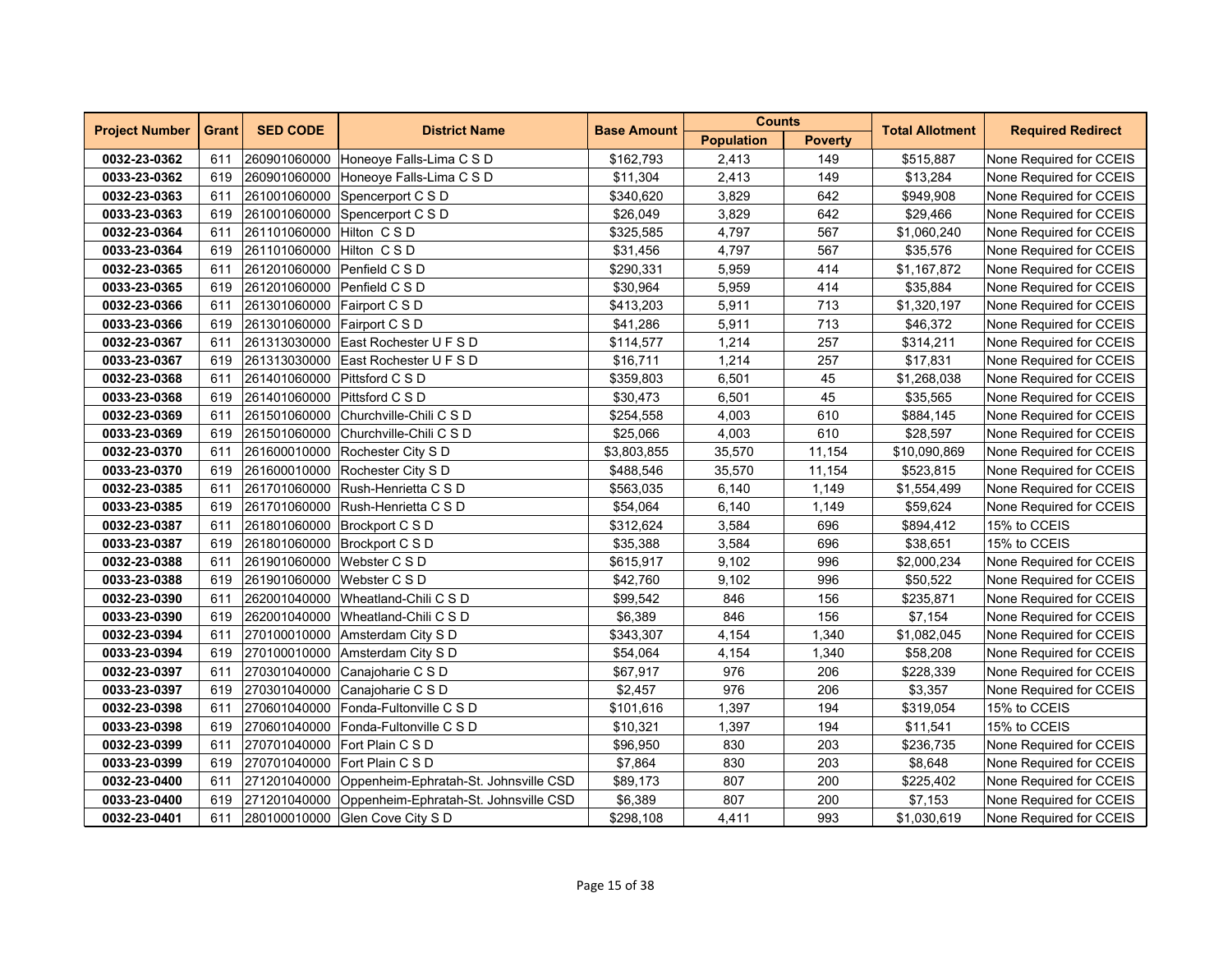| <b>Project Number</b> | <b>Grant</b> | <b>SED CODE</b> | <b>District Name</b>                     | <b>Base Amount</b> | <b>Counts</b>     |                | <b>Total Allotment</b> | <b>Required Redirect</b> |
|-----------------------|--------------|-----------------|------------------------------------------|--------------------|-------------------|----------------|------------------------|--------------------------|
|                       |              |                 |                                          |                    | <b>Population</b> | <b>Poverty</b> |                        |                          |
| 0033-23-0401          | 619          |                 | 280100010000 Glen Cove City S D          | \$30,964           | 4,411             | 993            | \$35,072               | None Required for CCEIS  |
| 0032-23-0402          | 611          |                 | 280201030000 Hempstead U F S D           | \$417,351          | 10,574            | 2,501          | \$2,187,887            | 15% to CCEIS             |
| 0033-23-0402          | 619          | 280201030000    | Hempstead U F S D                        | \$55,539           | 10,574            | 2,501          | \$65,470               | 15% to CCEIS             |
| 0032-23-0403          | 611          | 280202030000    | Uniondale UFSD                           | \$348,916          | 11,042            | 1,633          | \$2,079,590            | None Required for CCEIS  |
| 0033-23-0403          | 619          | 280202030000    | Uniondale UFSD                           | \$30,473           | 11,042            | 1,633          | \$40,179               | None Required for CCEIS  |
| 0032-23-0404          | 611          |                 | 280203030000 East Meadow U F S D         | \$471,788          | 7,568             | 918            | \$1,633,654            | None Required for CCEIS  |
| 0033-23-0404          | 619          |                 | 280203030000 East Meadow U F S D         | \$74,707           | 7,568             | 918            | \$81,222               | None Required for CCEIS  |
| 0032-23-0406          | 611          |                 | 280204020000 North Bellmore U F S D      | \$200,639          | 2,221             | 235            | \$537,459              | None Required for CCEIS  |
| 0033-23-0406          | 619          | 280204020000    | North Bellmore U F S D                   | \$37,845           | 2,221             | 235            | \$39,734               | None Required for CCEIS  |
| 0032-23-0408          | 611          | 280205030000    | Levittown U F S D                        | \$558,887          | 7,494             | 711            | \$1,685,472            | None Required for CCEIS  |
| 0033-23-0408          | 619          | 280205030000    | Levittown U F S D                        | \$97,807           | 7,494             | 711            | \$104,124              | None Required for CCEIS  |
| 0032-23-0410          | 611          |                 | 280206030000 Seaford U F S D             | \$115,096          | 2,707             | 102            | \$503,340              | None Required for CCEIS  |
| 0033-23-0410          | 619          |                 | 280206030000 Seaford U F S D             | \$14,253           | 2,707             | 102            | \$16,430               | None Required for CCEIS  |
| 0032-23-0413          | 611          |                 | 280207020000 Bellmore U F S D            | \$95,913           | 1,352             | 101            | \$295,867              | None Required for CCEIS  |
| 0033-23-0413          | 619          | 280207020000    | Bellmore UFSD                            | \$35,879           | 1,352             | 101            | \$37,001               | None Required for CCEIS  |
| 0032-23-0411          | 611          | 280208030000    | Roosevelt U F S D                        | \$236,412          | 4,364             | 1,176          | \$984,502              | None Required for CCEIS  |
| 0033-23-0411          | 619          | 280208030000    | Roosevelt U F S D                        | \$20,643           | 4,364             | 1,176          | \$24,840               | None Required for CCEIS  |
| 0032-23-0415          | 611          |                 | 280209030000 Freeport U F S D            | \$439,126          | 7,244             | 2,284          | \$1,721,008            | None Required for CCEIS  |
| 0033-23-0415          | 619          |                 | 280209030000 Freeport U F S D            | \$43,252           | 7,244             | 2,284          | \$50,443               | None Required for CCEIS  |
| 0032-23-0417          | 611          |                 | 280210030000 Baldwin U F S D             | \$259,743          | 4,816             | 786            | \$1,023,492            | None Required for CCEIS  |
| 0033-23-0417          | 619          | 280210030000    | Baldwin U F S D                          | \$34,896           | 4,816             | 786            | \$39,179               | None Required for CCEIS  |
| 0032-23-0418          | 611          | 280211030000    | Oceanside U F S D                        | \$350,989          | 5,601             | 401            | \$1,177,244            | None Required for CCEIS  |
| 0033-23-0418          | 619          |                 | 280211030000 Oceanside U F S D           | \$43,743           | 5,601             | 401            | \$48,376               | None Required for CCEIS  |
| 0032-23-0419          | 611          |                 | 280212030000 Malverne U F S D            | \$169,014          | 2,212             | 329            | \$515,939              | None Required for CCEIS  |
| 0033-23-0419          | 619          |                 | 280212030000 Malverne U F S D            | \$16,711           | 2,212             | 329            | \$18,656               | None Required for CCEIS  |
| 0032-23-0420          | 611          |                 | 280213020000 Valley Stream Hempstead #13 | \$133,241          | 2,098             | 649            | \$502,990              | None Required for CCEIS  |
| 0033-23-0420          | 619          | 280213020000    | Valley Stream Hempstead #13              | \$28,507           | 2,098             | 649            | \$30,581               | None Required for CCEIS  |
| 0032-23-0421          | 611          | 280214030000    | Hewlett-Woodmere U F S D                 | \$241,078          | 4,736             | 326            | \$938,150              | None Required for CCEIS  |
| 0033-23-0421          | 619          | 280214030000    | Hewlett-Woodmere U F S D                 | \$36,371           | 4,736             | 326            | \$40,279               | None Required for CCEIS  |
| 0032-23-0422          | 611          | 280215030000    | Lawrence U F S D                         | \$401,279          | 7,720             | 905            | \$1,582,684            | 15% to CCEIS             |
| 0033-23-0422          | 619          | 280215030000    | Lawrence U F S D                         | \$42,269           | 7,720             | 905            | \$48,894               | 15% to CCEIS             |
| 0032-23-0423          | 611          |                 | 280216020000 Elmont U F S D              | \$239,005          | 3,789             | 1,723          | \$973,321              | None Required for CCEIS  |
| 0033-23-0423          | 619          | 280216020000    | Elmont U F S D                           | \$39,811           | 3,789             | 1,723          | \$43,931               | None Required for CCEIS  |
| 0032-23-0424          | 611          | 280217020000    | Franklin Square U F S D                  | \$122,872          | 2,043             | 308            | \$443,791              | None Required for CCEIS  |
| 0033-23-0424          | 619          |                 | 280217020000 Franklin Square U F S D     | \$23,592           | 2,043             | 308            | \$25,392               | None Required for CCEIS  |
| 0032-23-0425          | 611          |                 | 280218030000 Garden City U F S D         | \$223,970          | 5,026             | 28             | \$925,317              | None Required for CCEIS  |
| 0033-23-0425          | 619          |                 | 280218030000 Garden City U F S D         | \$27,032           | 5,026             | 28             | \$30,964               | None Required for CCEIS  |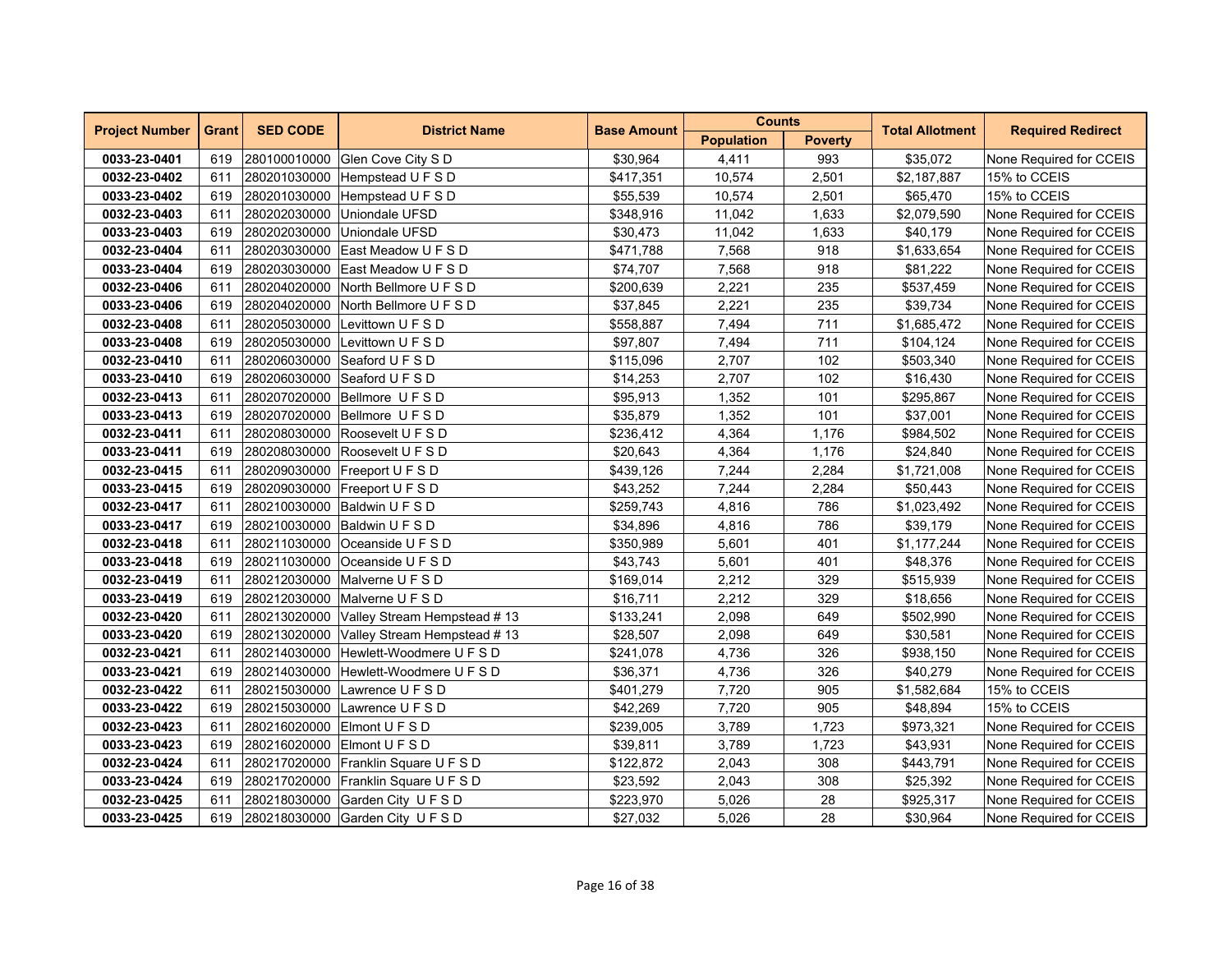| <b>Project Number</b> | <b>Grant</b> | <b>SED CODE</b> | <b>District Name</b>                           | <b>Base Amount</b> | <b>Counts</b>     |                | <b>Total Allotment</b> | <b>Required Redirect</b> |
|-----------------------|--------------|-----------------|------------------------------------------------|--------------------|-------------------|----------------|------------------------|--------------------------|
|                       |              |                 |                                                |                    | <b>Population</b> | <b>Poverty</b> |                        |                          |
| 0032-23-0427          | 611          |                 | 280219030000 East Rockaway U F S D             | \$111,466          | 1,286             | 135            | \$306,362              | None Required for CCEIS  |
| 0033-23-0427          | 619          |                 | 280219030000 East Rockaway U F S D             | \$11,304           | 1,286             | 135            | \$12,397               | None Required for CCEIS  |
| 0032-23-0428          | 611          |                 | 280220030000 Lynbrook U F S D                  | \$189,234          | 3,067             | 163            | \$634,841              | None Required for CCEIS  |
| 0033-23-0428          | 619          | 280220030000    | Lynbrook U F S D                               | \$19,168           | 3,067             | 163            | \$21,667               | None Required for CCEIS  |
| 0032-23-0429          | 611          |                 | 280221030000 Rockville Centre Public School    | \$221,377          | 4,196             | 221            | \$830,775              | None Required for CCEIS  |
| 0033-23-0429          | 619          |                 | 280221030000 Rockville Centre Public School    | \$28,998           | 4,196             | 221            | \$32,415               | None Required for CCEIS  |
| 0032-23-0431          | 611          |                 | 280222020000 Floral Park-Bellrose U F S D      | \$118,206          | 1,891             | 196            | \$404,487              | None Required for CCEIS  |
| 0033-23-0431          | 619          | 280222020000    | <b>Floral Park-Bellrose U F S D</b>            | \$28,507           | 1,891             | 196            | \$30,112               | None Required for CCEIS  |
| 0032-23-0432          | 611          | 280223030000    | Wantagh U F S D                                | \$209,972          | 2,926             | 64             | \$624,039              | None Required for CCEIS  |
| 0033-23-0432          | 619          | 280223030000    | Wantagh U F S D                                | \$35,879           | 2,926             | 64             | \$38,200               | None Required for CCEIS  |
| 0032-23-0433          | 611          |                 | 280224020000 Valley Stream-Hempstead 24 School | \$83,989           | 1,402             | 446            | \$332,562              | None Required for CCEIS  |
| 0033-23-0433          | 619          |                 | 280224020000 Valley Stream-Hempstead 24 School | \$15,236           | 1,402             | 446            | \$16,631               | None Required for CCEIS  |
| 0032-23-0434          | 611          |                 | 280225020000 Merrick U F S D                   | \$157,090          | 1,741             | 109            | \$412,031              | None Required for CCEIS  |
| 0033-23-0434          | 619          |                 | 280225020000 Merrick U F S D                   | \$35,388           | 1,741             | 109            | \$36,817               | None Required for CCEIS  |
| 0032-23-0435          | 611          | 280226030000    | <b>Island Trees UFSD</b>                       | \$162,793          | 2,255             | 277            | \$509,408              | None Required for CCEIS  |
| 0033-23-0435          | 619          | 280226030000    | Island Trees U F S D                           | \$31,456           | 2,255             | 277            | \$33,400               | None Required for CCEIS  |
| 0032-23-0436          | 611          |                 | 280227030000 West Hempstead U F S D            | \$195,973          | 2,712             | 366            | \$616,803              | 15% to CCEIS             |
| 0033-23-0436          | 619          |                 | 280227030000 West Hempstead U F S D            | \$22,609           | 2,712             | 366            | \$24,969               | 15% to CCEIS             |
| 0032-23-0437          | 611          |                 | 280229020000 North Merrick U F S D             | \$93,321           | 1,328             | 115            | \$291,633              | None Required for CCEIS  |
| 0033-23-0437          | 619          |                 | 280229020000 North Merrick U F S D             | \$24,575           | 1,328             | 115            | \$25,687               | None Required for CCEIS  |
| 0032-23-0438          | 611          |                 | 280230020000 Valley Stream Hemp# 30 School     | \$83,989           | 1,529             | 586            | \$367,110              | None Required for CCEIS  |
| 0033-23-0438          | 619          |                 | 280230020000 Valley Stream Hemp# 30 School     | \$13,270           | 1,529             | 586            | \$14,858               | None Required for CCEIS  |
| 0032-23-0439          | 611          |                 | 280231020000   Island Park U F S D             | \$55,992           | 758               | 196            | \$184,932              | None Required for CCEIS  |
| 0033-23-0439          | 619          |                 | 280231020000   Island Park U F S D             | \$5,898            | 758               | 196            | \$6,621                | None Required for CCEIS  |
| 0032-23-0440          | 611          |                 | 280251070000 Valley Stream C.H.S.D.            | \$217,748          | 4,790             | 1,681          | \$1,086,000            | None Required for CCEIS  |
| 0033-23-0440          | 619          | 280251070000    | Valley Stream C.H.S.D.                         | \$0                | 4,790             | 1,681          | \$0                    | None Required for CCEIS  |
| 0032-23-0441          | 611          | 280252070000    | Sewanhaka Central H S District                 | \$375,875          | 8,170             | 2,490          | \$1,811,236            | None Required for CCEIS  |
| 0033-23-0441          | 619          | 280252070000    | Sewanhaka Central H S District                 | \$0                | 8,170             | 2,490          | \$0                    | None Required for CCEIS  |
| 0032-23-0442          | 611          |                 | 280253070000 Bellmore-Merrick C S D            | \$357,729          | 5,260             | 560            | \$1,155,836            | None Required for CCEIS  |
| 0033-23-0442          | 619          |                 | 280253070000 Bellmore-Merrick C S D            | \$0                | 5,260             | 560            | \$0                    | None Required for CCEIS  |
| 0032-23-0443          | 611          | 280300010000    | Long Beach City SD                             | \$518,448          | 4,369             | 399            | \$1,173,373            | None Required for CCEIS  |
| 0033-23-0443          | 619          | 280300010000    | Long Beach City S D                            | \$58,488           | 4,369             | 399            | \$62,160               | None Required for CCEIS  |
| 0032-23-0444          | 611          |                 | 280401030000 Westbury U F S D                  | \$199,084          | 5,824             | 1,482          | \$1,186,891            | None Required for CCEIS  |
| 0033-23-0444          | 619          |                 | 280401030000 Westbury U F S D                  | \$27,032           | 5,824             | 1,482          | \$32,573               | None Required for CCEIS  |
| 0032-23-0445          | 611          |                 | 280402030000 East Williston U F S D            | \$100,061          | 1,702             | 59             | \$343,546              | None Required for CCEIS  |
| 0033-23-0445          | 619          |                 | 280402030000 East Williston U F S D            | \$13,762           | 1,702             | 59             | \$15,127               | None Required for CCEIS  |
| 0032-23-0446          | 611          |                 | 280403030000 Roslyn U F S D                    | \$173,680          | 3,246             | 204            | \$649,098              | None Required for CCEIS  |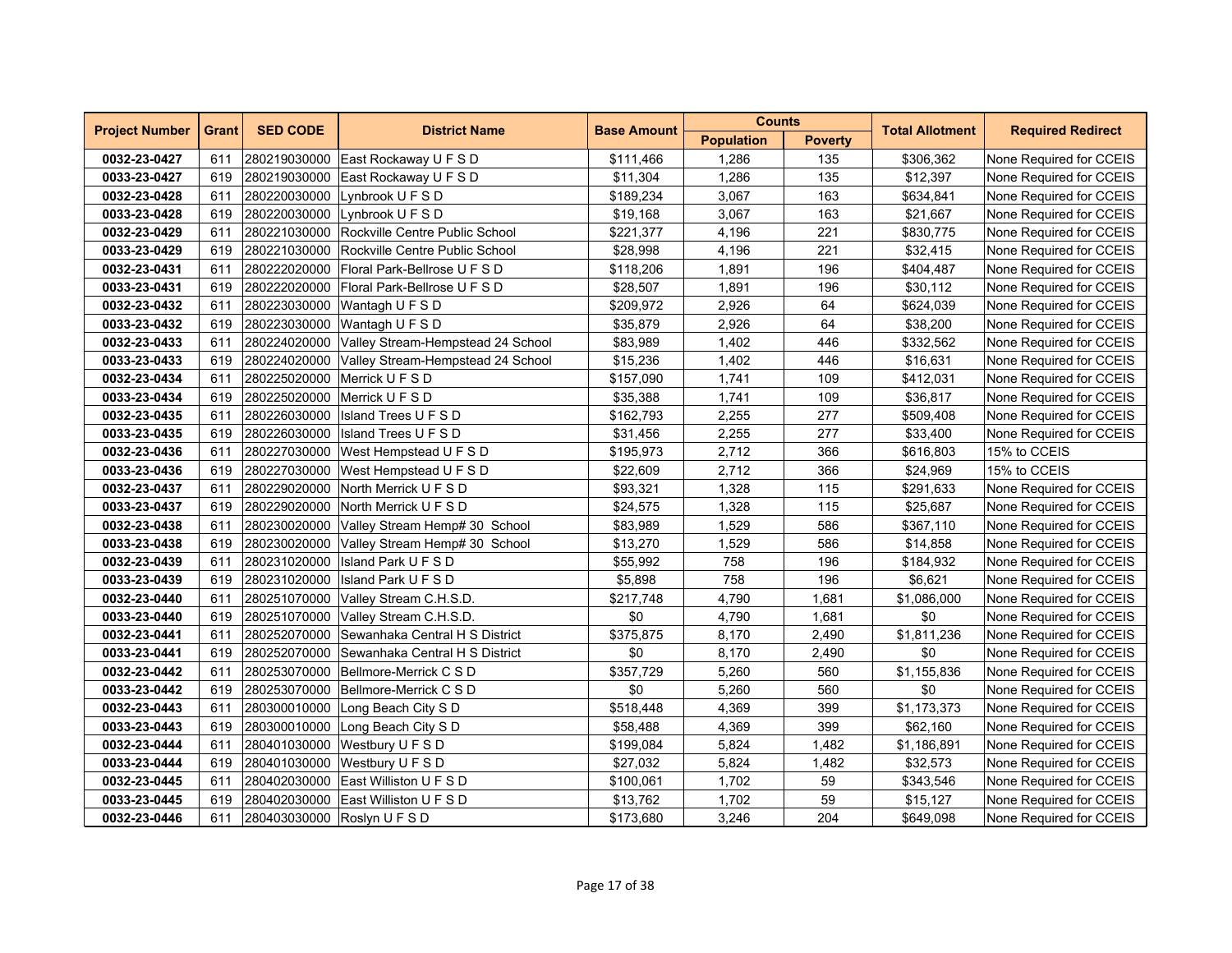| <b>Project Number</b> | <b>Grant</b> | <b>SED CODE</b>             | <b>District Name</b>                         | <b>Base Amount</b> | <b>Counts</b>     |                | <b>Total Allotment</b> | <b>Required Redirect</b> |
|-----------------------|--------------|-----------------------------|----------------------------------------------|--------------------|-------------------|----------------|------------------------|--------------------------|
|                       |              |                             |                                              |                    | <b>Population</b> | <b>Poverty</b> |                        |                          |
| 0033-23-0446          | 619          |                             | 280403030000 Roslyn U F S D                  | \$28,998           | 3,246             | 204            | \$31,664               | None Required for CCEIS  |
| 0032-23-0447          | 611          |                             | 280404030000 Port Washington U F S D         | \$348,916          | 5,632             | 560            | \$1,198,683            | None Required for CCEIS  |
| 0033-23-0447          | 619          |                             | 280404030000 Port Washington U F S D         | \$29,981           | 5,632             | 560            | \$34,746               | None Required for CCEIS  |
| 0032-23-0448          | 611          |                             | 280405020000 New Hyde Park-Garden City U F S | \$102,134          | 2,063             | 263            | \$420,394              | None Required for CCEIS  |
| 0033-23-0448          | 619          |                             | 280405020000 New Hyde Park-Garden City U F S | \$15,236           | 2,063             | 263            | \$17,021               | None Required for CCEIS  |
| 0032-23-0450          | 611          |                             | 280406030000 Manhasset U F S D               | \$198,047          | 3,928             | 116            | \$757,544              | 15% to CCEIS             |
| 0033-23-0450          | 619          |                             | 280406030000 Manhasset U F S D               | \$12,779           | 3,928             | 116            | \$15,916               | 15% to CCEIS             |
| 0032-23-0452          | 611          | 280407030000                | Great Neck U F S D                           | \$467,122          | 8,777             | 520            | \$1,748,806            | None Required for CCEIS  |
| 0033-23-0452          | 619          | 280407030000                | Great Neck U F S D                           | \$48,166           | 8,777             | 520            | \$55,352               | None Required for CCEIS  |
| 0032-23-0453          | 611          | 280409030000                | Herricks U F S D                             | \$238,486          | 4,801             | 266            | \$937,337              | 15% to CCEIS             |
| 0033-23-0453          | 619          |                             | 280409030000 Herricks U F S D                | \$21,134           | 4,801             | 266            | \$25,053               | 15% to CCEIS             |
| 0032-23-0455          | 611          |                             | 280410030000 Mineola U F S D                 | \$271,667          | 5,234             | 459            | \$1,053,963            | None Required for CCEIS  |
| 0033-23-0455          | 619          |                             | 280410030000 Mineola U F S D                 | \$23,100           | 5,234             | 459            | \$27,487               | None Required for CCEIS  |
| 0032-23-0456          | 611          |                             | 280411030000 Carle Place U F S D             | \$149,832          | 1,339             | 96             | \$347,377              | None Required for CCEIS  |
| 0033-23-0456          | 619          | 280411030000                | Carle Place U F S D                          | \$13,270           | 1,339             | 96             | \$14,377               | None Required for CCEIS  |
| 0032-23-0457          | 611          | 280501060000                | North Shore C S D                            | \$228,636          | 3,040             | 126            | \$666,024              | None Required for CCEIS  |
| 0033-23-0457          | 619          |                             | 280501060000 North Shore C S D               | \$20,151           | 3,040             | 126            | \$22,604               | None Required for CCEIS  |
| 0032-23-0458          | 611          | 280502060000 Syosset C.S.D. |                                              | \$349,953          | 7,703             | 235            | \$1,448,063            | 15% to CCEIS             |
| 0033-23-0458          | 619          | 280502060000 Syosset C.S.D. |                                              | \$44,726           | 7,703             | 235            | \$50,883               | 15% to CCEIS             |
| 0032-23-0461          | 611          | 280503060000                | Locust Valley C S D                          | \$167,977          | 2,759             | 178            | \$572,624              | None Required for CCEIS  |
| 0033-23-0461          | 619          | 280503060000                | Locust Valley C S D                          | \$13,270           | 2,759             | 178            | \$15,539               | None Required for CCEIS  |
| 0032-23-0463          | 611          |                             | 280504060000 Plainview-Old Bethpage C S D    | \$438,089          | 5,282             | 257            | \$1,202,650            | None Required for CCEIS  |
| 0033-23-0463          | 619          |                             | 280504060000 Plainview-Old Bethpage C S D    | \$50,132           | 5,282             | 257            | \$54,419               | None Required for CCEIS  |
| 0032-23-0464          | 611          |                             | 280506060000 Oyster Bay-East Norwich C S D   | \$114,577          | 2,475             | 174            | \$479,301              | None Required for CCEIS  |
| 0033-23-0464          | 619          |                             | 280506060000 Oyster Bay-East Norwich C S D   | \$11,304           | 2,475             | 174            | \$13,349               | None Required for CCEIS  |
| 0032-23-0466          | 611          | 280515030000                | Jericho U F S D                              | \$153,979          | 3,623             | 136            | \$673,537              | 15% to CCEIS             |
| 0033-23-0466          | 619          | 280515030000                | Jericho U F S D                              | \$24,083           | 3,623             | 136            | \$26,996               | 15% to CCEIS             |
| 0032-23-0468          | 611          | 280517030000                | Hicksville U F S D                           | \$465,048          | 6,487             | 933            | \$1,478,607            | None Required for CCEIS  |
| 0033-23-0468          | 619          |                             | 280517030000 Hicksville U F S D              | \$69,301           | 6,487             | 933            | \$74,985               | None Required for CCEIS  |
| 0032-23-0469          | 611          |                             | 280518030000 Plainedge U F S D               | \$171,606          | 3,408             | 131            | \$660,703              | None Required for CCEIS  |
| 0033-23-0469          | 619          |                             | 280518030000 Plainedge U F S D               | \$28,015           | 3,408             | 131            | \$30,757               | None Required for CCEIS  |
| 0032-23-0470          | 611          | 280521030000                | Bethpage U F S D                             | \$207,379          | 2,991             | 129            | \$638,325              | None Required for CCEIS  |
| 0033-23-0470          | 619          |                             | 280521030000 Bethpage U F S D                | \$34,896           | 2,991             | 129            | \$37,313               | None Required for CCEIS  |
| 0032-23-0471          | 611          |                             | 280522030000 Farmingdale U F S D             | \$448,458          | 5,722             | 156            | \$1,261,921            | None Required for CCEIS  |
| 0033-23-0471          | 619          |                             | 280522030000 Farmingdale U F S D             | \$85,029           | 5,722             | 156            | \$89,590               | None Required for CCEIS  |
| 0032-23-0472          | 611          |                             | 280523030000 Massapequa U F S D              | \$543,852          | 7,097             | 253            | \$1,559,980            | None Required for CCEIS  |
| 0033-23-0472          | 619          |                             | 280523030000   Massapequa U F S D            | \$88,469           | 7,097             | 253            | \$94,166               | None Required for CCEIS  |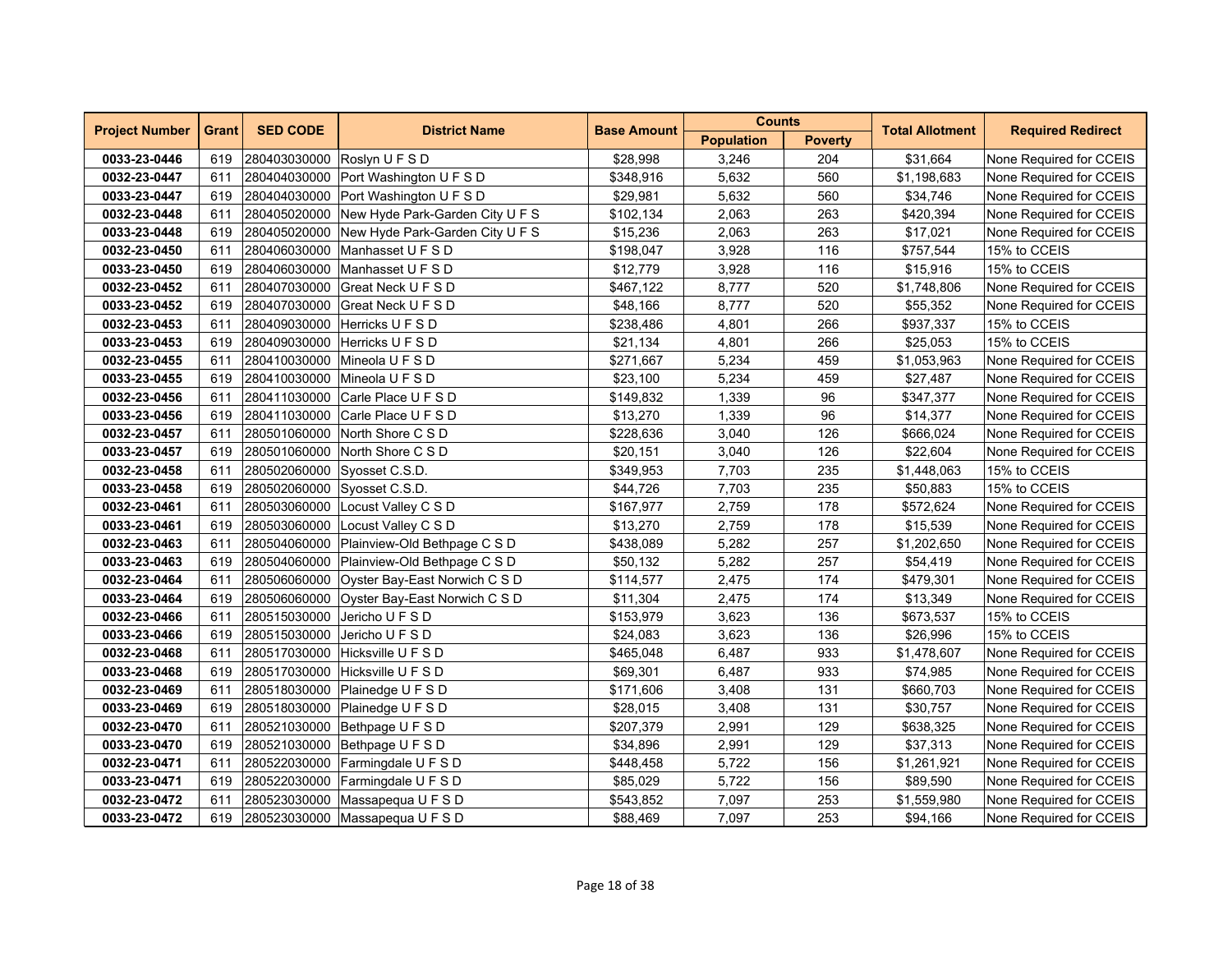| <b>Project Number</b> | <b>Grant</b> | <b>SED CODE</b>            | <b>District Name</b>                    | <b>Base Amount</b> | <b>Counts</b>     |                | <b>Total Allotment</b> | <b>Required Redirect</b> |
|-----------------------|--------------|----------------------------|-----------------------------------------|--------------------|-------------------|----------------|------------------------|--------------------------|
|                       |              |                            |                                         |                    | <b>Population</b> | <b>Poverty</b> |                        |                          |
| 0032-23-0474          | 611          |                            | 300000010000 NYC Schools Public Schools | \$82,443,206       | 1,409,220         | 330,415        | \$318,056,133          | None Required for CCEIS  |
| 0033-23-0474          | 619          |                            | 300000010000 NYC Schools Public Schools | \$7,915,102        | 1,409,220         | 330,415        | \$9,236,650            | None Required for CCEIS  |
| 0032-23-0602          | 611          |                            | 400301060000 Lewiston-Porter C S D      | \$199,603          | 2,424             | 106            | \$549,031              | None Required for CCEIS  |
| 0033-23-0602          | 619          | 400301060000               | Lewiston-Porter C S D                   | \$16,711           | 2,424             | 106            | \$18,670               | None Required for CCEIS  |
| 0032-23-0603          | 611          |                            | 400400010000 Lockport City S D          | \$441,199          | 5,188             | 1,323          | \$1,321,477            | None Required for CCEIS  |
| 0033-23-0603          | 619          |                            | 400400010000 Lockport City S D          | \$80,605           | 5,188             | 1,323          | \$85,543               | None Required for CCEIS  |
| 0032-23-0606          | 611          |                            | 400601060000 Newfane C S D              | \$125,464          | 1,453             | 284            | \$361,550              | None Required for CCEIS  |
| 0033-23-0606          | 619          |                            | 400601060000 Newfane C S D              | \$18,677           | 1,453             | 284            | \$20,001               | None Required for CCEIS  |
| 0032-23-0607          | 611          |                            | 400701060000 Niagara-Wheatfield C S D   | \$291,368          | 4,403             | 619            | \$977,590              | None Required for CCEIS  |
| 0033-23-0607          | 619          | 400701060000               | Niagara-Wheatfield C S D                | \$29,490           | 4,403             | 619            | \$33,338               | None Required for CCEIS  |
| 0032-23-0608          | 611          |                            | 400800010000 Niagara Falls City S D     | \$767,303          | 7,554             | 2,720          | \$2,144,903            | None Required for CCEIS  |
| 0033-23-0608          | 619          |                            | 400800010000 Niagara Falls City S D     | \$100,265          | 7,554             | 2,720          | \$107,993              | None Required for CCEIS  |
| 0032-23-0611          | 611          |                            | 400900010000 North Tonawanda City S D   | \$461,937          | 3,650             | 697            | \$1,053,011            | None Required for CCEIS  |
| 0033-23-0611          | 619          |                            | 400900010000 North Tonawanda City S D   | \$57,505           | 3,650             | 697            | \$60,820               | None Required for CCEIS  |
| 0032-23-0612          | 611          | 401001060000               | Starpoint C.S.D.                        | \$162,274          | 3,110             | 231            | \$622,066              | None Required for CCEIS  |
| 0033-23-0612          | 619          | 401001060000               | Starpoint C.S.D.                        | \$22,117           | 3,110             | 231            | \$24,695               | None Required for CCEIS  |
| 0032-23-0613          | 611          |                            | 401201060000 Royalton-Hartland C S D    | \$115,096          | 1,300             | 247            | \$325,465              | None Required for CCEIS  |
| 0033-23-0613          | 619          |                            | 401201060000 Royalton-Hartland C S D    | \$9,338            | 1,300             | 247            | \$10,518               | None Required for CCEIS  |
| 0032-23-0614          | 611          | 401301040000 Barker C S D  |                                         | \$68,435           | 765               | 180            | \$196,415              | None Required for CCEIS  |
| 0033-23-0614          | 619          | 401301040000 Barker C S D  |                                         | \$10,813           | 765               | 180            | \$11,531               | None Required for CCEIS  |
| 0032-23-0615          | 611          | 401501060000 Wilson C S D  |                                         | \$121,835          | 1,083             | 225            | \$299,412              | None Required for CCEIS  |
| 0033-23-0615          | 619          | 401501060000 Wilson C S D  |                                         | \$9,338            | 1,083             | 225            | \$10,334               | None Required for CCEIS  |
| 0032-23-0616          | 611          |                            | 410401060000 Adirondack C S D           | \$138,944          | 1,264             | 315            | \$352,528              | None Required for CCEIS  |
| 0033-23-0616          | 619          |                            | 410401060000 Adirondack C S D           | \$9,338            | 1,264             | 315            | \$10,536               | None Required for CCEIS  |
| 0032-23-0617          | 611          | 410601040000 Camden C S D  |                                         | \$212,564          | 2,159             | 592            | \$583,898              | None Required for CCEIS  |
| 0033-23-0617          | 619          | 410601040000 Camden C S D  |                                         | \$7,372            | 2,159             | 592            | \$9,455                | None Required for CCEIS  |
| 0032-23-0618          | 611          | 411101060000               | Clinton C S D                           | \$107,319          | 1,351             | 168            | \$315,227              | None Required for CCEIS  |
| 0033-23-0618          | 619          | 411101060000               | Clinton C S D                           | \$9,338            | 1,351             | 168            | \$10,504               | None Required for CCEIS  |
| 0032-23-0619          | 611          |                            | 411501060000 New Hartford C S D         | \$153,461          | 2,644             | 198            | \$544,553              | 15% to CCEIS             |
| 0033-23-0619          | 619          |                            | 411501060000 New Hartford C S D         | \$3,440            | 2,644             | 198            | \$5,632                | 15% to CCEIS             |
| 0032-23-0620          | 611          |                            | 411504020000 New York Mills UFSD        | \$42,513           | 675               | 131            | \$152,076              | None Required for CCEIS  |
| 0033-23-0620          | 619          |                            | 411504020000 New York Mills UFSD        | \$983              | 675               | 131            | \$1,598                | None Required for CCEIS  |
| 0032-23-0623          | 611          |                            | 411603040000 Sauquoit Valley C S D      | \$57,548           | 1,077             | 202            | \$231,513              | None Required for CCEIS  |
| 0033-23-0623          | 619          | 411603040000               | Sauguoit Valley C S D                   | \$2,949            | 1,077             | 202            | \$3,924                | None Required for CCEIS  |
| 0032-23-0624          | 611          | 411701040000 Remsen C S D  |                                         | \$71,027           | 460               | 111            | \$148,317              | None Required for CCEIS  |
| 0033-23-0624          | 619          | 411701040000 Remsen C S D  |                                         | \$4,423            | 460               | 111            | \$4,856                | None Required for CCEIS  |
| 0032-23-0625          | 611          | 411800010000 Rome City S D |                                         | \$565,109          | 5,941             | 1,761          | \$1,602,865            | None Required for CCEIS  |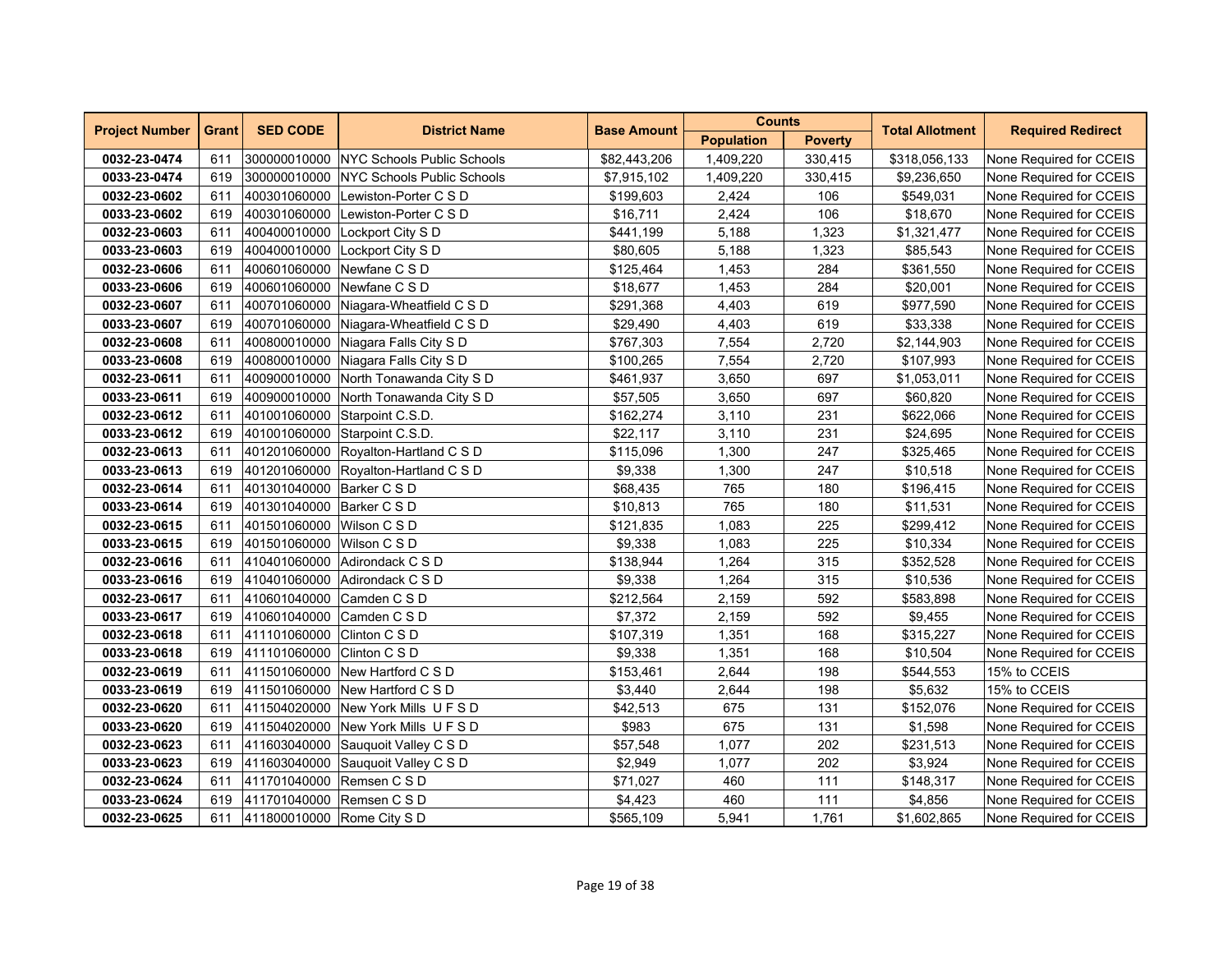| <b>Project Number</b> | <b>Grant</b> |                             | <b>SED CODE</b>                        |                    | <b>Counts</b>     |                |                        | <b>Required Redirect</b> |
|-----------------------|--------------|-----------------------------|----------------------------------------|--------------------|-------------------|----------------|------------------------|--------------------------|
|                       |              |                             | <b>District Name</b>                   | <b>Base Amount</b> | <b>Population</b> | <b>Poverty</b> | <b>Total Allotment</b> |                          |
| 0033-23-0625          | 619          | 411800010000 Rome City S D  |                                        | \$57,013           | 5,941             | 1,761          | \$62,834               | None Required for CCEIS  |
| 0032-23-0626          | 611          |                             | 411800877482 NYS School for the Deaf   | \$54,437           | 38                | 38             | \$64,304               | None Required for CCEIS  |
| 0033-23-0626          | 619          |                             | 411800877482 NYS School for the Deaf   | \$6,389            | 38                | 38             | \$6,445                | None Required for CCEIS  |
| 0032-23-0627          | 611          | 411902040000                | Waterville C S D                       | \$74,138           | 792               | 171            | \$204,780              | None Required for CCEIS  |
| 0033-23-0627          | 619          | 411902040000                | Waterville C S D                       | \$4,915            | 792               | 171            | \$5,648                | None Required for CCEIS  |
| 0032-23-0628          | 611          |                             | 412000050000 Sherrill City SD          | \$177,828          | 1,983             | 378            | \$498,871              | None Required for CCEIS  |
| 0033-23-0628          | 619          |                             | 412000050000 Sherrill City S D         | \$12,287           | 1,983             | 378            | \$14,088               | None Required for CCEIS  |
| 0032-23-0629          | 611          |                             | 412201060000 Holland Patent C S D      | \$115,096          | 1,371             | 225            | \$332,668              | 15% to CCEIS             |
| 0033-23-0629          | 619          | 412201060000                | Holland Patent C S D                   | \$8,355            | 1,371             | 225            | \$9,575                | 15% to CCEIS             |
| 0032-23-0631          | 611          | 412300010000                | Utica City Schools                     | \$732,049          | 12,026            | 4,268          | \$2,917,674            | None Required for CCEIS  |
| 0033-23-0631          | 619          | 412300010000                | Utica City Schools                     | \$86,503           | 12,026            | 4,268          | \$98,765               | None Required for CCEIS  |
| 0032-23-0634          | 611          |                             | 412801040000 Westmoreland CSD          | \$71,546           | 920               | 116            | \$213,320              | None Required for CCEIS  |
| 0033-23-0634          | 619          |                             | 412801040000 Westmoreland CSD          | \$3,440            | 920               | 116            | \$4,235                | None Required for CCEIS  |
| 0032-23-0635          | 611          |                             | 412901040000 Oriskany C S D            | \$47,697           | 628               | 118            | \$149,162              | None Required for CCEIS  |
| 0033-23-0635          | 619          |                             | 412901040000 Oriskany C S D            | \$4,423            | 628               | 118            | \$4,992                | None Required for CCEIS  |
| 0032-23-0636          | 611          | 412902060000                | Whitesboro C S D                       | \$263,890          | 3,333             | 574            | \$796,084              | None Required for CCEIS  |
| 0033-23-0636          | 619          | 412902060000                | Whitesboro C S D                       | \$16,711           | 3,333             | 574            | \$19,696               | None Required for CCEIS  |
| 0032-23-0638          | 611          | 420101060000                | West Genesee C S D                     | \$265,964          | 5,259             | 560            | \$1,063,933            | None Required for CCEIS  |
| 0033-23-0638          | 619          |                             | 420101060000 West Genesee C S D        | \$35,388           | 5,259             | 560            | \$39,862               | None Required for CCEIS  |
| 0032-23-0639          | 611          |                             | 420303060000 North Syracuse C S D      | \$797,373          | 9,166             | 1,595          | \$2,262,936            | None Required for CCEIS  |
| 0033-23-0639          | 619          |                             | 420303060000 North Syracuse C S D      | \$122,874          | 9,166             | 1,595          | \$131,093              | None Required for CCEIS  |
| 0032-23-0640          | 611          |                             | 420401060000 East Syracuse-Minoa C S D | \$341,139          | 4,011             | 658            | \$977,635              | None Required for CCEIS  |
| 0033-23-0640          | 619          |                             | 420401060000 East Syracuse-Minoa C S D | \$28,998           | 4,011             | 658            | \$32,568               | None Required for CCEIS  |
| 0032-23-0641          | 611          |                             | 420411060000 Jamesville-Dewitt C S D   | \$176,791          | 4,146             | 329            | \$792,292              | None Required for CCEIS  |
| 0033-23-0641          | 619          |                             | 420411060000 Jamesville-Dewitt C S D   | \$13,270           | 4,146             | 329            | \$16,721               | None Required for CCEIS  |
| 0032-23-0643          | 611          |                             | 420501060000 Jordan Elbridge C S D     | \$117,169          | 1,264             | 227            | \$320,123              | None Required for CCEIS  |
| 0033-23-0643          | 619          |                             | 420501060000 Jordan Elbridge C S D     | \$11,796           | 1,264             | 227            | \$12,934               | None Required for CCEIS  |
| 0032-23-0644          | 611          |                             | 420601040000 Fabius-Pompey C S D       | \$59,103           | 677               | 99             | \$165,078              | None Required for CCEIS  |
| 0033-23-0644          | 619          |                             | 420601040000 Fabius-Pompey C S D       | \$1,966            | 677               | 99             | \$2,560                | None Required for CCEIS  |
| 0032-23-0645          | 611          | 420701060000 Westhill C S D |                                        | \$125,464          | 1,848             | 198            | \$406,015              | None Required for CCEIS  |
| 0033-23-0645          | 619          | 420701060000 Westhill C S D |                                        | \$8,355            | 1,848             | 198            | \$9,928                | None Required for CCEIS  |
| 0032-23-0646          | 611          |                             | 420702030000 Solvay U F S D            | \$120,280          | 1,464             | 387            | \$370,336              | None Required for CCEIS  |
| 0033-23-0646          | 619          |                             | 420702030000 Solvay U F S D            | \$9,830            | 1,464             | 387            | \$11,233               | None Required for CCEIS  |
| 0032-23-0647          | 611          | 420807040000                | La Fayette C S D                       | \$94,358           | 855               | 195            | \$236,649              | None Required for CCEIS  |
| 0033-23-0647          | 619          |                             | 420807040000 La Fayette C S D          | \$9,830            | 855               | 195            | \$10,628               | None Required for CCEIS  |
| 0032-23-0648          | 611          |                             | 420901060000 Baldwinsville C S D       | \$534,520          | 6,041             | 764            | \$1,465,728            | None Required for CCEIS  |
| 0033-23-0648          | 619          |                             | 420901060000 Baldwinsville C S D       | \$42,760           | 6,041             | 764            | \$47,982               | None Required for CCEIS  |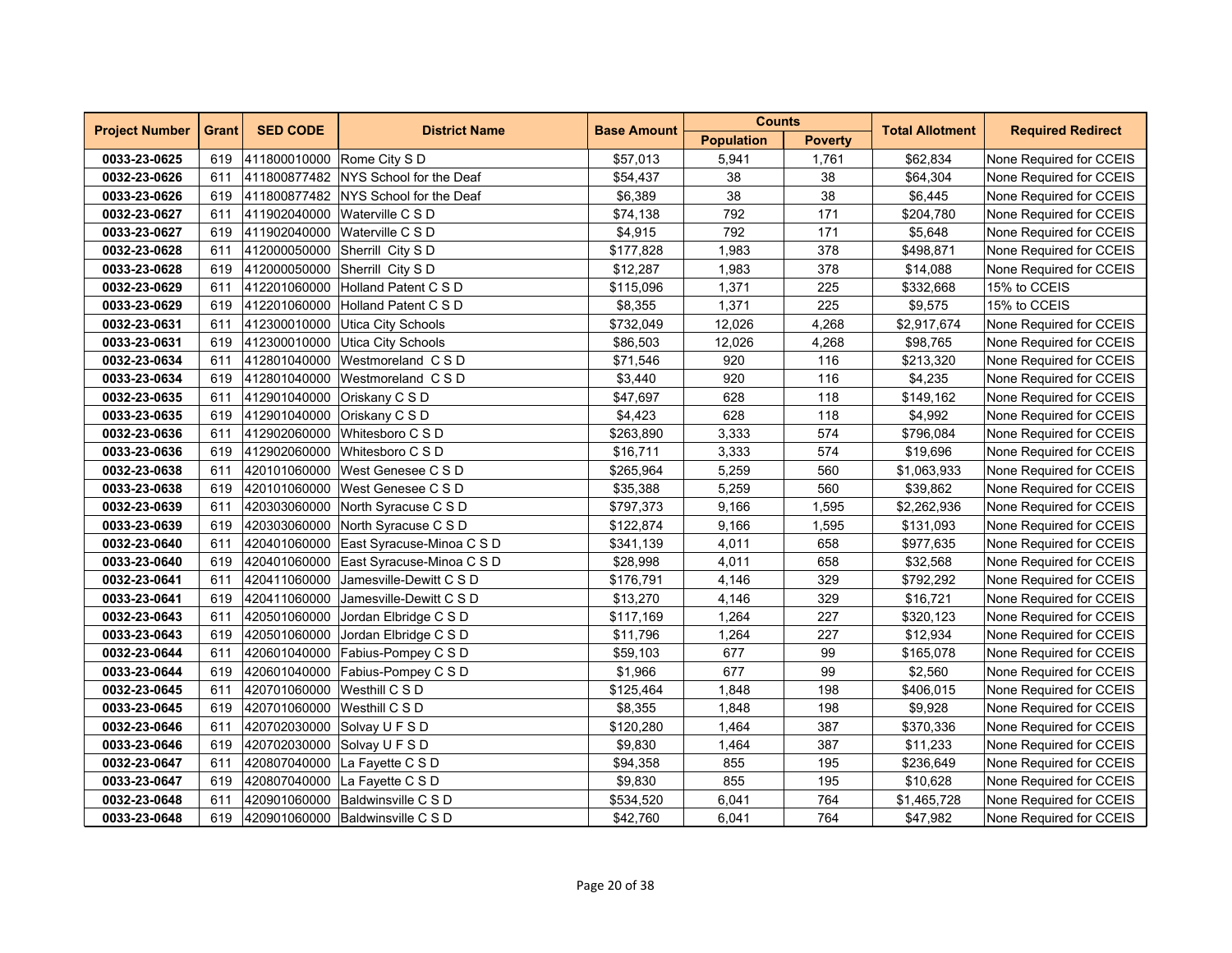| <b>Project Number</b> | <b>Grant</b> | <b>SED CODE</b>           | <b>District Name</b>                      | <b>Base Amount</b> | <b>Counts</b>     |                | <b>Total Allotment</b> | <b>Required Redirect</b> |
|-----------------------|--------------|---------------------------|-------------------------------------------|--------------------|-------------------|----------------|------------------------|--------------------------|
|                       |              |                           |                                           |                    | <b>Population</b> | <b>Poverty</b> |                        |                          |
| 0032-23-0649          | 611          |                           | 421001060000 Fayetteville-Manlius C S D   | \$237,968          | 4,601             | 283            | \$911,099              | None Required for CCEIS  |
| 0033-23-0649          | 619          |                           | 421001060000 Fayetteville-Manlius C S D   | \$23,592           | 4,601             | 283            | \$27,366               | None Required for CCEIS  |
| 0032-23-0650          | 611          |                           | 421101060000 Marcellus C S D              | \$139,463          | 1,523             | 145            | \$368,479              | None Required for CCEIS  |
| 0033-23-0650          | 619          | 421101060000              | Marcellus C S D                           | \$11,796           | 1,523             | 145            | \$13,080               | None Required for CCEIS  |
| 0032-23-0651          | 611          |                           | 421201040000 Onondaga C S D               | \$85,544           | 911               | 186            | \$234,523              | None Required for CCEIS  |
| 0033-23-0651          | 619          |                           | 421201040000 Onondaga C S D               | \$8,355            | 911               | 186            | \$9.190                | None Required for CCEIS  |
| 0032-23-0652          | 611          | 421501060000              | Liverpool C S D                           | \$694,202          | 7,369             | 1,388          | \$1,885,209            | None Required for CCEIS  |
| 0033-23-0652          | 619          | 421501060000              | Liverpool C S D                           | \$65,369           | 7,369             | 1,388          | \$72,049               | None Required for CCEIS  |
| 0032-23-0654          | 611          | 421504020000              | Lyncourt U F S D                          | \$29,033           | 413               | 165            | \$106,319              | None Required for CCEIS  |
| 0033-23-0654          | 619          | 421504020000              | Lyncourt U F S D                          | \$3,440            | 413               | 165            | \$3,874                | None Required for CCEIS  |
| 0032-23-0655          | 611          |                           | 421601060000 Skaneateles C S D            | \$73,101           | 1,348             | 68             | \$268,513              | None Required for CCEIS  |
| 0033-23-0655          | 619          |                           | 421601060000 Skaneateles C S D            | \$8,847            | 1,348             | 68             | \$9,942                | None Required for CCEIS  |
| 0032-23-0656          | 611          |                           | 421800010000 Syracuse City S D            | \$2,403,008        | 23,665            | 8,126          | \$6,670,989            | None Required for CCEIS  |
| 0033-23-0656          | 619          |                           | 421800010000 Syracuse City S D            | \$336,183          | 23,665            | 8,126          | \$360,126              | None Required for CCEIS  |
| 0032-23-0662          | 611          | 421902040000 Tully C.S.D. |                                           | \$68,435           | 834               | 125            | \$199,353              | None Required for CCEIS  |
| 0033-23-0662          | 619          | 421902040000              | Tully C.S.D.                              | \$11,304           | 834               | 125            | \$12,038               | None Required for CCEIS  |
| 0032-23-0664          | 611          | 430300050000              | Canandaigua City S D                      | \$365,506          | 3,784             | 618            | \$965,646              | None Required for CCEIS  |
| 0033-23-0664          | 619          |                           | 430300050000 Canandaigua City S D         | \$28,507           | 3,784             | 618            | \$31,873               | None Required for CCEIS  |
| 0032-23-0665          | 611          |                           | 430501040000 East Bloomfield C S D        | \$105,245          | 933               | 153            | \$253,293              | None Required for CCEIS  |
| 0033-23-0665          | 619          |                           | 430501040000 East Bloomfield C S D        | \$10,813           | 933               | 153            | \$11,643               | None Required for CCEIS  |
| 0032-23-0666          | 611          | 430700010000              | Geneva City S D                           | \$290,849          | 2,449             | 723            | \$718,281              | None Required for CCEIS  |
| 0033-23-0666          | 619          | 430700010000              | Geneva City S D                           | \$31,947           | 2,449             | 723            | \$34,345               | None Required for CCEIS  |
| 0032-23-0668          | 611          |                           | 430901060000 Gorham-Middlesex C S D       | \$136,352          | 1,281             | 289            | \$349,156              | None Required for CCEIS  |
| 0033-23-0668          | 619          |                           | 430901060000 Gorham-Middlesex C S D       | \$13,270           | 1,281             | 289            | \$14,463               | None Required for CCEIS  |
| 0032-23-0669          | 611          |                           | 431101040000 Manchester-Shortsville C S D | \$71,546           | 842               | 241            | \$217,587              | None Required for CCEIS  |
| 0033-23-0669          | 619          |                           | 431101040000 Manchester-Shortsville C S D | \$6,389            | 842               | 241            | \$7,209                | None Required for CCEIS  |
| 0032-23-0670          | 611          | 431201040000 Naples C S D |                                           | \$76,730           | 733               | 158            | \$197,608              | 15% to CCEIS             |
| 0033-23-0670          | 619          | 431201040000              | Naples C S D                              | \$4,915            | 733               | 158            | \$5,593                | 15% to CCEIS             |
| 0032-23-0671          | 611          |                           | 431301060000 Phelps-Clifton Springs C S D | \$164,867          | 1,715             | 346            | \$444.826              | None Required for CCEIS  |
| 0033-23-0671          | 619          |                           | 431301060000 Phelps-Clifton Springs C S D | \$21,626           | 1,715             | 346            | \$23,196               | None Required for CCEIS  |
| 0032-23-0672          | 611          |                           | 431401040000 Honeoye C S D                | \$93,321           | 663               | 117            | \$199,525              | None Required for CCEIS  |
| 0033-23-0672          | 619          | 431401040000              | Honeoye C S D                             | \$5,898            | 663               | 117            | \$6,493                | None Required for CCEIS  |
| 0032-23-0673          | 611          | 431701060000              | Victor C.S.D.                             | \$215,674          | 4,528             | 538            | \$909,470              | None Required for CCEIS  |
| 0033-23-0673          | 619          | 431701060000              | Victor C.S.D.                             | \$18,677           | 4,528             | 538            | \$22,567               | None Required for CCEIS  |
| 0032-23-0675          | 611          |                           | 440102060000 Washingtonville C S D        | \$301,218          | 4,051             | 573            | \$933,001              | None Required for CCEIS  |
| 0033-23-0675          | 619          |                           | 440102060000 Washingtonville C S D        | \$35,879           | 4,051             | 573            | \$39,422               | None Required for CCEIS  |
| 0032-23-0676          | 611          |                           | 440201020000 Chester U F S D              | \$73,620           | 1,036             | 148            | \$235,368              | None Required for CCEIS  |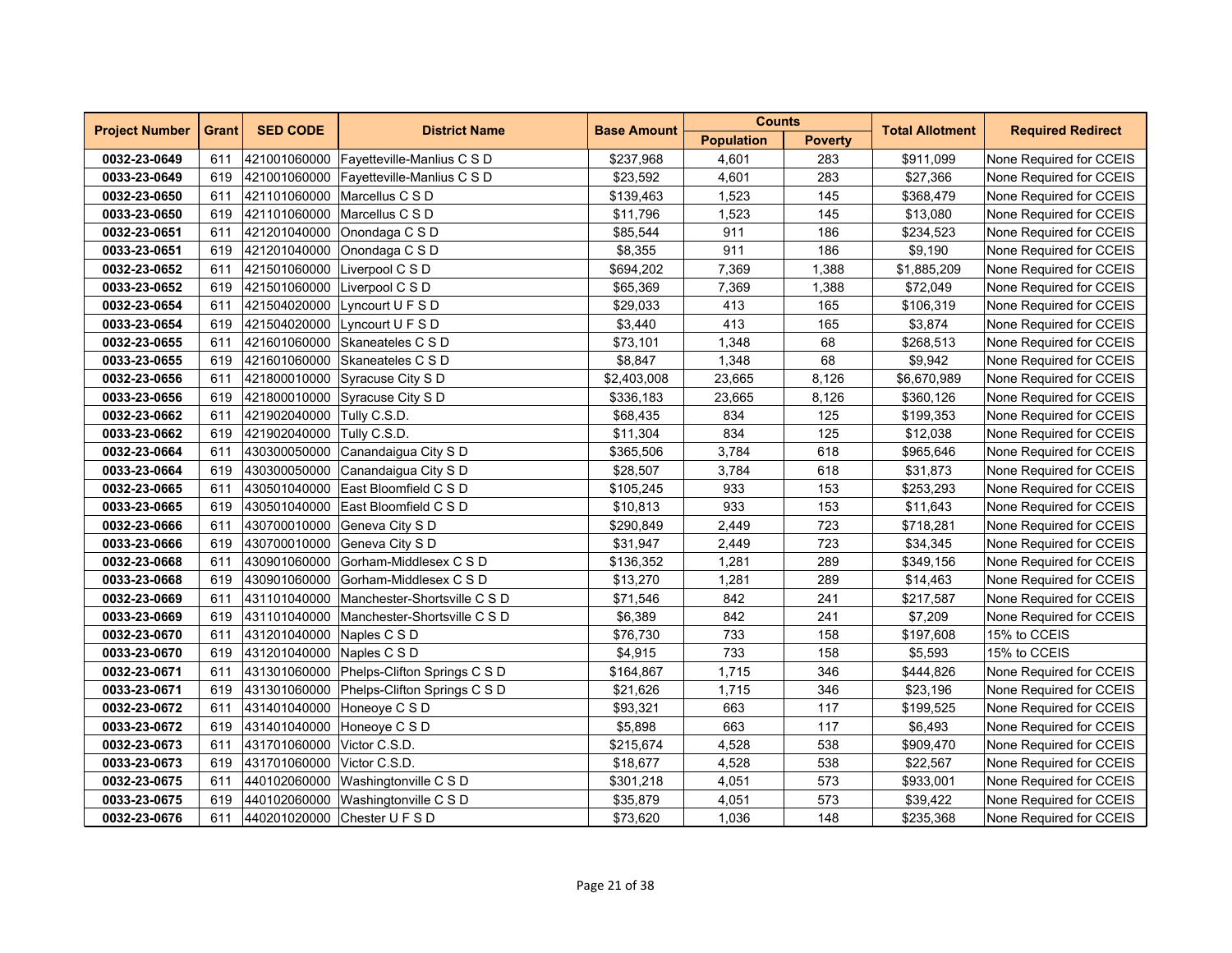| <b>Project Number</b> | <b>Grant</b> | <b>SED CODE</b>            | <b>District Name</b>                 | <b>Base Amount</b> | <b>Counts</b>     |                | <b>Total Allotment</b> | <b>Required Redirect</b> |
|-----------------------|--------------|----------------------------|--------------------------------------|--------------------|-------------------|----------------|------------------------|--------------------------|
|                       |              |                            |                                      |                    | <b>Population</b> | <b>Poverty</b> |                        |                          |
| 0033-23-0676          | 619          |                            | 440201020000 Chester U F S D         | \$6,881            | 1,036             | 148            | \$7,789                | None Required for CCEIS  |
| 0032-23-0678          | 611          |                            | 440301060000 Cornwall C S D          | \$141,536          | 3,411             | 331            | \$655,208              | None Required for CCEIS  |
| 0033-23-0678          | 619          |                            | 440301060000 Cornwall C S D          | \$19,660           | 3,411             | 331            | \$22,541               | None Required for CCEIS  |
| 0032-23-0679          | 611          | 440401060000               | Pine Bush C S D                      | \$429,275          | 5,907             | 1,180          | \$1,392,127            | None Required for CCEIS  |
| 0033-23-0679          | 619          | 440401060000               | Pine Bush C S D                      | \$34,896           | 5,907             | 1,180          | \$40,296               | None Required for CCEIS  |
| 0032-23-0680          | 611          | 440601040000               | Goshen C S D                         | \$145,166          | 3,496             | 358            | \$673,904              | None Required for CCEIS  |
| 0033-23-0680          | 619          | 440601040000 Goshen C S D  |                                      | \$16,219           | 3,496             | 358            | \$19,184               | None Required for CCEIS  |
| 0032-23-0682          | 611          |                            | 440901040000 Highland Falls C S D    | \$83,989           | 1,226             | 197            | \$278,042              | None Required for CCEIS  |
| 0033-23-0682          | 619          | 440901040000               | Highland Falls C S D                 | \$4,915            | 1,226             | 197            | \$6,003                | None Required for CCEIS  |
| 0032-23-0683          | 611          | 441000010000               | Middletown City S D                  | \$537,112          | 8,374             | 2,852          | \$2,044,532            | None Required for CCEIS  |
| 0033-23-0683          | 619          |                            | 441000010000 Middletown City S D     | \$63,403           | 8,374             | 2,852          | \$71,860               | None Required for CCEIS  |
| 0032-23-0686          | 611          |                            | 441101040000 Minisink Valley C S D   | \$246,263          | 3,840             | 492            | \$838,960              | None Required for CCEIS  |
| 0033-23-0686          | 619          |                            | 441101040000 Minisink Valley C S D   | \$25,558           | 3,840             | 492            | \$28,882               | None Required for CCEIS  |
| 0032-23-0687          | 611          |                            | 441201060000 Monroe-Woodbury C S D   | \$506,524          | 13,261            | 1,170          | \$2,489,424            | None Required for CCEIS  |
| 0033-23-0687          | 619          | 441201060000               | Monroe-Woodbury C S D                | \$42,760           | 13,261            | 1,170          | \$53,879               | None Required for CCEIS  |
| 0032-23-0689          | 611          | 441202020000               | Kiryas Joel Village UFSD             | \$83,470           | 10,347            | 60             | \$1,527,614            | 15% to CCEIS             |
| 0033-23-0689          | 619          | 441202020000               | Kiryas Joel Village UFSD             | \$12,287           | 10,347            | 60             | \$20,384               | 15% to CCEIS             |
| 0032-23-0690          | 611          |                            | 441301060000 Valley C.S.D.Montgomery | \$390,910          | 4,847             | 745            | \$1,154,011            | None Required for CCEIS  |
| 0033-23-0690          | 619          |                            | 441301060000 Valley C.S.D.Montgomery | \$41,286           | 4,847             | 745            | \$45,566               | None Required for CCEIS  |
| 0032-23-0691          | 611          |                            | 441600010000 Newburgh City S D       | \$894,842          | 12,115            | 3,510          | \$3,001,263            | None Required for CCEIS  |
| 0033-23-0691          | 619          |                            | 441600010000 Newburgh City S D       | \$60,454           | 12,115            | 3,510          | \$72,270               | None Required for CCEIS  |
| 0032-23-0697          | 611          |                            | 441800050000 Port Jervis City S D    | \$267,001          | 2,845             | 755            | \$753,290              | None Required for CCEIS  |
| 0033-23-0697          | 619          |                            | 441800050000 Port Jervis City S D    | \$36,371           | 2,845             | 755            | \$39,099               | None Required for CCEIS  |
| 0032-23-0698          | 611          |                            | 441903020000 Tuxedo U F S D          | \$47,697           | 411               | 39             | \$109,484              | None Required for CCEIS  |
| 0033-23-0698          | 619          |                            | 441903020000 Tuxedo U F S D          | \$1,966            | 411               | 39             | \$2,312                | None Required for CCEIS  |
| 0032-23-0699          | 611          | 442101060000               | Warwick Valley C S D                 | \$208,935          | 4,089             | 301            | \$813,138              | None Required for CCEIS  |
| 0033-23-0699          | 619          | 442101060000               | <b>Warwick Valley C S D</b>          | \$29,490           | 4,089             | 301            | \$32,877               | None Required for CCEIS  |
| 0032-23-0700          | 611          | 442111020000               | Greenwood Lake U F S D               | \$51,326           | 511               | 88             | \$132,919              | None Required for CCEIS  |
| 0033-23-0700          | 619          |                            | 442111020000 Greenwood Lake U F S D  | \$6,389            | 511               | 88             | \$6,847                | None Required for CCEIS  |
| 0032-23-0701          | 611          |                            | 442115020000 Florida U F S D         | \$57,029           | 803               | 112            | \$182,071              | None Required for CCEIS  |
| 0033-23-0701          | 619          |                            | 442115020000 Florida U F S D         | \$4,423            | 803               | 112            | \$5,124                | None Required for CCEIS  |
| 0032-23-0703          | 611          | 450101060000               | Albion C S D                         | \$184,049          | 1,936             | 530            | \$516,926              | None Required for CCEIS  |
| 0033-23-0703          | 619          | 450101060000 Albion C S D  |                                      | \$32,439           | 1,936             | 530            | \$34,306               | None Required for CCEIS  |
| 0032-23-0704          | 611          | 450607040000 Kendall C S D |                                      | \$108,874          | 756               | 175            | \$235,000              | None Required for CCEIS  |
| 0033-23-0704          | 619          | 450607040000 Kendall C S D |                                      | \$7,864            | 756               | 175            | \$8,572                | None Required for CCEIS  |
| 0032-23-0705          | 611          | 450704040000 Holley C S D  |                                      | \$144,647          | 1,044             | 293            | \$325,022              | None Required for CCEIS  |
| 0033-23-0705          | 619          | 450704040000 Holley C S D  |                                      | \$12,779           | 1,044             | 293            | \$13,791               | None Required for CCEIS  |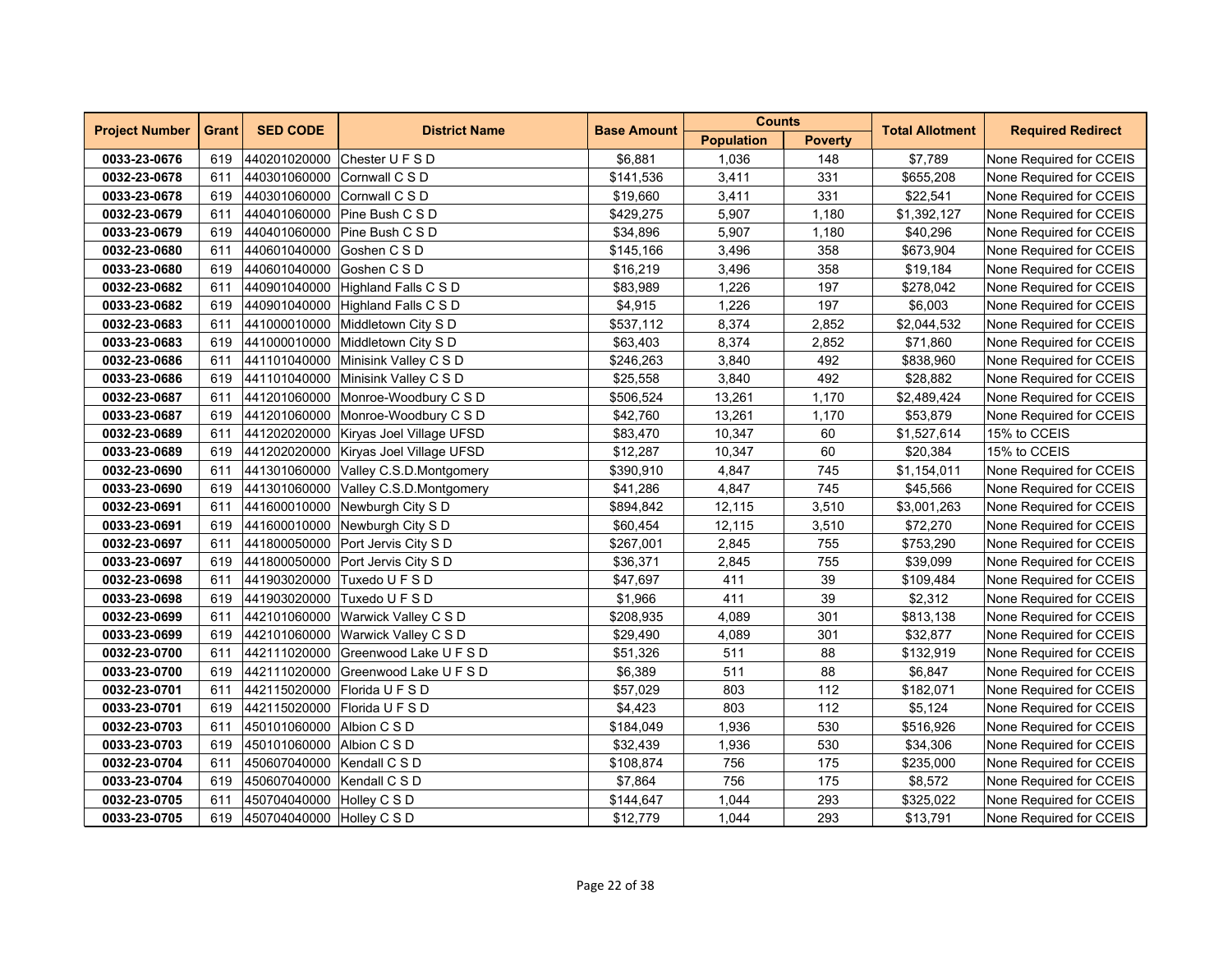| <b>Project Number</b><br><b>Grant</b> |     | <b>SED CODE</b>              | <b>District Name</b>                          | <b>Base Amount</b> | <b>Counts</b>     |                | <b>Total Allotment</b> | <b>Required Redirect</b> |
|---------------------------------------|-----|------------------------------|-----------------------------------------------|--------------------|-------------------|----------------|------------------------|--------------------------|
|                                       |     |                              |                                               |                    | <b>Population</b> | <b>Poverty</b> |                        |                          |
| 0032-23-0706                          | 611 | 450801060000 Medina C S D    |                                               | \$158,645          | 1,557             | 386            | \$421,495              | None Required for CCEIS  |
| 0033-23-0706                          | 619 | 450801060000 Medina C S D    |                                               | \$26,541           | 1,557             | 386            | \$28,015               | None Required for CCEIS  |
| 0032-23-0708                          | 611 |                              | 451001040000 Lyndonville C S D                | \$59,622           | 662               | 63             | \$159,164              | None Required for CCEIS  |
| 0033-23-0708                          | 619 |                              | 451001040000 Lyndonville C S D                | \$9,830            | 662               | 63             | \$10,388               | None Required for CCEIS  |
| 0032-23-0710                          | 611 |                              | 460102040000 Altmar Parish-Williamstown C S D | \$136,870          | 1,173             | 324            | \$338,904              | None Required for CCEIS  |
| 0033-23-0710                          | 619 |                              | 460102040000 Altmar Parish-Williamstown C S D | \$17,694           | 1,173             | 324            | \$18.827               | None Required for CCEIS  |
| 0032-23-0711                          | 611 | 460500010000 Fulton City S D |                                               | \$347,360          | 3,497             | 892            | \$940,743              | 15% to CCEIS             |
| 0033-23-0711                          | 619 | 460500010000 Fulton City S D |                                               | \$50,624           | 3,497             | 892            | \$53,953               | 15% to CCEIS             |
| 0032-23-0712                          | 611 | 460701040000                 | Hannibal C S D                                | \$148,795          | 1,333             | 417            | \$384,283              | None Required for CCEIS  |
| 0033-23-0712                          | 619 | 460701040000                 | Hannibal C S D                                | \$17,202           | 1,333             | 417            | \$18,523               | None Required for CCEIS  |
| 0032-23-0713                          | 611 | 460801060000                 | Central Square C S D                          | \$322,475          | 3,805             | 840            | \$952,348              | None Required for CCEIS  |
| 0033-23-0713                          | 619 |                              | 460801060000 Central Square C S D             | \$35,388           | 3.805             | 840            | \$38,921               | None Required for CCEIS  |
| 0032-23-0714                          | 611 | 460901060000 Mexico C S D    |                                               | \$208,935          | 2,183             | 517            | \$574,543              | None Required for CCEIS  |
| 0033-23-0714                          | 619 | 460901060000 Mexico C S D    |                                               | \$17,694           | 2,183             | 517            | \$19,745               | None Required for CCEIS  |
| 0032-23-0715                          | 611 | 461300010000                 | Oswego City S D                               | \$304,329          | 4,180             | 920            | \$995,943              | None Required for CCEIS  |
| 0033-23-0715                          | 619 | 461300010000                 | Oswego City S D                               | \$39,811           | 4,180             | 920            | \$43,690               | None Required for CCEIS  |
| 0032-23-0716                          | 611 | 461801040000 Pulaski C S D   |                                               | \$106,282          | 1,015             | 259            | \$278,523              | None Required for CCEIS  |
| 0033-23-0716                          | 619 | 461801040000 Pulaski C S D   |                                               | \$16,219           | 1,015             | 259            | \$17,185               | None Required for CCEIS  |
| 0032-23-0717                          | 611 |                              | 461901040000 Sandy Creek C S D                | \$94,358           | 827               | 197            | \$233,001              | None Required for CCEIS  |
| 0033-23-0717                          | 619 |                              | 461901040000 Sandy Creek C S D                | \$11,796           | 827               | 197            | \$12,574               | None Required for CCEIS  |
| 0032-23-0718                          | 611 | 462001060000                 | Phoenix C S D                                 | \$258,706          | 1,807             | 478            | \$567,387              | None Required for CCEIS  |
| 0033-23-0718                          | 619 | 462001060000                 | Phoenix C S D                                 | \$18,677           | 1,807             | 478            | \$20,409               | None Required for CCEIS  |
| 0032-23-0720                          | 611 |                              | 470202040000 Gilbertsville- Mount Upton C S D | \$39,402           | 362               | 118            | \$103,927              | None Required for CCEIS  |
| 0033-23-0720                          | 619 |                              | 470202040000 Gilbertsville- Mount Upton C S D | \$0                | 362               | 118            | \$362                  | None Required for CCEIS  |
| 0032-23-0721                          | 611 |                              | 470501040000 Edmeston C S D                   | \$53,400           | 405               | 79             | \$119,186              | None Required for CCEIS  |
| 0033-23-0721                          | 619 |                              | 470501040000 Edmeston C S D                   | \$1,966            | 405               | 79             | \$2,335                | None Required for CCEIS  |
| 0032-23-0723                          | 611 | 470801040000                 | Laurens CSD                                   | \$47,179           | 331               | 110            | \$106,433              | None Required for CCEIS  |
| 0033-23-0723                          | 619 | 470801040000                 | Laurens CSD                                   | \$2,949            | 331               | 110            | \$3,282                | None Required for CCEIS  |
| 0032-23-0724                          | 611 |                              | 470901040000 Schenevus CSD                    | \$38,365           | 318               | 66             | \$90,499               | None Required for CCEIS  |
| 0033-23-0724                          | 619 |                              | 470901040000 Schenevus C S D                  | \$1,966            | 318               | 66             | \$2,259                | None Required for CCEIS  |
| 0032-23-0725                          | 611 | 471101040000 Milford CSD     |                                               | \$51,326           | 468               | 84             | \$126,465              | None Required for CCEIS  |
| 0033-23-0725                          | 619 | 471101040000 Milford CSD     |                                               | \$2,457            | 468               | 84             | \$2,878                | None Required for CCEIS  |
| 0032-23-0727                          | 611 | 471201040000                 | Morris C S D                                  | \$40,957           | 351               | 69             | \$98,036               | None Required for CCEIS  |
| 0033-23-0727                          | 619 | 471201040000                 | Morris C S D                                  | \$2,949            | 351               | 69             | \$3,269                | None Required for CCEIS  |
| 0032-23-0728                          | 611 |                              | 471400010000 Oneonta City S D                 | \$197,010          | 1,851             | 395            | \$501,775              | None Required for CCEIS  |
| 0033-23-0728                          | 619 |                              | 471400010000 Oneonta City S D                 | \$15,236           | 1,851             | 395            | \$16,945               | None Required for CCEIS  |
| 0032-23-0731                          | 611 |                              | 471601040000 Otego-Unadilla C S D             | \$115,614          | 956               | 171            | \$269,030              | None Required for CCEIS  |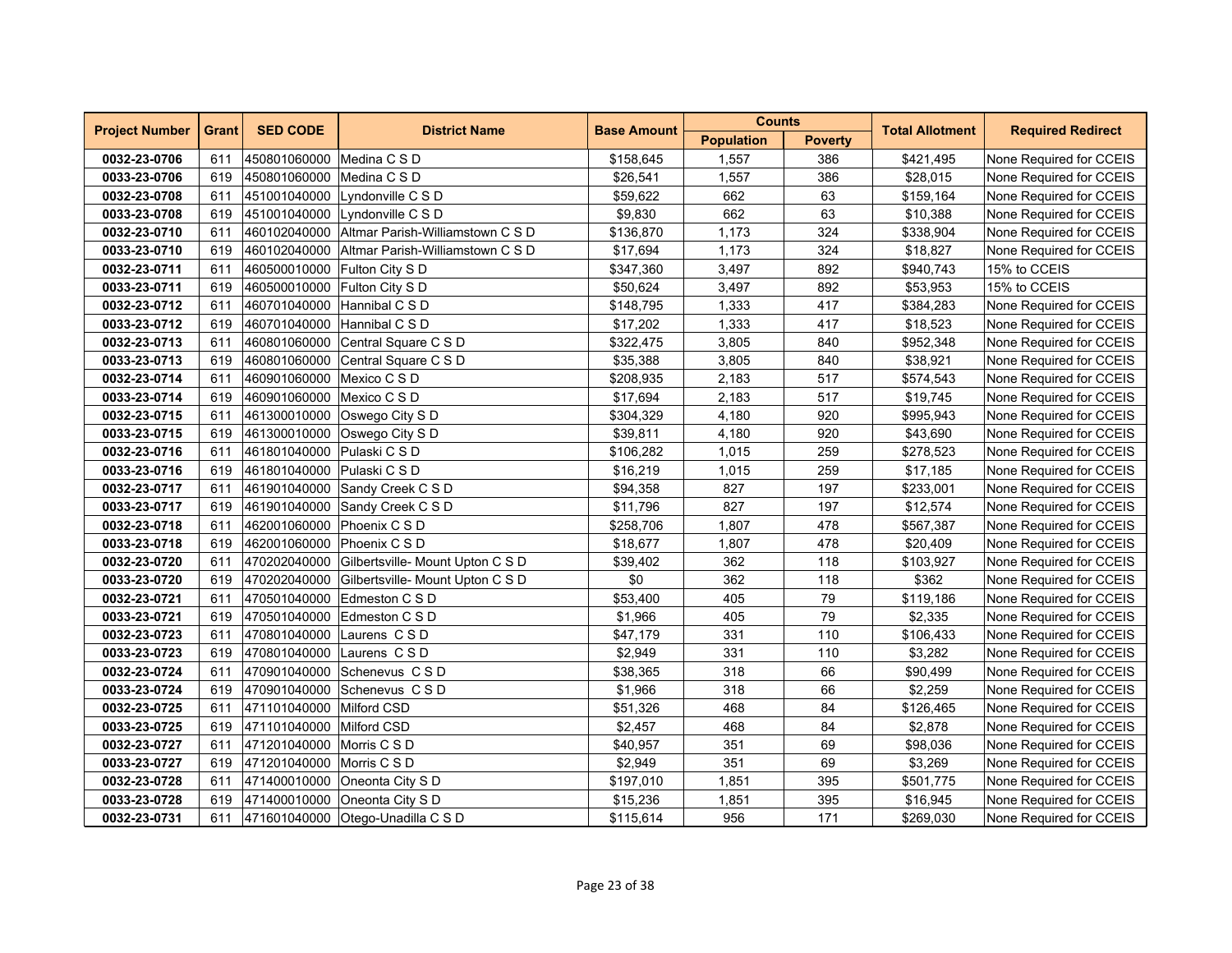| <b>Project Number</b> | <b>Grant</b> | <b>SED CODE</b>            | <b>District Name</b>                             | <b>Base Amount</b> | <b>Counts</b>     |                | <b>Total Allotment</b> | <b>Required Redirect</b> |
|-----------------------|--------------|----------------------------|--------------------------------------------------|--------------------|-------------------|----------------|------------------------|--------------------------|
|                       |              |                            |                                                  |                    | <b>Population</b> | <b>Poverty</b> |                        |                          |
| 0033-23-0731          | 619          |                            | 471601040000 Otego-Unadilla C S D                | \$5,898            | 956               | 171            | \$6,758                | None Required for CCEIS  |
| 0032-23-0732          | 611          |                            | 471701040000 Cooperstown C S D                   | \$77,767           | 878               | 110            | \$212,984              | None Required for CCEIS  |
| 0033-23-0732          | 619          | 471701040000               | Cooperstown C S D                                | \$4,423            | 878               | 110            | \$5,182                | None Required for CCEIS  |
| 0032-23-0733          | 611          | 472001040000               | Richfield Springs C S D                          | \$50,808           | 485               | 119            | \$132,535              | 15% to CCEIS             |
| 0033-23-0733          | 619          | 472001040000               | Richfield Springs C S D                          | \$2,949            | 485               | 119            | \$3,408                | 15% to CCEIS             |
| 0032-23-0734          | 611          |                            | 472202040000 Cherry Valley-Springfield C S D     | \$63,251           | 517               | 109            | \$148,214              | None Required for CCEIS  |
| 0033-23-0734          | 619          |                            | 472202040000 Cherry Valley-Springfield C S D     | \$4,915            | 517               | 109            | \$5,392                | None Required for CCEIS  |
| 0032-23-0735          | 611          | 472506040000               | Worcester C S D                                  | \$26,441           | 353               | 68             | \$83,676               | None Required for CCEIS  |
| 0033-23-0735          | 619          | 472506040000               | Worcester C S D                                  | \$2,949            | 353               | 68             | \$3,270                | None Required for CCEIS  |
| 0032-23-0736          | 611          | 480101060000               | Mahopac C S D                                    | \$336,473          | 4,020             | 380            | \$940,637              | None Required for CCEIS  |
| 0033-23-0736          | 619          |                            | 480101060000 Mahopac C S D                       | \$29,490           | 4.020             | 380            | \$32,878               | None Required for CCEIS  |
| 0032-23-0737          | 611          | 480102060000 Carmel C S D  |                                                  | \$281,517          | 4,180             | 559            | \$929,523              | None Required for CCEIS  |
| 0033-23-0737          | 619          | 480102060000 Carmel C S D  |                                                  | \$30,964           | 4,180             | 559            | \$34,598               | None Required for CCEIS  |
| 0032-23-0739          | 611          | 480401040000 Haldane C S D |                                                  | \$61,695           | 968               | 47             | \$201,800              | None Required for CCEIS  |
| 0033-23-0739          | 619          | 480401040000               | Haldane C S D                                    | \$5,898            | 968               | 47             | \$6,684                | None Required for CCEIS  |
| 0032-23-0740          | 611          |                            | 480404020000 Garrison U F S D                    | \$18,146           | 216               | 19             | \$50,437               | None Required for CCEIS  |
| 0033-23-0740          | 619          |                            | 480404020000 Garrison U F S D                    | \$1,966            | 216               | 19             | \$2.147                | None Required for CCEIS  |
| 0032-23-0741          | 611          |                            | 480503040000 Putnam Valley C S D                 | \$113,022          | 1,675             | 131            | \$361,456              | None Required for CCEIS  |
| 0033-23-0741          | 619          |                            | 480503040000 Putnam Valley C S D                 | \$17,202           | 1,675             | 131            | \$18,595               | None Required for CCEIS  |
| 0032-23-0742          | 611          |                            | 480601060000 Brewster C S D                      | \$317,809          | 3,383             | 602            | \$860,329              | None Required for CCEIS  |
| 0033-23-0742          | 619          |                            | 480601060000 Brewster C S D                      | \$27,032           | 3,383             | 602            | \$30,075               | None Required for CCEIS  |
| 0032-23-0745          | 611          | 490101040000 Berlin C S D  |                                                  | \$107,319          | 735               | 150            | \$227,509              | None Required for CCEIS  |
| 0033-23-0745          | 619          | 490101040000 Berlin C S D  |                                                  | \$14,253           | 735               | 150            | \$14,927               | None Required for CCEIS  |
| 0032-23-0747          | 611          |                            | 490202040000 Brunswick C S D                     | \$115,614          | 1,180             | 183            | \$301,588              | None Required for CCEIS  |
| 0033-23-0747          | 619          |                            | 490202040000 Brunswick C S D                     | \$7,864            | 1,180             | 183            | \$8,907                | None Required for CCEIS  |
| 0032-23-0748          | 611          |                            | 490301060000 East Greenbush C S D                | \$271,148          | 4,758             | 470            | \$988,670              | None Required for CCEIS  |
| 0033-23-0748          | 619          | 490301060000               | East Greenbush C S D                             | \$28,998           | 4,758             | 470            | \$33,021               | None Required for CCEIS  |
| 0032-23-0750          | 611          | 490501060000               | Hoosick Falls C S D                              | \$129,612          | 1,324             | 269            | \$345,972              | None Required for CCEIS  |
| 0033-23-0750          | 619          |                            | 490501060000 Hoosick Falls C S D                 | \$17,694           | 1,324             | 269            | \$18,908               | None Required for CCEIS  |
| 0032-23-0751          | 611          |                            | 490601060000 Lansingburgh C S D                  | \$232,265          | 2,533             | 801            | \$680,784              | None Required for CCEIS  |
| 0033-23-0751          | 619          | 490601060000               | Lansingburgh C S D                               | \$38,828           | 2,533             | 801            | \$41,344               | None Required for CCEIS  |
| 0032-23-0752          | 611          | 490801080000               | North Greenbush Comn S D (Williams)              | \$10,887           | 426               | $\pmb{0}$      | \$70,046               | None Required for CCEIS  |
| 0033-23-0752          | 619          |                            | 490801080000 North Greenbush Comn S D (Williams) | \$0                | 426               | $\mathbf 0$    | \$332                  | None Required for CCEIS  |
| 0032-23-0753          | 611          |                            | 490804020000 Wynantskill U F S D                 | \$41,476           | 601               | 50             | \$130,977              | None Required for CCEIS  |
| 0033-23-0753          | 619          |                            | 490804020000 Wynantskill U F S D                 | \$5,406            | 601               | 50             | \$5,908                | None Required for CCEIS  |
| 0032-23-0755          | 611          |                            | 491200010000 Rensselaer City S D                 | \$130,131          | 1,328             | 315            | \$352,602              | None Required for CCEIS  |
| 0033-23-0755          | 619          |                            | 491200010000 Rensselaer City S D                 | \$14,745           | 1,328             | 315            | \$15,993               | None Required for CCEIS  |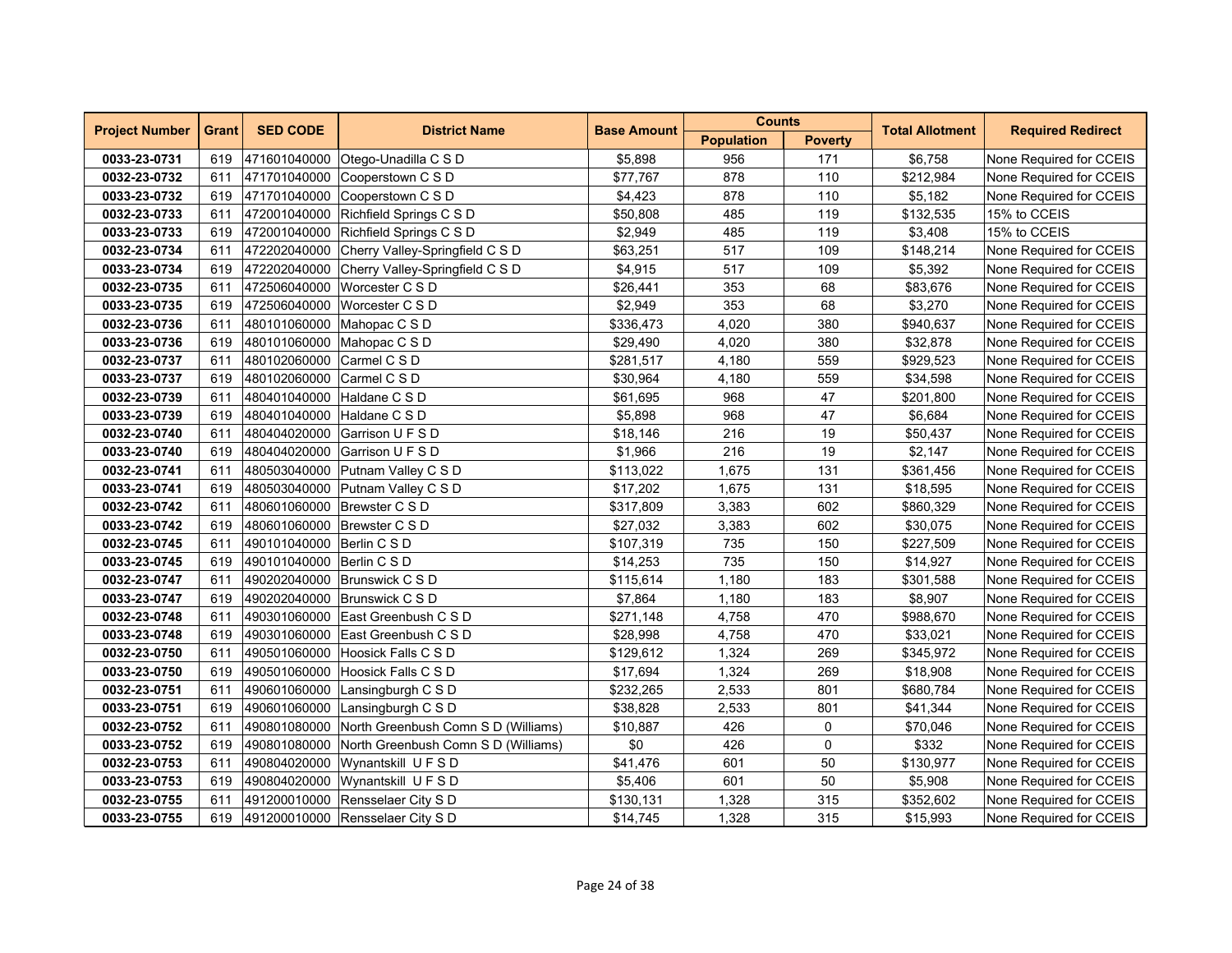| <b>Project Number</b> | <b>Grant</b> | <b>SED CODE</b>            | <b>District Name</b>                           | <b>Base Amount</b> | <b>Counts</b>     |                | <b>Total Allotment</b> | <b>Required Redirect</b> |
|-----------------------|--------------|----------------------------|------------------------------------------------|--------------------|-------------------|----------------|------------------------|--------------------------|
|                       |              |                            |                                                |                    | <b>Population</b> | <b>Poverty</b> |                        |                          |
| 0032-23-0756          | 611          |                            | 491302060000 Averill Park C S D                | \$258,706          | 2,879             | 271            | \$691,251              | None Required for CCEIS  |
| 0033-23-0756          | 619          |                            | 491302060000 Averill Park C S D                | \$38,828           | 2,879             | 271            | \$41,253               | None Required for CCEIS  |
| 0032-23-0758          | 611          |                            | 491401040000 Hoosic Valley C S D               | \$66,361           | 991               | 156            | \$222,826              | None Required for CCEIS  |
| 0033-23-0758          | 619          | 491401040000               | Hoosic Valley C S D                            | \$9,830            | 991               | 156            | \$10,708               | None Required for CCEIS  |
| 0032-23-0759          | 611          |                            | 491501040000 Schodack C S D                    | \$83,989           | 959               | 115            | \$231,058              | None Required for CCEIS  |
| 0033-23-0759          | 619          |                            | 491501040000 Schodack C S D                    | \$10,321           | 959               | 115            | \$11,146               | None Required for CCEIS  |
| 0032-23-0760          | 611          | 491700010000 Troy City S D |                                                | \$499,784          | 5,406             | 1,425          | \$1,422,657            | None Required for CCEIS  |
| 0033-23-0760          | 619          | 491700010000 Troy City S D |                                                | \$80,605           | 5,406             | 1,425          | \$85,782               | None Required for CCEIS  |
| 0032-23-0766          | 611          | 500101060000               | Clarkstown C S D                               | \$728,420          | 8,761             | 663            | \$2,025,156            | None Required for CCEIS  |
| 0033-23-0766          | 619          | 500101060000               | Clarkstown CSD                                 | \$68,318           | 8,761             | 663            | \$75,589               | None Required for CCEIS  |
| 0032-23-0768          | 611          |                            | 500108030000 Nanuet U F S D                    | \$154,498          | 2,486             | 268            | \$532,105              | None Required for CCEIS  |
| 0033-23-0768          | 619          |                            | 500108030000 Nanuet U F S D                    | \$16,711           | 2,486             | 268            | \$18,828               | None Required for CCEIS  |
| 0032-23-0769          | 611          |                            | 500201060000 Haverstraw-Stony Point C S D      | \$733,604          | 8,542             | 2,205          | \$2,186,197            | None Required for CCEIS  |
| 0033-23-0769          | 619          |                            | 500201060000 Haverstraw-Stony Point C S D      | \$106,654          | 8,542             | 2,205          | \$114,802              | None Required for CCEIS  |
| 0032-23-0770          | 611          |                            | 500301060000 South Orangetown C S D            | \$240,560          | 3,098             | 187            | \$693,371              | None Required for CCEIS  |
| 0033-23-0770          | 619          | 500301060000               | South Orangetown C S D                         | \$33,913           | 3,098             | 187            | \$36,452               | None Required for CCEIS  |
| 0032-23-0772          | 611          |                            | 500304030000 Nyack U F S D                     | \$233,820          | 3,158             | 478            | \$730,115              | None Required for CCEIS  |
| 0033-23-0772          | 619          | 500304030000 Nyack U F S D |                                                | \$34,896           | 3,158             | 478            | \$37,680               | None Required for CCEIS  |
| 0032-23-0775          | 611          |                            | 500308030000 Pearl River U F S D               | \$166,940          | 2,722             | 158            | \$564,032              | None Required for CCEIS  |
| 0033-23-0775          | 619          |                            | 500308030000 Pearl River U F S D               | \$28,507           | 2,722             | 158            | \$30,733               | None Required for CCEIS  |
| 0032-23-0777          | 611          |                            | 500401060000 Ramapo C S D (Suffern)            | \$305,884          | 5,983             | 564            | \$1,204,878            | None Required for CCEIS  |
| 0033-23-0777          | 619          |                            | 500401060000 Ramapo C S D (Suffern)            | \$43,743           | 5,983             | 564            | \$48,784               | None Required for CCEIS  |
| 0032-23-0778          | 611          |                            | 500402060000 East Ramapo C S D (Spring Valley) | \$811,371          | 45,194            | 4,096          | \$7,582,286            | 15% to CCEIS             |
| 0033-23-0778          | 619          |                            | 500402060000 East Ramapo C S D (Spring Valley) | \$111,078          | 45,194            | 4,096          | \$149,045              | 15% to CCEIS             |
| 0032-23-0785          | 611          |                            | 510101040000 Brasher Falls C S D               | \$86,062           | 1,063             | 297            | \$269,559              | None Required for CCEIS  |
| 0033-23-0785          | 619          |                            | 510101040000 Brasher Falls C S D               | \$4,423            | 1,063             | 297            | \$5,453                | None Required for CCEIS  |
| 0032-23-0786          | 611          | 510201060000               | Canton C S D                                   | \$154,498          | 1,299             | 262            | \$366,540              | None Required for CCEIS  |
| 0033-23-0786          | 619          | 510201060000               | Canton C S D                                   | \$14,745           | 1,299             | 262            | \$15,934               | None Required for CCEIS  |
| 0032-23-0787          | 611          | 510401040000               | Clifton-Fine C S D                             | \$33,181           | 276               | 86             | \$81,898               | None Required for CCEIS  |
| 0033-23-0787          | 619          |                            | 510401040000 Clifton-Fine C S D                | \$491              | 276               | 86             | \$764                  | None Required for CCEIS  |
| 0032-23-0788          | 611          |                            | 510501040000 Colton-Pierrepont C S D           | \$29,033           | 405               | 77             | \$94,577               | None Required for CCEIS  |
| 0033-23-0788          | 619          | 510501040000               | Colton-Pierrepont C S D                        | \$4,915            | 405               | 77             | \$5,282                | None Required for CCEIS  |
| 0032-23-0790          | 611          | 511101060000               | Gouverneur C S D                               | \$162,793          | 1,717             | 491            | \$460,546              | None Required for CCEIS  |
| 0033-23-0790          | 619          | 511101060000               | Gouverneur C S D                               | \$12,287           | 1,717             | 491            | \$13,957               | None Required for CCEIS  |
| 0032-23-0791          | 611          |                            | 511201040000 Hammond C S D                     | \$18,664           | 256               | 74             | \$63,154               | None Required for CCEIS  |
| 0033-23-0791          | 619          |                            | 511201040000 Hammond C S D                     | \$0                | 256               | 74             | \$249                  | None Required for CCEIS  |
| 0032-23-0792          | 611          |                            | 511301040000 Hermon-Dekalb C S D               | \$36,291           | 471               | 132            | \$117,644              | None Required for CCEIS  |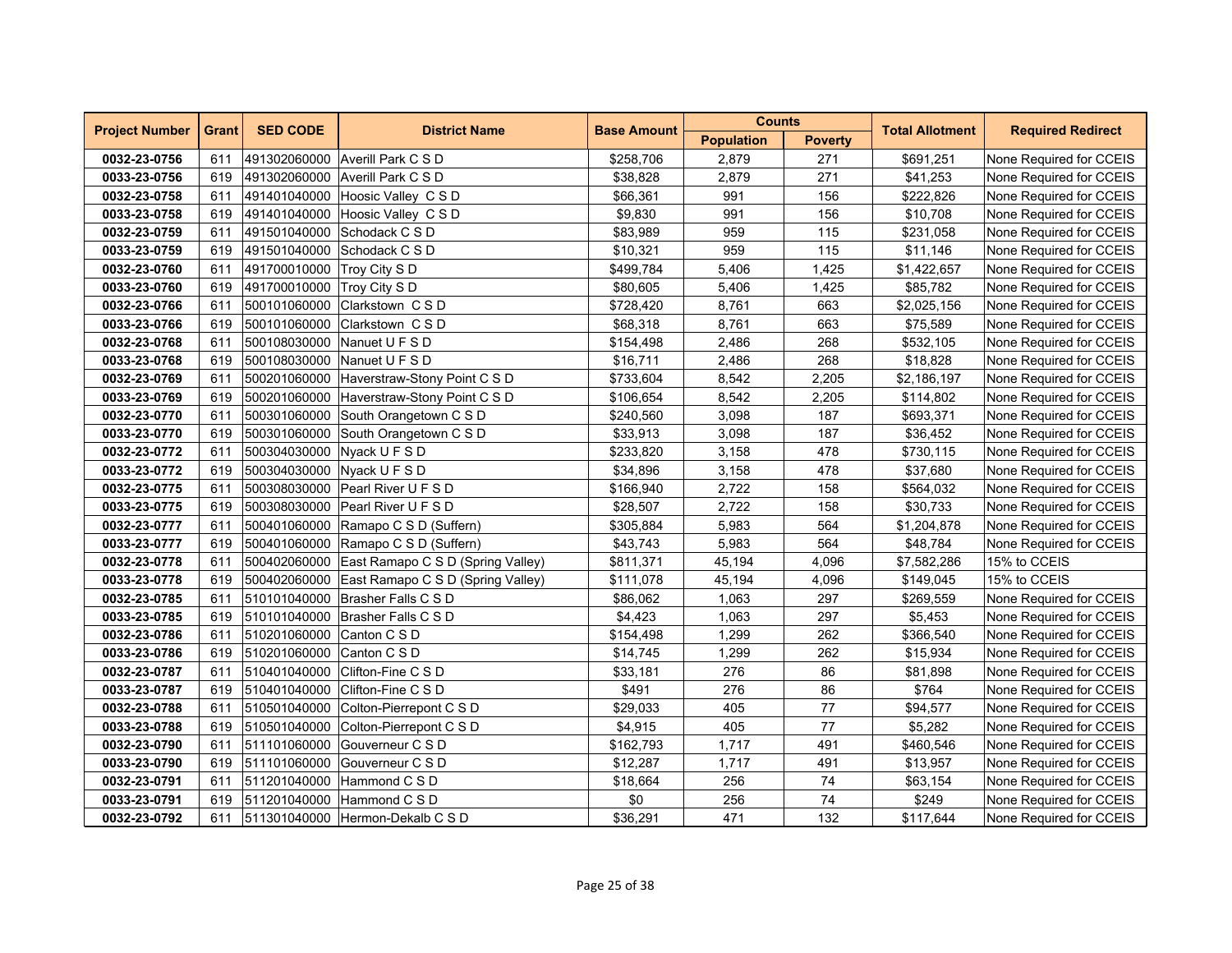| <b>Project Number</b> | <b>Grant</b> | <b>SED CODE</b>           | <b>District Name</b>                         | <b>Base Amount</b> | <b>Counts</b>     |                | <b>Total Allotment</b> | <b>Required Redirect</b> |
|-----------------------|--------------|---------------------------|----------------------------------------------|--------------------|-------------------|----------------|------------------------|--------------------------|
|                       |              |                           |                                              |                    | <b>Population</b> | <b>Poverty</b> |                        |                          |
| 0033-23-0792          | 619          |                           | 511301040000 Hermon-Dekalb C S D             | \$491              | 471               | 132            | \$948                  | None Required for CCEIS  |
| 0032-23-0793          | 611          | 511602040000 Lisbon C S D |                                              | \$64,288           | 623               | 99             | \$162.764              | None Required for CCEIS  |
| 0033-23-0793          | 619          | 511602040000 Lisbon C S D |                                              | \$2,949            | 623               | 99             | \$3,501                | None Required for CCEIS  |
| 0032-23-0794          | 611          |                           | 511901040000 Madrid-Waddington C S D         | \$55,992           | 727               | 155            | \$175,675              | None Required for CCEIS  |
| 0033-23-0794          | 619          |                           | 511901040000 Madrid-Waddington C S D         | \$2,949            | 727               | 155            | \$3,620                | None Required for CCEIS  |
| 0032-23-0795          | 611          |                           | 512001060000 Massena C S D                   | \$261,298          | 2,839             | 705            | \$740,715              | None Required for CCEIS  |
| 0033-23-0795          | 619          |                           | 512001060000 Massena C S D                   | \$18,677           | 2,839             | 705            | \$21,366               | None Required for CCEIS  |
| 0032-23-0796          | 611          |                           | 512101040000 Morristown C S D                | \$26,959           | 344               | 87             | \$85,240               | None Required for CCEIS  |
| 0033-23-0796          | 619          | 512101040000              | Morristown C S D                             | \$1,474            | 344               | 87             | \$1,801                | None Required for CCEIS  |
| 0032-23-0797          | 611          | 512201040000              | Norwood-Norfolk C S D                        | \$99,542           | 1,052             | 263            | \$277,404              | None Required for CCEIS  |
| 0033-23-0797          | 619          |                           | 512201040000 Norwood-Norfolk C S D           | \$9,830            | 1,052             | 263            | \$10,828               | None Required for CCEIS  |
| 0032-23-0798          | 611          |                           | 512300010000 Oqdensburg City S D             | \$214,638          | 1,554             | 424            | \$481,661              | None Required for CCEIS  |
| 0033-23-0798          | 619          |                           | 512300010000 Ogdensburg City S D             | \$13,762           | 1,554             | 424            | \$15,260               | None Required for CCEIS  |
| 0032-23-0799          | 611          | 512404040000              | Heuvelton C S D                              | \$53,400           | 785               | 111            | \$175,823              | None Required for CCEIS  |
| 0033-23-0799          | 619          | 512404040000              | Heuvelton C S D                              | \$1,966            | 785               | 111            | \$2,652                | None Required for CCEIS  |
| 0032-23-0800          | 611          |                           | 512501040000 Parishville-Hopkinton C S D     | \$33,699           | 422               | 82             | \$102,207              | None Required for CCEIS  |
| 0033-23-0800          | 619          |                           | 512501040000 Parishville-Hopkinton C S D     | \$491              | 422               | 82             | \$876                  | None Required for CCEIS  |
| 0032-23-0801          | 611          |                           | 512902060000 Potsdam C S D                   | \$124,428          | 1,426             | 226            | \$349,758              | None Required for CCEIS  |
| 0033-23-0801          | 619          |                           | 512902060000 Potsdam C S D                   | \$6,881            | 1,426             | 226            | \$8,144                | None Required for CCEIS  |
| 0032-23-0803          | 611          | 513102040000              | Edwards-Knox Central School District         | \$66,361           | 518               | 149            | \$156,295              | None Required for CCEIS  |
| 0033-23-0803          | 619          | 513102040000              | Edwards-Knox Central School District         | \$5,898            | 518               | 149            | \$6,402                | None Required for CCEIS  |
| 0032-23-0805          | 611          |                           | 520101060000 Burnt Hills-Ballston Lake C S D | \$260,261          | 3,323             | 217            | \$747,942              | None Required for CCEIS  |
| 0033-23-0805          | 619          |                           | 520101060000 Burnt Hills-Ballston Lake C S D | \$33,913           | 3,323             | 217            | \$36,647               | None Required for CCEIS  |
| 0032-23-0808          | 611          |                           | 520302060000 Shenendehowa C S D              | \$599,845          | 10,073            | 783            | \$2,093,276            | None Required for CCEIS  |
| 0033-23-0808          | 619          |                           | 520302060000 Shenendehowa C S D              | \$80,605           | 10,073            | 783            | \$88,979               | None Required for CCEIS  |
| 0032-23-0812          | 611          | 520401040000              | Corinth C S D                                | \$129,612          | 1,287             | 278            | \$341,921              | None Required for CCEIS  |
| 0033-23-0812          | 619          | 520401040000              | Corinth C S D                                | \$15,236           | 1,287             | 278            | \$16,427               | None Required for CCEIS  |
| 0032-23-0813          | 611          | 520601080000              | Edinburg Comn School                         | \$10,369           | 74                | 29             | \$24,148               | None Required for CCEIS  |
| 0033-23-0813          | 619          |                           | 520601080000 Edinburg Comn School            | \$2,457            | 74                | 29             | \$2,535                | None Required for CCEIS  |
| 0032-23-0814          | 611          | 520701040000 Galway C S D |                                              | \$81,915           | 889               | 131            | \$221,196              | None Required for CCEIS  |
| 0033-23-0814          | 619          | 520701040000              | Galway C S D                                 | \$11,304           | 889               | 131            | \$12,085               | None Required for CCEIS  |
| 0032-23-0815          | 611          |                           | 521200050000 Mechanicville City S D          | \$115,614          | 1,417             | 315            | \$350,445              | None Required for CCEIS  |
| 0033-23-0815          | 619          |                           | 521200050000 Mechanicville City S D          | \$19,168           | 1,417             | 315            | \$20,485               | None Required for CCEIS  |
| 0032-23-0816          | 611          |                           | 521301060000 Ballston Spa C S D              | \$254,558          | 4,542             | 704            | \$970,351              | None Required for CCEIS  |
| 0033-23-0816          | 619          |                           | 521301060000 Ballston Spa C S D              | \$36,862           | 4,542             | 704            | \$40,876               | None Required for CCEIS  |
| 0032-23-0818          | 611          |                           | 521401040000 South Glens Falls CSD           | \$183,012          | 3,149             | 516            | \$682,648              | None Required for CCEIS  |
| 0033-23-0818          | 619          |                           | 521401040000 South Glens Falls C S D         | \$19,660           | 3,149             | 516            | \$22,462               | None Required for CCEIS  |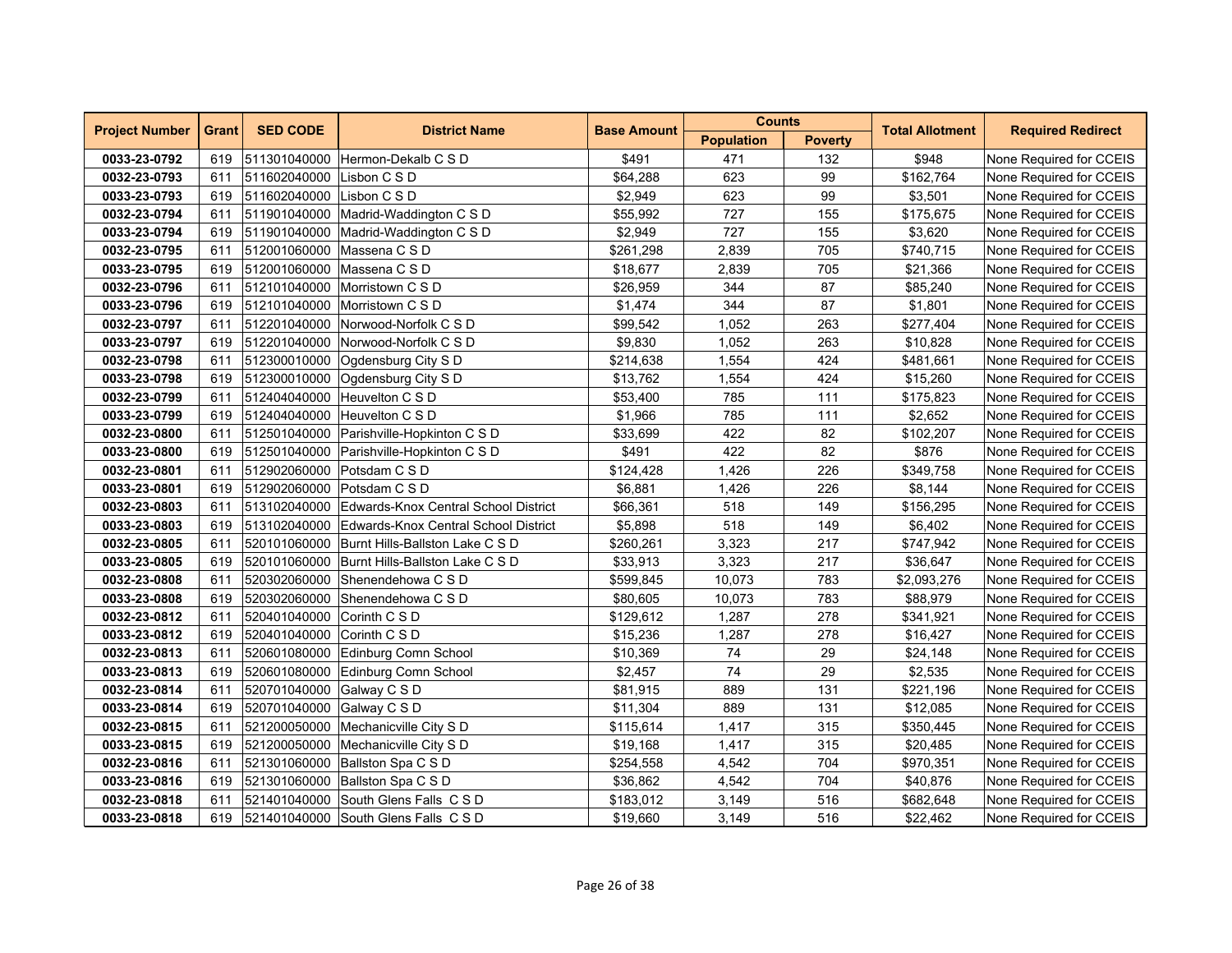| <b>Project Number</b> | <b>Grant</b> | <b>SED CODE</b> | <b>District Name</b>                    | <b>Base Amount</b> | <b>Counts</b>     |                | <b>Total Allotment</b> | <b>Required Redirect</b> |
|-----------------------|--------------|-----------------|-----------------------------------------|--------------------|-------------------|----------------|------------------------|--------------------------|
|                       |              |                 |                                         |                    | <b>Population</b> | <b>Poverty</b> |                        |                          |
| 0032-23-0819          | 611          |                 | 521701040000 Schuylerville C S D        | \$159,682          | 1,645             | 219            | \$414,579              | None Required for CCEIS  |
| 0033-23-0819          | 619          |                 | 521701040000 Schuylerville C S D        | \$13,270           | 1,645             | 219            | \$14,700               | None Required for CCEIS  |
| 0032-23-0820          | 611          | 521800010000    | Saratoga Springs City S D               | \$591,031          | 7,135             | 703            | \$1,666,795            | None Required for CCEIS  |
| 0033-23-0820          | 619          | 521800010000    | Saratoga Springs City S D               | \$62,420           | 7,135             | 703            | \$68,452               | None Required for CCEIS  |
| 0032-23-0823          | 611          |                 | 522001040000 Stillwater C S D           | \$131,167          | 1,112             | 154            | \$304,194              | None Required for CCEIS  |
| 0033-23-0823          | 619          |                 | 522001040000 Stillwater C S D           | \$15,728           | 1,112             | 154            | \$16,699               | None Required for CCEIS  |
| 0032-23-0824          | 611          |                 | 522101030000 Waterford-HalfMoon U F S D | \$75,693           | 977               | 166            | \$231,422              | None Required for CCEIS  |
| 0033-23-0824          | 619          | 522101030000    | Waterford-HalfMoon U F S D              | \$8,847            | 977               | 166            | \$9,721                | None Required for CCEIS  |
| 0032-23-0826          | 611          | 530101040000    | Duanesburg C S D                        | \$70,509           | 723               | 60             | \$178,161              | None Required for CCEIS  |
| 0033-23-0826          | 619          | 530101040000    | Duanesburg C S D                        | \$6,389            | 723               | 60             | \$6,993                | None Required for CCEIS  |
| 0032-23-0828          | 611          |                 | 530202060000 Scotia-Glenville C S D     | \$219,304          | 2,813             | 325            | \$649,207              | None Required for CCEIS  |
| 0033-23-0828          | 619          |                 | 530202060000 Scotia-Glenville C S D     | \$25,066           | 2,813             | 325            | \$27,477               | None Required for CCEIS  |
| 0032-23-0830          | 611          |                 | 530301060000 Niskayuna C S D            | \$224,488          | 4,566             | 445            | \$912,327              | None Required for CCEIS  |
| 0033-23-0830          | 619          |                 | 530301060000 Niskayuna C S D            | \$21,134           | 4,566             | 445            | \$24,991               | None Required for CCEIS  |
| 0032-23-0833          | 611          | 530501060000    | Schalmont C S D                         | \$192,344          | 1,879             | 225            | \$480,462              | None Required for CCEIS  |
| 0033-23-0833          | 619          |                 | 530501060000 Schalmont C S D            | \$17,694           | 1,879             | 225            | \$19,310               | None Required for CCEIS  |
| 0032-23-0834          | 611          |                 | 530515060000 Rotterdam-Mohonasen C S D  | \$241,078          | 3,090             | 563            | \$738,198              | None Required for CCEIS  |
| 0033-23-0834          | 619          |                 | 530515060000 Rotterdam-Mohonasen C S D  | \$35,388           | 3,090             | 563            | \$38,176               | None Required for CCEIS  |
| 0032-23-0835          | 611          |                 | 530600010000 Schenectady City S D       | \$966,671          | 10,069            | 3,537          | \$2,792,223            | None Required for CCEIS  |
| 0033-23-0835          | 619          | 530600010000    | Schenectady City S D                    | \$194,140          | 10,069            | 3,537          | \$204,381              | None Required for CCEIS  |
| 0032-23-0839          | 611          | 540801040000    | Gilboa Conesville Central School        | \$36,291           | 339               | 57             | \$90,253               | None Required for CCEIS  |
| 0033-23-0839          | 619          | 540801040000    | Gilboa Conesville Central School        | \$1,474            | 339               | 57             | \$1,777                | None Required for CCEIS  |
| 0032-23-0840          | 611          | 540901040000    | Jefferson CSD                           | \$25,404           | 200               | 50             | \$59,218               | None Required for CCEIS  |
| 0033-23-0840          | 619          |                 | 540901040000 Jefferson C S D            | \$1,966            | 200               | 50             | \$2,156                | None Required for CCEIS  |
| 0032-23-0841          | 611          |                 | 541001040000 Middleburgh C S D          | \$104,208          | 761               | 177            | \$231,270              | None Required for CCEIS  |
| 0033-23-0841          | 619          | 541001040000    | Middleburgh C S D                       | \$10,813           | 761               | 177            | \$11,525               | None Required for CCEIS  |
| 0032-23-1187          | 611          | 541102060000    | Cobleskill-Richmondville C S D          | \$192,863          | 1,718             | 366            | \$475,655              | None Required for CCEIS  |
| 0033-23-1187          | 619          | 541102060000    | Cobleskill-Richmondville C S D          | \$23,100           | 1,718             | 366            | \$24,687               | None Required for CCEIS  |
| 0032-23-0843          | 611          |                 | 541201040000 Schoharie C S D            | \$89,173           | 978               | 239            | \$253,860              | None Required for CCEIS  |
| 0033-23-0843          | 619          |                 | 541201040000 Schoharie C S D            | \$17,202           | 978               | 239            | \$18,125               | None Required for CCEIS  |
| 0032-23-0844          | 611          |                 | 541401040000 Sharon Springs C S D       | \$32,144           | 281               | 54             | \$77,690               | None Required for CCEIS  |
| 0033-23-0844          | 619          | 541401040000    | Sharon Springs C S D                    | \$1,474            | 281               | 54             | \$1,730                | None Required for CCEIS  |
| 0032-23-0845          | 611          | 550101040000    | Odessa-Montour C S D                    | \$70,509           | 834               | 242            | \$215,560              | None Required for CCEIS  |
| 0033-23-0845          | 619          |                 | 550101040000 Odessa-Montour C S D       | \$8,355            | 834               | 242            | \$9,168                | None Required for CCEIS  |
| 0032-23-0846          | 611          |                 | 550301060000 Watkins Glen C S D         | \$110,948          | 1,078             | 228            | \$288,193              | 15% to CCEIS             |
| 0033-23-0846          | 619          |                 | 550301060000 Watkins Glen C S D         | \$12,287           | 1,078             | 228            | \$13,281               | 15% to CCEIS             |
| 0032-23-0848          | 611          |                 | 560501040000 South Seneca C S D         | \$114,059          | 818               | 188            | \$250,365              | None Required for CCEIS  |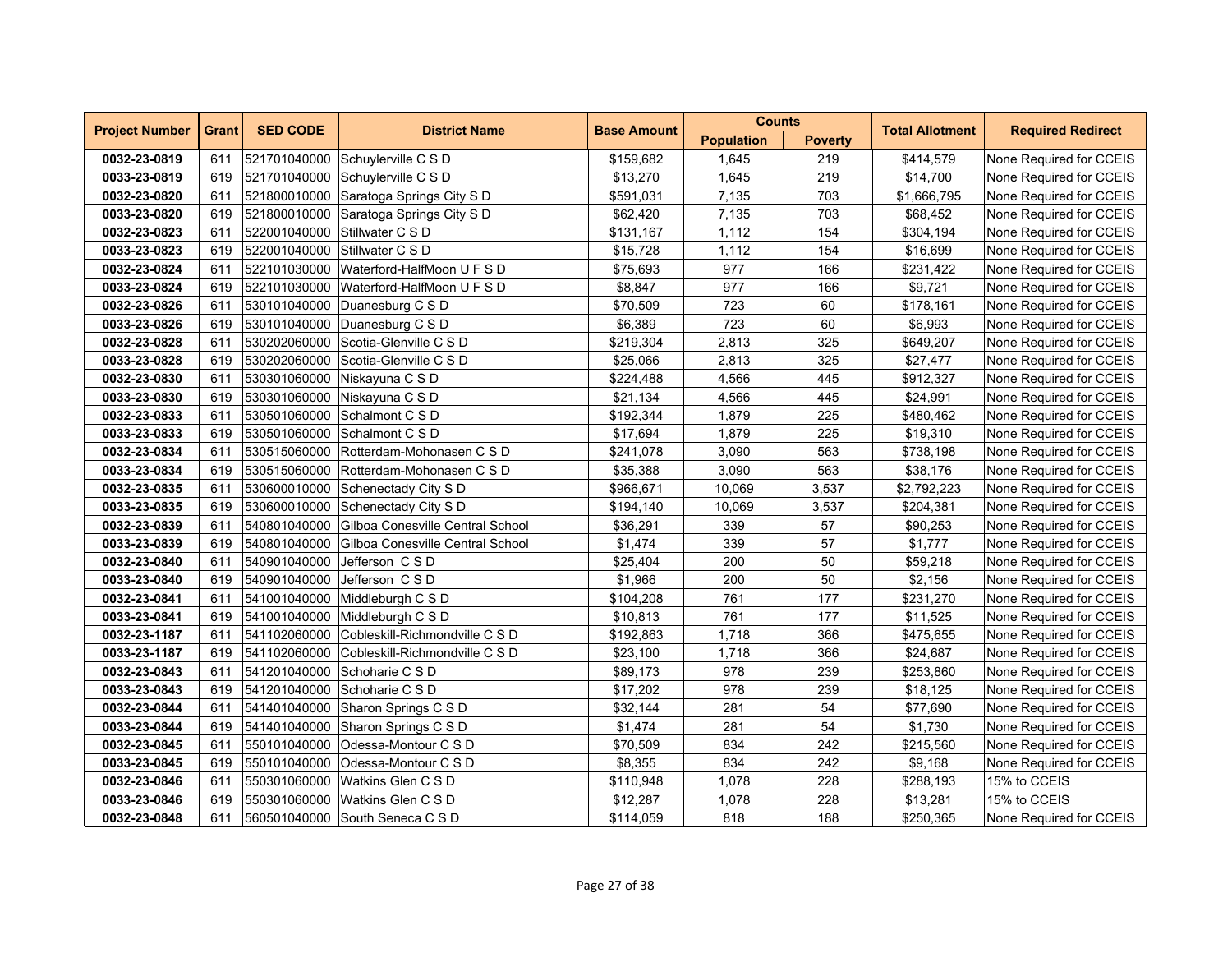| <b>Project Number</b> | <b>Grant</b> | <b>SED CODE</b>             | <b>District Name</b>                 | <b>Base Amount</b> | <b>Counts</b>     |                | <b>Total Allotment</b> | <b>Required Redirect</b> |
|-----------------------|--------------|-----------------------------|--------------------------------------|--------------------|-------------------|----------------|------------------------|--------------------------|
|                       |              |                             |                                      |                    | <b>Population</b> | <b>Poverty</b> |                        |                          |
| 0033-23-0848          | 619          |                             | 560501040000 South Seneca C S D      | \$6,881            | 818               | 188            | \$7,646                | None Required for CCEIS  |
| 0032-23-0849          | 611          |                             | 560603040000 Romulus C S D           | \$51,326           | 510               | 125            | \$137,250              | None Required for CCEIS  |
| 0033-23-0849          | 619          |                             | 560603040000 Romulus C S D           | \$4,423            | 510               | 125            | \$4,905                | None Required for CCEIS  |
| 0032-23-0850          | 611          | 560701060000                | Seneca Falls C S D                   | \$133,241          | 1,442             | 321            | \$372,269              | None Required for CCEIS  |
| 0033-23-0850          | 619          |                             | 560701060000 Seneca Falls C S D      | \$12,287           | 1,442             | 321            | \$13,628               | None Required for CCEIS  |
| 0032-23-0851          | 611          |                             | 561006060000 Waterloo C S D          | \$143,610          | 1,700             | 468            | \$436,223              | 15% to CCEIS             |
| 0033-23-0851          | 619          |                             | 561006060000 Waterloo C S D          | \$33,422           | 1,700             | 468            | \$35,064               | 15% to CCEIS             |
| 0032-23-0853          | 611          | 570101040000 Addison C S D  |                                      | \$118,206          | 1,152             | 280            | \$312,008              | None Required for CCEIS  |
| 0033-23-0853          | 619          | 570101040000                | Addison C S D                        | \$8,847            | 1,152             | 280            | \$9,934                | None Required for CCEIS  |
| 0032-23-0854          | 611          | 570201040000 Avoca C S D    |                                      | \$51,845           | 477               | 114            | \$131,857              | None Required for CCEIS  |
| 0033-23-0854          | 619          | 570201040000 Avoca C S D    |                                      | \$6,389            | 477               | 114            | \$6,837                | None Required for CCEIS  |
| 0032-23-0856          | 611          | 570302060000 Bath C S D     |                                      | \$118,725          | 1,607             | 442            | \$395,283              | None Required for CCEIS  |
| 0033-23-0856          | 619          | 570302060000 Bath C S D     |                                      | \$14,745           | 1,607             | 442            | \$16,296               | None Required for CCEIS  |
| 0032-23-0857          | 611          | 570401040000 Bradford C S D |                                      | \$23,330           | 283               | 70             | \$71,086               | None Required for CCEIS  |
| 0033-23-0857          | 619          | 570401040000                | Bradford C S D                       | \$1,474            | 283               | 70             | \$1,742                | None Required for CCEIS  |
| 0032-23-0858          | 611          |                             | 570603040000 Campbell-Savonia C.S.D. | \$108,874          | 883               | 212            | \$257,106              | None Required for CCEIS  |
| 0033-23-0858          | 619          | 570603040000                | Campbell-Savonia C.S.D.              | \$8,355            | 883               | 212            | \$9,186                | None Required for CCEIS  |
| 0032-23-0861          | 611          |                             | 571000010000 Corning City S D        | \$398,687          | 5,102             | 967            | \$1,224,018            | None Required for CCEIS  |
| 0033-23-0861          | 619          |                             | 571000010000 Corning City S D        | \$60,945           | 5,102             | 967            | \$65,574               | None Required for CCEIS  |
| 0032-23-1257          | 611          | 571502060000                | Canisteo-Greenwood                   | \$105,763          | 1,046             | 313            | \$288,832              | None Required for CCEIS  |
| 0033-23-1257          | 619          | 571502060000                | Canisteo-Greenwood                   | \$9,338            | 1,046             | 313            | \$10,365               | None Required for CCEIS  |
| 0032-23-0863          | 611          |                             | 571800010000 Hornell City S D        | \$175,236          | 1,671             | 443            | \$460,802              | None Required for CCEIS  |
| 0033-23-0863          | 619          |                             | 571800010000 Hornell City S D        | \$18,185           | 1,671             | 443            | \$19,787               | None Required for CCEIS  |
| 0032-23-0864          | 611          | 571901040000 Arkport C S D  |                                      | \$33,699           | 535               | 100            | \$120,075              | None Required for CCEIS  |
| 0033-23-0864          | 619          | 571901040000 Arkport C S D  |                                      | \$1,966            | 535               | 100            | \$2,451                | None Required for CCEIS  |
| 0032-23-0865          | 611          |                             | 572301040000 Prattsburg C S D        | \$32,144           | 411               | 69             | \$97,555               | None Required for CCEIS  |
| 0033-23-0865          | 619          | 572301040000                | Prattsburg C S D                     | \$4,423            | 411               | 69             | \$4,790                | None Required for CCEIS  |
| 0032-23-0866          | 611          | 572702040000                | Jasper-Troupsburg C S D              | \$36,810           | 479               | 92             | \$114,442              | None Required for CCEIS  |
| 0033-23-0866          | 619          | 572702040000                | Jasper-Troupsburg C S D              | \$1,966            | 479               | 92             | \$2,401                | None Required for CCEIS  |
| 0032-23-0867          | 611          |                             | 572901040000 Hammondsport C S D      | \$30,588           | 414               | 96             | \$99,678               | None Required for CCEIS  |
| 0033-23-0867          | 619          | 572901040000                | Hammondsport C S D                   | \$2,457            | 414               | 96             | \$2,844                | None Required for CCEIS  |
| 0032-23-0868          | 611          | 573002040000                | Wavland-Cohocton C.S.D.              | \$179,383          | 1,355             | 334            | \$407,900              | None Required for CCEIS  |
| 0033-23-0868          | 619          | 573002040000                | Wayland-Cohocton C.S.D.              | \$12,287           | 1,355             | 334            | \$13,569               | None Required for CCEIS  |
| 0032-23-0870          | 611          |                             | 580101030000 Babylon U F S D         | \$123,909          | 1,644             | 102            | \$364,534              | None Required for CCEIS  |
| 0033-23-0870          | 619          |                             | 580101030000 Babylon U F S D         | \$18,185           | 1,644             | 102            | \$19,534               | None Required for CCEIS  |
| 0032-23-0871          | 611          |                             | 580102030000 West Babylon U F S D    | \$386,762          | 3,808             | 613            | \$989,631              | None Required for CCEIS  |
| 0033-23-0871          | 619          |                             | 580102030000 West Babylon U F S D    | \$61,437           | 3,808             | 613            | \$64,818               | None Required for CCEIS  |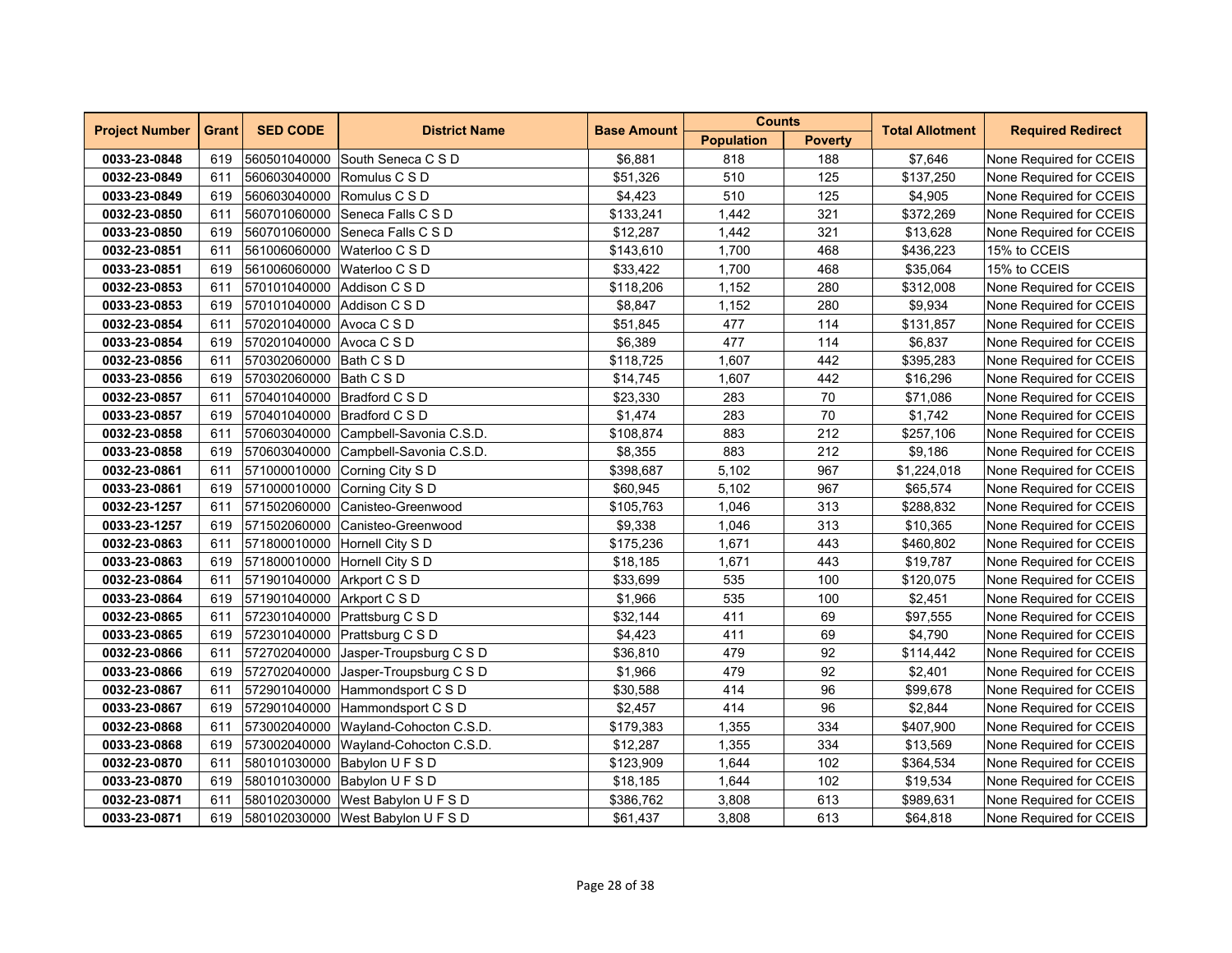| <b>Project Number</b> | <b>Grant</b> | <b>SED CODE</b>           | <b>District Name</b>                       | <b>Base Amount</b> | <b>Counts</b>     |                | <b>Total Allotment</b> | <b>Required Redirect</b> |
|-----------------------|--------------|---------------------------|--------------------------------------------|--------------------|-------------------|----------------|------------------------|--------------------------|
|                       |              |                           |                                            |                    | <b>Population</b> | <b>Poverty</b> |                        |                          |
| 0032-23-0872          | 611          |                           | 580103030000 North Babylon U F S D         | \$425,128          | 4,750             | 1,060          | \$1,212,810            | None Required for CCEIS  |
| 0033-23-0872          | 619          |                           | 580103030000 North Babylon U F S D         | \$41,286           | 4,750             | 1,060          | \$45,704               | None Required for CCEIS  |
| 0032-23-0873          | 611          | 580104030000              | Lindenhurst U F S D                        | \$546,444          | 5,842             | 968            | \$1,474,659            | None Required for CCEIS  |
| 0033-23-0873          | 619          | 580104030000              | Lindenhurst U F S D                        | \$88,469           | 5,842             | 968            | \$93,674               | None Required for CCEIS  |
| 0032-23-0874          | 611          |                           | 580105030000 Copiague U F S D              | \$381,059          | 5,275             | 1,363          | \$1,278,250            | None Required for CCEIS  |
| 0033-23-0874          | 619          |                           | 580105030000 Copiague U F S D              | \$60,945           | 5,275             | 1,363          | \$65,978               | None Required for CCEIS  |
| 0032-23-0875          | 611          |                           | 580106030000 Amityville U F S D            | \$270,112          | 3,382             | 1,114          | \$874,342              | None Required for CCEIS  |
| 0033-23-0875          | 619          |                           | 580106030000 Amityville U F S D            | \$55,047           | 3,382             | 1,114          | \$58,437               | None Required for CCEIS  |
| 0032-23-0876          | 611          | 580107030000              | Deer Park U F S D                          | \$264,409          | 4,195             | 807            | \$944,456              | None Required for CCEIS  |
| 0033-23-0876          | 619          | 580107030000              | Deer Park U F S D                          | \$55,047           | 4,195             | 807            | \$58,861               | None Required for CCEIS  |
| 0032-23-0877          | 611          |                           | 580109020000 Wyandanch U F S D             | \$260,779          | 2,838             | 1,199          | \$799,731              | 15% to CCEIS             |
| 0033-23-0877          | 619          |                           | 580109020000 Wyandanch U F S D             | \$44,235           | 2,838             | 1,199          | \$47,259               | 15% to CCEIS             |
| 0032-23-0878          | 611          |                           | 580201060000 Three Village Central C S D   | \$469,196          | 6,509             | 294            | \$1,408,621            | None Required for CCEIS  |
| 0033-23-0878          | 619          |                           | 580201060000 Three Village Central C S D   | \$55,539           | 6,509             | 294            | \$60,807               | None Required for CCEIS  |
| 0032-23-0879          | 611          | 580203020000              | Brookhaven-Comsewogue U F S D              | \$310,032          | 3,757             | 493            | \$891,323              | None Required for CCEIS  |
| 0033-23-0879          | 619          |                           | 580203020000 Brookhaven-Comsewogue U F S D | \$54,064           | 3,757             | 493            | \$57,324               | None Required for CCEIS  |
| 0032-23-0880          | 611          | 580205060000 Sachem C S D |                                            | \$1,165,472        | 12,724            | 1,351          | \$3,095,662            | None Required for CCEIS  |
| 0033-23-0880          | 619          | 580205060000 Sachem C S D |                                            | \$165,634          | 12,724            | 1,351          | \$176,458              | None Required for CCEIS  |
| 0032-23-0881          | 611          |                           | 580206020000 Port Jefferson U F S D        | \$78,804           | 996               | 62             | \$224,608              | None Required for CCEIS  |
| 0033-23-0881          | 619          |                           | 580206020000 Port Jefferson U F S D        | \$7,372            | 996               | 62             | \$8,189                | None Required for CCEIS  |
| 0032-23-0884          | 611          |                           | 580207020000 Mount Sinai U F S D           | \$146,721          | 2,151             | 94             | \$456,787              | None Required for CCEIS  |
| 0033-23-0884          | 619          |                           | 580207020000 Mount Sinai U F S D           | \$21,626           | 2,151             | 94             | \$23,365               | None Required for CCEIS  |
| 0032-23-0885          | 611          |                           | 580208020000 Miller Place U F S D          | \$200,639          | 2,523             | 118            | \$565,264              | None Required for CCEIS  |
| 0033-23-0885          | 619          |                           | 580208020000 Miller Place U F S D          | \$27,524           | 2,523             | 118            | \$29,568               | None Required for CCEIS  |
| 0032-23-0886          | 611          |                           | 580209020000 Rocky Point U F S D           | \$242,634          | 3,019             | 447            | \$715,882              | None Required for CCEIS  |
| 0033-23-0886          | 619          |                           | 580209020000 Rocky Point U F S D           | \$42,760           | 3,019             | 447            | \$45,414               | None Required for CCEIS  |
| 0032-23-0887          | 611          | 580211060000              | Middle Country C S D                       | \$1,043,636        | 9,774             | 996            | \$2,521,274            | None Required for CCEIS  |
| 0033-23-0887          | 619          | 580211060000              | Middle Country C S D                       | \$129,263          | 9.774             | 996            | \$137,548              | None Required for CCEIS  |
| 0032-23-0889          | 611          | 580212060000              | Longwood C S D                             | \$868,919          | 9,491             | 2,029          | \$2,432,041            | None Required for CCEIS  |
| 0033-23-0889          | 619          |                           | 580212060000 Longwood C S D                | \$166,617          | 9,491             | 2,029          | \$175,384              | None Required for CCEIS  |
| 0032-23-0892          | 611          | 580224030000              | Patchogue-Medford U F S D                  | \$799,966          | 7,890             | 1,995          | \$2,136,649            | None Required for CCEIS  |
| 0033-23-0892          | 619          | 580224030000              | Patchoque-Medford U F S D                  | \$127,789          | 7,890             | 1,995          | \$135,287              | None Required for CCEIS  |
| 0032-23-0894          | 611          | 580232030000              | William Floyd U F S D                      | \$935,281          | 9,456             | 2,712          | \$2,576,047            | None Required for CCEIS  |
| 0033-23-0894          | 619          | 580232030000              | William Floyd U F S D                      | \$172,023          | 9,456             | 2,712          | \$181,227              | None Required for CCEIS  |
| 0032-23-0895          | 611          |                           | 580233020000 Center Moriches U F S D       | \$121,835          | 1,835             | 213            | \$402,393              | None Required for CCEIS  |
| 0033-23-0895          | 619          | 580233020000              | Center Moriches U F S D                    | \$20,151           | 1,835             | 213            | \$21,725               | None Required for CCEIS  |
| 0032-23-0896          | 611          |                           | 580234020000 East Moriches U F S D         | \$51,845           | 730               | 115            | \$167,113              | None Required for CCEIS  |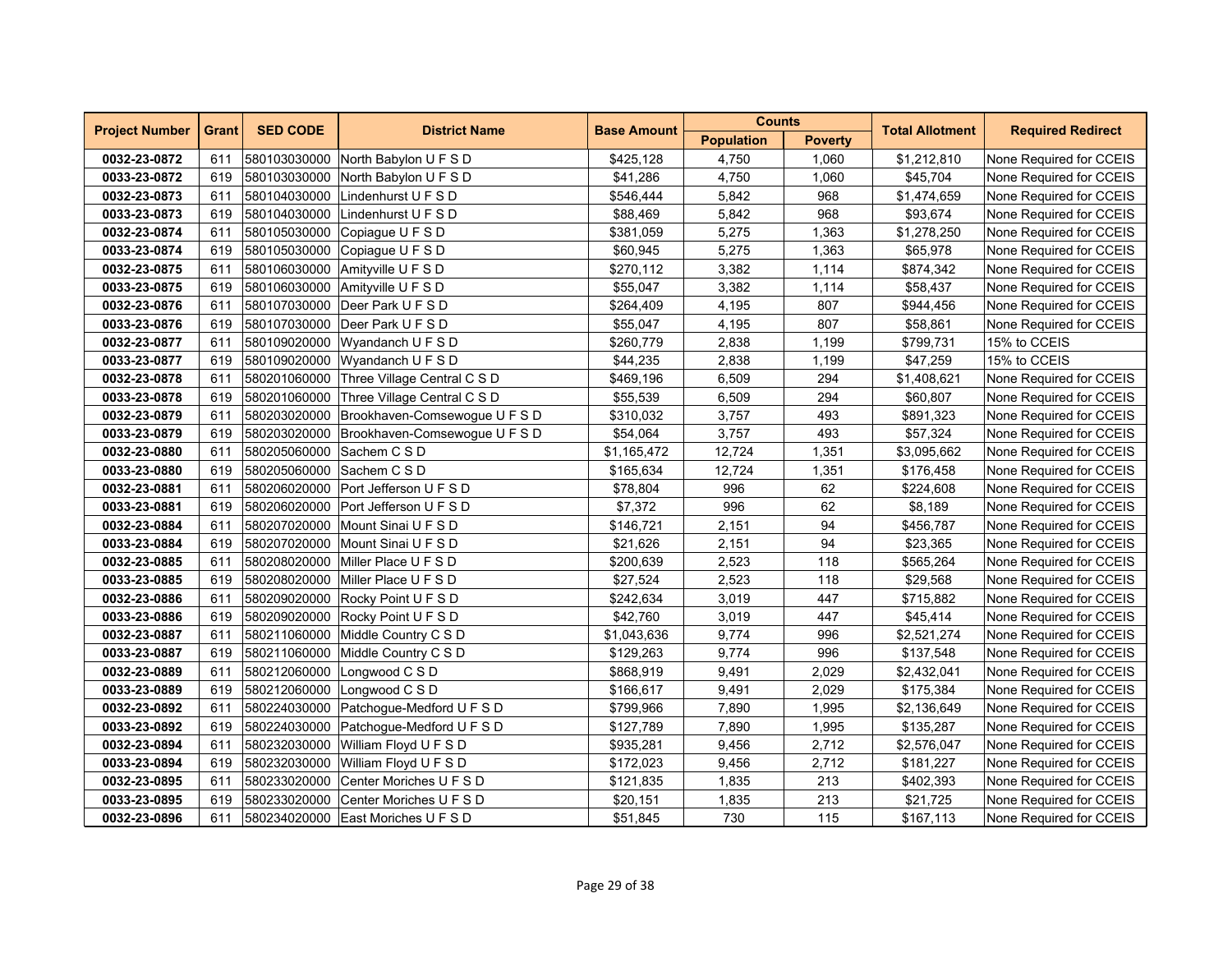| <b>Project Number</b> | <b>Grant</b> | <b>SED CODE</b>              | <b>District Name</b>                          | <b>Base Amount</b> | <b>Counts</b>     |                | <b>Total Allotment</b> | <b>Required Redirect</b> |
|-----------------------|--------------|------------------------------|-----------------------------------------------|--------------------|-------------------|----------------|------------------------|--------------------------|
|                       |              |                              |                                               |                    | <b>Population</b> | <b>Poverty</b> |                        |                          |
| 0033-23-0896          | 619          |                              | 580234020000 East Moriches U F S D            | \$9,830            | 730               | 115            | \$10,476               | None Required for CCEIS  |
| 0032-23-0897          | 611          |                              | 580235060000 South Country C S D              | \$416,314          | 4,439             | 1,135          | \$1,169,867            | 15% to CCEIS             |
| 0033-23-0897          | 619          | 580235060000                 | South Country C S D                           | \$60,945           | 4,439             | 1,135          | \$65,172               | 15% to CCEIS             |
| 0032-23-0898          | 611          |                              | 580301020000 East Hampton U F S D             | \$133,760          | 1,861             | 197            | \$415,996              | None Required for CCEIS  |
| 0033-23-0898          | 619          |                              | 580301020000 East Hampton U F S D             | \$9,338            | 1,861             | 197            | \$10,921               | None Required for CCEIS  |
| 0032-23-0899          | 611          | 580302080000                 | Wainscott Comn S D                            | \$1,555            | 423               | 0              | \$60.297               | None Required for CCEIS  |
| 0033-23-0899          | 619          | 580302080000                 | Wainscott Comn S D                            | \$491              | 423               | 0              | \$820                  | None Required for CCEIS  |
| 0032-23-0900          | 611          | 580303020000                 | Amagansett U F S D                            | \$9,851            | 139               | $\pmb{0}$      | \$29,154               | None Required for CCEIS  |
| 0033-23-0900          | 619          | 580303020000                 | Amagansett U F S D                            | \$0                | 139               | 0              | \$108                  | None Required for CCEIS  |
| 0032-23-0901          | 611          | 580304020000                 | Springs U F S D                               | \$47,697           | 687               | 14             | \$144,792              | None Required for CCEIS  |
| 0033-23-0901          | 619          |                              | 580304020000 Springs U F S D                  | \$4,423            | 687               | 14             | \$4,968                | None Required for CCEIS  |
| 0032-23-0902          | 611          |                              | 580305020000 Sag Harbor U F S D               | \$73,101           | 1,033             | 87             | \$227,064              | None Required for CCEIS  |
| 0033-23-0902          | 619          |                              | 580305020000 Sag Harbor U F S D               | \$4,915            | 1,033             | 87             | \$5,778                | None Required for CCEIS  |
| 0032-23-0903          | 611          | 580306020000                 | Montauk U F S D                               | \$31,107           | 344               | 0              | \$78,879               | None Required for CCEIS  |
| 0033-23-0903          | 619          | 580306020000                 | Montauk U F S D                               | \$3,932            | 344               | $\mathbf 0$    | \$4,200                | None Required for CCEIS  |
| 0032-23-0904          | 611          |                              | 580401020000 Elwood U F S D                   | \$125,464          | 2,073             | 206            | \$438,227              | None Required for CCEIS  |
| 0033-23-0904          | 619          |                              | 580401020000 Elwood U F S D                   | \$20.643           | 2.073             | 206            | \$22.397               | None Required for CCEIS  |
| 0032-23-0905          | 611          |                              | 580402060000 Cold Spring Harbor C S D         | \$104,208          | 1,632             | 28             | \$334,227              | None Required for CCEIS  |
| 0033-23-0905          | 619          |                              | 580402060000 Cold Spring Harbor C S D         | \$7,864            | 1,632             | 28             | \$9,154                | None Required for CCEIS  |
| 0032-23-0906          | 611          | 580403030000                 | Huntington U F S D                            | \$353,676          | 5,095             | 1,198          | \$1,205,939            | None Required for CCEIS  |
| 0033-23-0906          | 619          | 580403030000                 | Huntington U F S D                            | \$49,641           | 5,095             | 1,198          | \$54,422               | None Required for CCEIS  |
| 0032-23-0907          | 611          |                              | 580404030000 Northport-East Northport U F S D | \$460,382          | 5,484             | 312            | \$1,259,638            | 15% to CCEIS             |
| 0033-23-0907          | 619          |                              | 580404030000 Northport-East Northport U F S D | \$69,301           | 5,484             | 312            | \$73,783               | 15% to CCEIS             |
| 0032-23-0908          | 611          |                              | 580405060000 Half Hollow Hills C S D          | \$710,274          | 8,247             | 758            | \$1,947,106            | 15% to CCEIS             |
| 0033-23-0908          | 619          |                              | 580405060000 Half Hollow Hills C S D          | \$68,809           | 8,247             | 758            | \$75,745               | 15% to CCEIS             |
| 0032-23-0910          | 611          | 580406060000                 | Harborfields C S D                            | \$227,599          | 3,121             | 202            | \$685,416              | None Required for CCEIS  |
| 0033-23-0910          | 619          | 580406060000                 | Harborfields C S D                            | \$23,592           | 3,121             | 202            | \$26,159               | None Required for CCEIS  |
| 0032-23-0911          | 611          | 580410030000                 | Commack UFSD                                  | \$481,638          | 6,072             | 309            | \$1,362,188            | None Required for CCEIS  |
| 0033-23-0911          | 619          |                              | 580410030000 Commack U F S D                  | \$64,386           | 6.072             | 309            | \$69.323               | None Required for CCEIS  |
| 0032-23-0915          | 611          |                              | 580413030000 South Huntington U F S D         | \$438,607          | 8,983             | 1,444          | \$1,860,515            | None Required for CCEIS  |
| 0033-23-0915          | 619          |                              | 580413030000 South Huntington U F S D         | \$89,452           | 8,983             | 1,444          | \$97,427               | None Required for CCEIS  |
| 0032-23-0916          | 611          |                              | 580501030000 Bay Shore U F S D                | \$445,865          | 6,694             | 1,561          | \$1,564,032            | None Required for CCEIS  |
| 0033-23-0916          | 619          |                              | 580501030000 Bay Shore U F S D                | \$62,420           | 6,694             | 1,561          | \$68,692               | None Required for CCEIS  |
| 0032-23-0918          | 611          | 580502020000   Islip U F S D |                                               | \$228,636          | 2,842             | 473            | \$680,444              | None Required for CCEIS  |
| 0033-23-0918          | 619          | 580502020000   Islip U F S D |                                               | \$41,286           | 2,842             | 473            | \$43,820               | None Required for CCEIS  |
| 0032-23-0919          | 611          |                              | 580503030000 East Islip U F S D               | \$311,069          | 4,062             | 370            | \$919,857              | None Required for CCEIS  |
| 0033-23-0919          | 619          |                              | 580503030000 East Islip U F S D               | \$83,554           | 4,062             | 370            | \$86,967               | None Required for CCEIS  |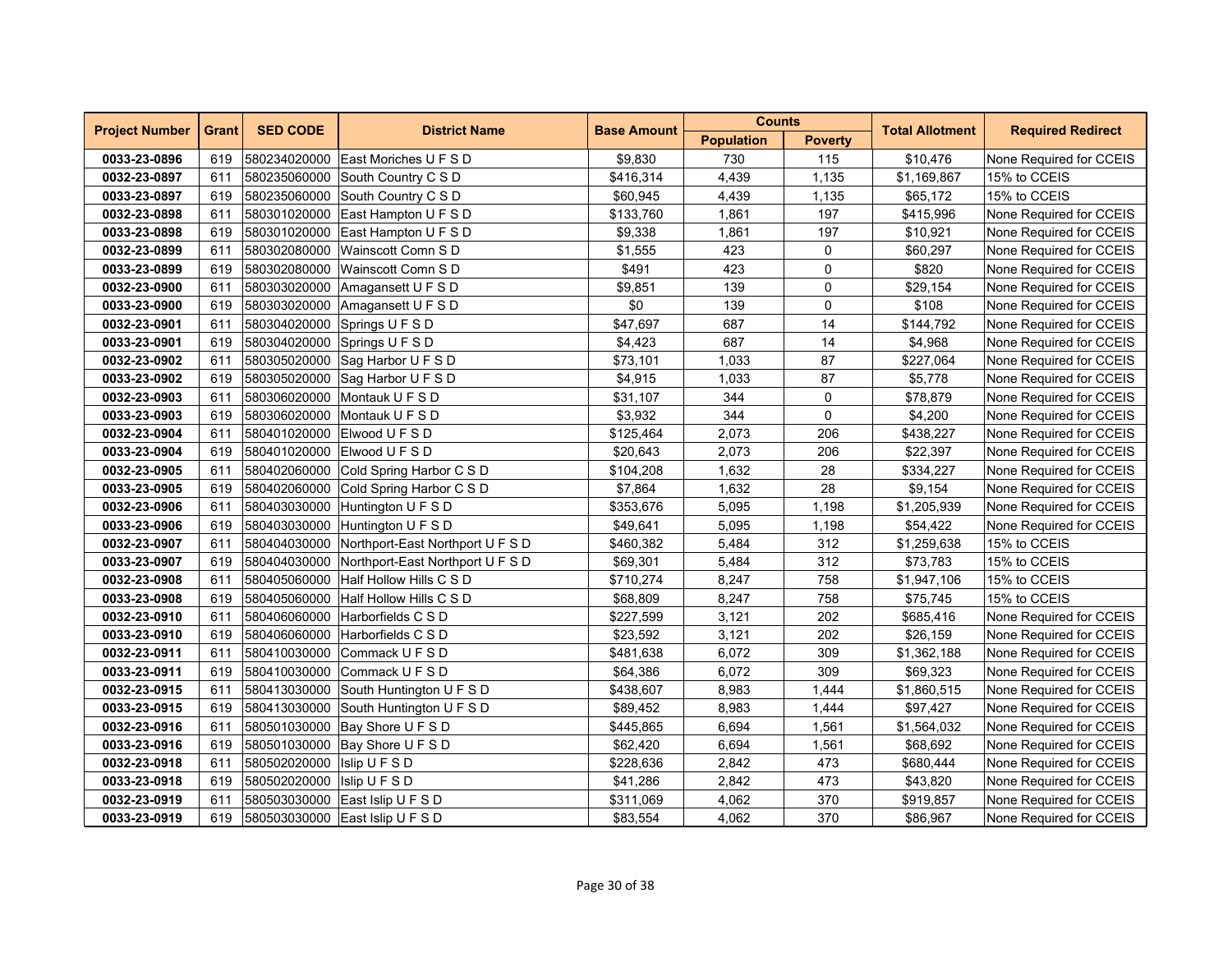| <b>Project Number</b> | <b>Grant</b> | <b>SED CODE</b> | <b>District Name</b>                     | <b>Base Amount</b> | <b>Counts</b>     |                | <b>Total Allotment</b> | <b>Required Redirect</b> |  |
|-----------------------|--------------|-----------------|------------------------------------------|--------------------|-------------------|----------------|------------------------|--------------------------|--|
|                       |              |                 |                                          |                    | <b>Population</b> | <b>Poverty</b> |                        |                          |  |
| 0032-23-0920          | 611          |                 | 580504030000 Sayville U F S D            | \$297,071          | 2,900             | 123            | \$714,654              | None Required for CCEIS  |  |
| 0033-23-0920          | 619          |                 | 580504030000 Savville U F S D            | \$34,405           | 2,900             | 123            | \$36,747               | None Required for CCEIS  |  |
| 0032-23-0922          | 611          |                 | 580505020000 Bayport-Blue Point U F S D  | \$170,569          | 2,055             | 118            | \$470,202              | None Required for CCEIS  |  |
| 0033-23-0922          | 619          | 580505020000    | Bayport-Blue Point U F S D               | \$18,677           | 2,055             | 118            | \$20,357               | None Required for CCEIS  |  |
| 0032-23-0923          | 611          | 580506030000    | Hauppauge U F S D                        | \$272,185          | 3,585             | 216            | \$796,129              | None Required for CCEIS  |  |
| 0033-23-0923          | 619          |                 | 580506030000 Hauppauge U F S D           | \$35,879           | 3,585             | 216            | \$38,817               | None Required for CCEIS  |  |
| 0032-23-0924          | 611          |                 | 580507060000 Connetquot C S D            | \$648,060          | 5,897             | 664            | \$1,547,191            | None Required for CCEIS  |  |
| 0033-23-0924          | 619          | 580507060000    | Connetquot C S D                         | \$89,944           | 5,897             | 664            | \$94,986               | None Required for CCEIS  |  |
| 0032-23-0926          | 611          | 580509030000    | West Islip U F S D                       | \$404,908          | 5,658             | 247            | \$1,220,476            | None Required for CCEIS  |  |
| 0033-23-0926          | 619          | 580509030000    | West Islip U F S D                       | \$54,064           | 5,658             | 247            | \$58,637               | None Required for CCEIS  |  |
| 0032-23-0927          | 611          |                 | 580512030000 Brentwood U F S D           | \$1,497,797        | 19,385            | 8,004          | \$5,156,673            | 15% to CCEIS             |  |
| 0033-23-0927          | 619          |                 | 580512030000 Brentwood U F S D           | \$270,322          | 19,385            | 8,004          | \$290,850              | 15% to CCEIS             |  |
| 0032-23-0928          | 611          |                 | 580513030000 Central Islip U F S D       | \$722,198          | 8,044             | 2,866          | \$2,185,482            | None Required for CCEIS  |  |
| 0033-23-0928          | 619          |                 | 580513030000 Central Islip U F S D       | \$115,993          | 8,044             | 2,866          | \$124,203              | None Required for CCEIS  |  |
| 0032-23-0929          | 611          | 580514020000    | <b>Fire Island UFSD</b>                  | \$4,148            | 47                | 0              | \$10,675               | None Required for CCEIS  |  |
| 0033-23-0929          | 619          |                 | 580514020000 Fire Island U F S D         | \$0                | 47                | $\mathbf 0$    | \$37                   | None Required for CCEIS  |  |
| 0032-23-0930          | 611          |                 | 580601040000 Shoreham-Wading River C S D | \$164,867          | 2,104             | 29             | \$460,554              | None Required for CCEIS  |  |
| 0033-23-0930          | 619          |                 | 580601040000 Shoreham-Wading River C S D | \$21,626           | 2,104             | 29             | \$23,284               | None Required for CCEIS  |  |
| 0032-23-0932          | 611          |                 | 580602040000 Riverhead C S D             | \$492,007          | 6,865             | 1,231          | \$1,594,057            | None Required for CCEIS  |  |
| 0033-23-0932          | 619          | 580602040000    | Riverhead C S D                          | \$90,435           | 6,865             | 1,231          | \$96,616               | None Required for CCEIS  |  |
| 0032-23-0934          | 611          | 580603020000    | Little Flower U F S D                    | \$52,882           | 20                | 20             | \$58,075               | None Required for CCEIS  |  |
| 0033-23-0934          | 619          |                 | 580603020000 Little Flower U F S D       | \$0                | 20                | 20             | \$0                    | None Required for CCEIS  |  |
| 0032-23-0935          | 611          |                 | 580701020000 Shelter Island U F S D      | \$16,072           | 235               | 36             | \$53,056               | None Required for CCEIS  |  |
| 0033-23-0935          | 619          |                 | 580701020000 Shelter Island U F S D      | \$1,966            | 235               | 36             | \$2,173                | None Required for CCEIS  |  |
| 0032-23-0936          | 611          |                 | 580801060000 Smithtown C S D             | \$685,907          | 10,082            | 367            | \$2,130,335            | None Required for CCEIS  |  |
| 0033-23-0936          | 619          | 580801060000    | Smithtown C S D                          | \$86,012           | 10,082            | 367            | \$94,110               | None Required for CCEIS  |  |
| 0032-23-0939          | 611          | 580805060000    | Kings Park C S D                         | \$273,222          | 2,948             | 153            | \$701,095              | None Required for CCEIS  |  |
| 0033-23-0939          | 619          | 580805060000    | Kings Park C S D                         | \$58,979           | 2,948             | 153            | \$61,378               | None Required for CCEIS  |  |
| 0032-23-0941          | 611          |                 | 580901020000 Remsenburg-Speonk U F S D   | \$12,961           | 305               | 32             | \$59,183               | None Required for CCEIS  |  |
| 0033-23-0941          | 619          |                 | 580901020000 Remsenburg-Speonk U F S D   | \$1,474            | 305               | 32             | \$1,733                | None Required for CCEIS  |  |
| 0032-23-0942          | 611          | 580902020000    | Westhampton Beach U F S D                | \$109,911          | 1,908             | 211            | \$400,364              | None Required for CCEIS  |  |
| 0033-23-0942          | 619          | 580902020000    | Westhampton Beach U F S D                | \$8,847            | 1,908             | 211            | \$10,475               | None Required for CCEIS  |  |
| 0032-23-0943          | 611          |                 | 580903020000 Quogue U F S D              | \$5,703            | 127               | 4              | \$23,823               | None Required for CCEIS  |  |
| 0033-23-0943          | 619          |                 | 580903020000 Quogue U F S D              | \$983              | 127               | $\overline{4}$ | \$1,085                | None Required for CCEIS  |  |
| 0032-23-0944          | 611          |                 | 580905020000 Hampton Bays U F S D        | \$128,575          | 2,152             | 561            | \$495,193              | None Required for CCEIS  |  |
| 0033-23-0944          | 619          |                 | 580905020000 Hampton Bays U F S D        | \$15,728           | 2,152             | 561            | \$17,784               | None Required for CCEIS  |  |
| 0032-23-0945          | 611          |                 | 580906030000 Southampton U F SD          | \$142,055          | 1,814             | 328            | \$433,589              | None Required for CCEIS  |  |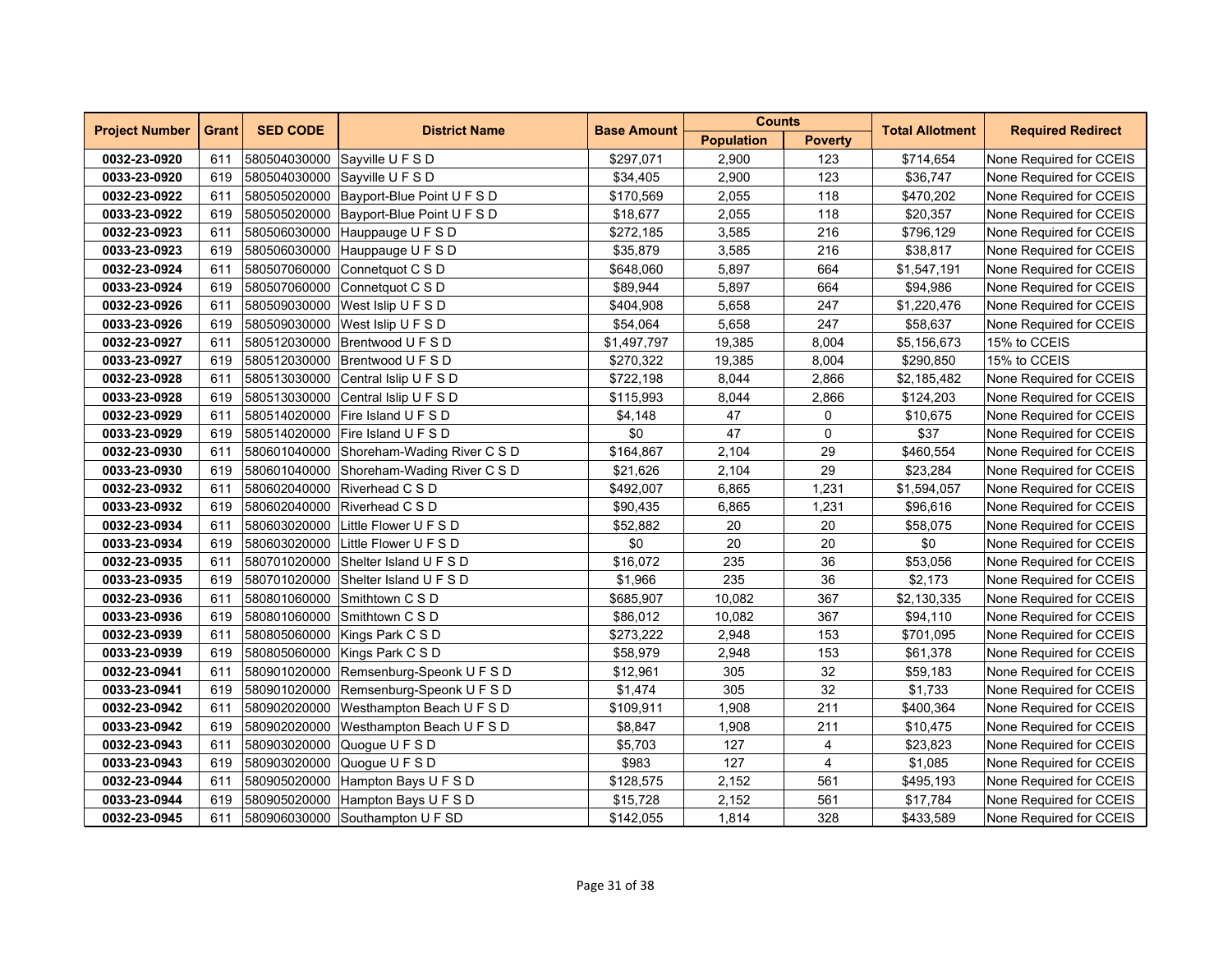| <b>Project Number</b> | <b>Grant</b> | <b>SED CODE</b>            | <b>District Name</b>                     | <b>Counts</b><br><b>Base Amount</b> |                   | <b>Required Redirect</b><br><b>Total Allotment</b> |             |                         |
|-----------------------|--------------|----------------------------|------------------------------------------|-------------------------------------|-------------------|----------------------------------------------------|-------------|-------------------------|
|                       |              |                            |                                          |                                     | <b>Population</b> | <b>Poverty</b>                                     |             |                         |
| 0033-23-0945          | 619          | 580906030000               | Southampton U F SD                       | \$15,236                            | 1,814             | 328                                                | \$16,871    | None Required for CCEIS |
| 0032-23-0946          | 611          |                            | 580909020000 Bridgehampton U F S D       | \$11,924                            | 298               | 67                                                 | \$61,400    | None Required for CCEIS |
| 0033-23-0946          | 619          | 580909020000               | Bridgehampton U F S D                    | \$1,474                             | 298               | 67                                                 | \$1,752     | None Required for CCEIS |
| 0032-23-0947          | 611          | 580910080000               | Sagaponack Comn S D                      | \$518                               | 16                | $\mathbf 0$                                        | \$2,740     | None Required for CCEIS |
| 0033-23-0947          | 619          | 580910080000               | Sagaponack Comn S D                      | \$983                               | 16                | $\mathbf 0$                                        | \$995       | None Required for CCEIS |
| 0032-23-1258          | 611          | 580912060000               | Eastport-South Manor                     | \$257,669                           | 3,229             | 282                                                | \$740,148   | None Required for CCEIS |
| 0033-23-1258          | 619          |                            | 580912060000 Eastport-South Manor        | \$28,998                            | 3,229             | 282                                                | \$31,704    | None Required for CCEIS |
| 0032-23-0949          | 611          | 580913080000               | Tuckahoe Comn SD                         | \$19,701                            | 375               | 129                                                | \$87,361    | None Required for CCEIS |
| 0033-23-0949          | 619          | 580913080000               | Tuckahoe Comn S D                        | \$3,932                             | 375               | 129                                                | \$4,312     | None Required for CCEIS |
| 0032-23-0950          | 611          | 580917020000               | East Quogue U F S D                      | \$26,959                            | 414               | 116                                                | \$98,465    | None Required for CCEIS |
| 0033-23-0950          | 619          |                            | 580917020000 East Quogue U F S D         | \$5,898                             | 414               | 116                                                | \$6,299     | None Required for CCEIS |
| 0032-23-0951          | 611          |                            | 581002020000 Oysterponds U F S D         | \$10,369                            | 111               | 0                                                  | \$25,784    | None Required for CCEIS |
| 0033-23-0951          | 619          |                            | 581002020000 Oysterponds U F S D         | \$1,474                             | 111               | 0                                                  | \$1,560     | None Required for CCEIS |
| 0032-23-0952          | 611          |                            | 581004020000 Fishers Island U F S D      | \$4,666                             | 74                | 0                                                  | \$14,942    | None Required for CCEIS |
| 0033-23-0952          | 619          | 581004020000               | <b>Fishers Island U F S D</b>            | \$0                                 | 74                | $\mathbf{0}$                                       | \$58        | None Required for CCEIS |
| 0032-23-0953          | 611          |                            | 581005020000 Southold U F S D            | \$49,253                            | 785               | 112                                                | \$171,796   | None Required for CCEIS |
| 0033-23-0953          | 619          |                            | 581005020000 Southold U F S D            | \$5,406                             | 785               | 112                                                | \$6.093     | None Required for CCEIS |
| 0032-23-0955          | 611          |                            | 581010020000 Greenport U F S D           | \$72,064                            | 676               | 214                                                | \$191,792   | None Required for CCEIS |
| 0033-23-0955          | 619          |                            | 581010020000 Greenport U F S D           | \$9,830                             | 676               | 214                                                | \$10,501    | None Required for CCEIS |
| 0032-23-0954          | 611          |                            | 581012020000 Mattituck-Cutchogue U F S D | \$71,027                            | 1,156             | 139                                                | \$248,353   | None Required for CCEIS |
| 0033-23-0954          | 619          |                            | 581012020000 Mattituck-Cutchogue U F S D | \$8,355                             | 1,156             | 139                                                | \$9,349     | None Required for CCEIS |
| 0032-23-0957          | 611          |                            | 581015080000 New Suffolk Comn S D        | \$1,037                             | 16                | 0                                                  | \$3,259     | None Required for CCEIS |
| 0033-23-0957          | 619          |                            | 581015080000 New Suffolk Comn S D        | \$0                                 | 16                | 0                                                  | \$12        | None Required for CCEIS |
| 0032-23-0963          | 611          |                            | 590501060000 Fallsburgh C S D            | \$129,094                           | 1,956             | 573                                                | \$469,942   | None Required for CCEIS |
| 0033-23-0963          | 619          |                            | 590501060000 Fallsburgh C S D            | \$15,236                            | 1,956             | 573                                                | \$17,148    | None Required for CCEIS |
| 0032-23-0964          | 611          | 590801040000 Eldred C S D  |                                          | \$50,808                            | 691               | 83                                                 | \$156,794   | None Required for CCEIS |
| 0033-23-0964          | 619          | 590801040000               | Eldred C S D                             | \$4,423                             | 691               | 83                                                 | \$5,017     | None Required for CCEIS |
| 0032-23-0965          | 611          | 590901060000               | Liberty C S D                            | \$186,641                           | 1,859             | 588                                                | \$515,831   | None Required for CCEIS |
| 0033-23-0965          | 619          | 590901060000 Liberty C S D |                                          | \$13,762                            | 1,859             | 588                                                | \$15,608    | None Required for CCEIS |
| 0032-23-0966          | 611          |                            | 591201040000 Tri-Valley C S D            | \$102,653                           | 975               | 221                                                | \$264,748   | None Required for CCEIS |
| 0033-23-0966          | 619          |                            | 591201040000 Tri-Valley C S D            | \$7,372                             | 975               | 221                                                | \$8,281     | None Required for CCEIS |
| 0032-23-0967          | 611          | 591301040000               | Roscoe C S D                             | \$19,183                            | 242               | 45                                                 | \$58,226    | None Required for CCEIS |
| 0033-23-0967          | 619          | 591301040000 Roscoe C S D  |                                          | \$1,474                             | 242               | 45                                                 | \$1,693     | None Required for CCEIS |
| 0032-23-0968          | 611          |                            | 591302040000 Livingston Manor C S D      | \$64,806                            | 472               | 74                                                 | \$139,292   | None Required for CCEIS |
| 0033-23-0968          | 619          |                            | 591302040000 Livingston Manor C S D      | \$4,423                             | 472               | 74                                                 | \$4,840     | None Required for CCEIS |
| 0032-23-0969          | 611          |                            | 591401060000 Monticello C S D            | \$355,655                           | 3,876             | 1,042                                              | \$1,019,789 | None Required for CCEIS |
| 0033-23-0969          | 619          |                            | 591401060000 Monticello C S D            | \$38,828                            | 3,876             | 1,042                                              | \$42,554    | None Required for CCEIS |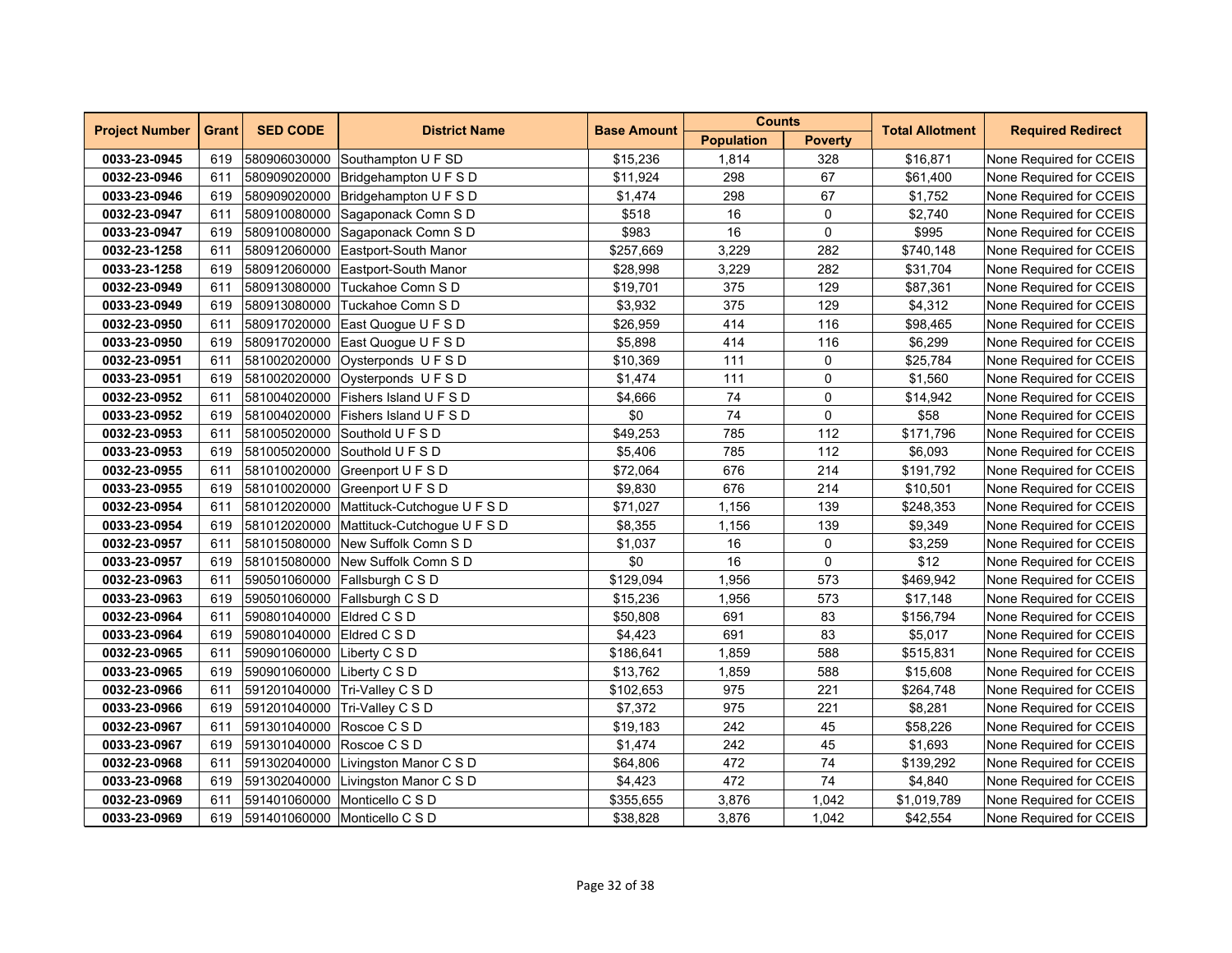| <b>Project Number</b> | <b>Grant</b> | <b>SED CODE</b>                |                                                    | <b>Counts</b><br><b>District Name</b><br><b>Base Amount</b> |                   | <b>Total Allotment</b> | <b>Required Redirect</b> |                         |
|-----------------------|--------------|--------------------------------|----------------------------------------------------|-------------------------------------------------------------|-------------------|------------------------|--------------------------|-------------------------|
|                       |              |                                |                                                    |                                                             | <b>Population</b> | <b>Poverty</b>         |                          |                         |
| 0032-23-1243          | 611          |                                | 591502040000 Sullivan West Central School District | \$143,092                                                   | 1,102             | 192                    | \$319,321                | None Required for CCEIS |
| 0033-23-1243          | 619          |                                | 591502040000 Sullivan West Central School District | \$12,287                                                    | 1,102             | 192                    | \$13,275                 | None Required for CCEIS |
| 0032-23-0973          | 611          | 600101060000 Waverly C S D     |                                                    | \$111,985                                                   | 1,564             | 368                    | \$373,633                | None Required for CCEIS |
| 0033-23-0973          | 619          | 600101060000                   | Waverly C S D                                      | \$12,779                                                    | 1,564             | 368                    | \$14,247                 | None Required for CCEIS |
| 0032-23-0974          | 611          | 600301040000                   | Candor C S D                                       | \$78,286                                                    | 797               | 197                    | \$212,763                | None Required for CCEIS |
| 0033-23-0974          | 619          | 600301040000                   | Candor C S D                                       | \$7,864                                                     | 797               | 197                    | \$8,618                  | None Required for CCEIS |
| 0032-23-0975          | 611          |                                | 600402040000 Newark Valley C S D                   | \$97,468                                                    | 1,164             | 265                    | \$291,125                | None Required for CCEIS |
| 0033-23-0975          | 619          |                                | 600402040000 Newark Valley C S D                   | \$11,796                                                    | 1,164             | 265                    | \$12,882                 | None Required for CCEIS |
| 0032-23-0976          | 611          | 600601060000                   | Owego-Apalachin C S D                              | \$205,306                                                   | 2,110             | 412                    | \$548,092                | None Required for CCEIS |
| 0033-23-0976          | 619          | 600601060000                   | Owego-Apalachin C S D                              | \$17,202                                                    | 2,110             | 412                    | \$19,125                 | None Required for CCEIS |
| 0032-23-0978          | 611          | 600801040000                   | Spencer-Van Etten C S D                            | \$81,396                                                    | 971               | 237                    | \$244,869                | None Required for CCEIS |
| 0033-23-0978          | 619          |                                | 600801040000 Spencer-Van Etten C S D               | \$11,796                                                    | 971               | 237                    | \$12,713                 | None Required for CCEIS |
| 0032-23-0979          | 611          | 600903040000 Tioga C S D       |                                                    | \$68,435                                                    | 988               | 244                    | \$235,114                | None Required for CCEIS |
| 0033-23-0979          | 619          | 600903040000 Tioga C S D       |                                                    | \$8,355                                                     | 988               | 244                    | \$9,290                  | None Required for CCEIS |
| 0032-23-0980          | 611          | 610301060000 Dryden C S D      |                                                    | \$177,828                                                   | 1,599             | 388                    | \$446,752                | 15% to CCEIS            |
| 0033-23-0980          | 619          | 610301060000                   | Dryden C S D                                       | \$17,694                                                    | 1,599             | 388                    | \$19,203                 | 15% to CCEIS            |
| 0032-23-0981          | 611          | 610327020000                   | George Junior Republic UFSD                        | \$68,435                                                    | 120               | 120                    | \$99,595                 | None Required for CCEIS |
| 0033-23-0981          | 619          |                                | 610327020000 George Junior Republic UFSD           | \$0                                                         | 120               | 120                    | \$0                      | None Required for CCEIS |
| 0032-23-0982          | 611          | 610501040000 Groton C S D      |                                                    | \$106,282                                                   | 884               | 192                    | \$252,237                | None Required for CCEIS |
| 0033-23-0982          | 619          | 610501040000 Groton C S D      |                                                    | \$10,321                                                    | 884               | 192                    | \$11,139                 | None Required for CCEIS |
| 0032-23-0983          | 611          | 610600010000   Ithaca City S D |                                                    | \$454,679                                                   | 5,940             | 978                    | \$1,397,712              | None Required for CCEIS |
| 0033-23-0983          | 619          | 610600010000   Ithaca City S D |                                                    | \$73,724                                                    | 5,940             | 978                    | \$79,013                 | None Required for CCEIS |
| 0032-23-0985          | 611          | 610801040000 Lansing C S D     |                                                    | \$90,210                                                    | 1,288             | 181                    | \$290,940                | None Required for CCEIS |
| 0033-23-0985          | 619          | 610801040000 Lansing C S D     |                                                    | \$7,864                                                     | 1,288             | 181                    | \$8,990                  | None Required for CCEIS |
| 0032-23-0986          | 611          | 610901040000 Newfield C S D    |                                                    | \$87,618                                                    | 796               | 234                    | \$226,426                | None Required for CCEIS |
| 0033-23-0986          | 619          |                                | 610901040000 Newfield C S D                        | \$10,813                                                    | 796               | 234                    | \$11,592                 | None Required for CCEIS |
| 0032-23-0987          | 611          | 611001040000                   | Trumansburg C S D                                  | \$116,651                                                   | 1,000             | 168                    | \$275,816                | None Required for CCEIS |
| 0033-23-0987          | 619          | 611001040000                   | Trumansburg C S D                                  | \$7,372                                                     | 1,000             | 168                    | \$8,265                  | None Required for CCEIS |
| 0032-23-0990          | 611          |                                | 620600010000 Kingston City S D                     | \$733,604                                                   | 7,784             | 1,684                  | \$2,017,998              | None Required for CCEIS |
| 0033-23-0990          | 619          |                                | 620600010000 Kingston City S D                     | \$77,656                                                    | 7,784             | 1,684                  | \$84,860                 | None Required for CCEIS |
| 0032-23-0995          | 611          |                                | 620803040000 Highland C S D                        | \$168,496                                                   | 1,733             | 269                    | \$441,654                | None Required for CCEIS |
| 0033-23-0995          | 619          |                                | 620803040000 Highland C S D                        | \$17,694                                                    | 1,733             | 269                    | \$19,226                 | None Required for CCEIS |
| 0032-23-0997          | 611          |                                | 620901060000 Rondout Valley C S D                  | \$236,931                                                   | 2,231             | 385                    | \$593,259                | None Required for CCEIS |
| 0033-23-0997          | 619          |                                | 620901060000 Rondout Valley C S D                  | \$16,711                                                    | 2,231             | 385                    | \$18,709                 | None Required for CCEIS |
| 0032-23-0998          | 611          |                                | 621001060000 Marlboro C S D                        | \$179,383                                                   | 2,030             | 377                    | \$506,832                | None Required for CCEIS |
| 0033-23-0998          | 619          |                                | 621001060000 Marlboro C S D                        | \$13,762                                                    | 2,030             | 377                    | \$15,598                 | None Required for CCEIS |
| 0032-23-0999          | 611          |                                | 621101060000 New Paltz C S D                       | \$171,088                                                   | 2,180             | 233                    | \$501,972                | None Required for CCEIS |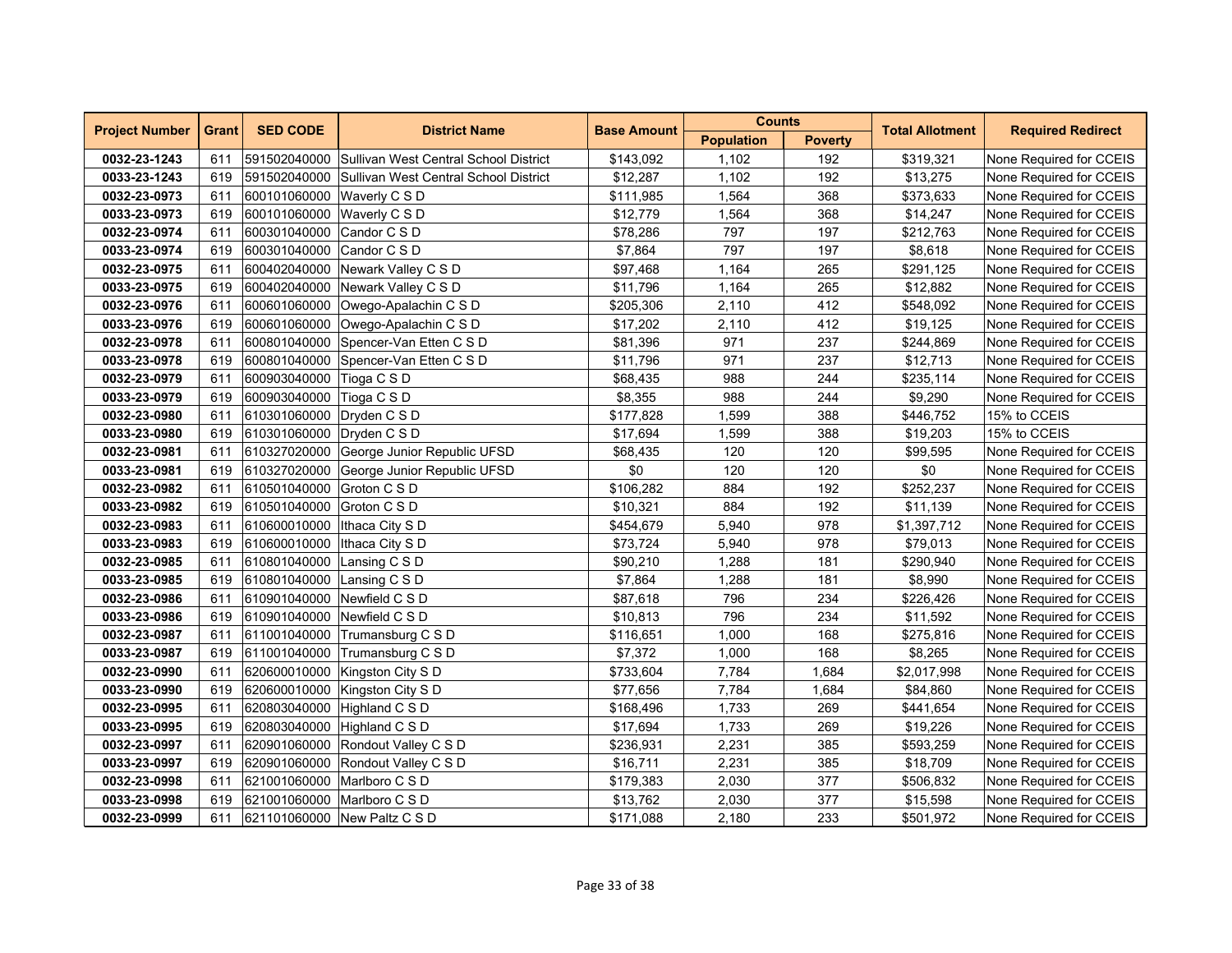| <b>Project Number</b> | <b>Grant</b> | <b>SED CODE</b>             | <b>District Name</b>              | <b>Base Amount</b> | <b>Counts</b>     |                | <b>Total Allotment</b> | <b>Required Redirect</b> |
|-----------------------|--------------|-----------------------------|-----------------------------------|--------------------|-------------------|----------------|------------------------|--------------------------|
|                       |              |                             |                                   |                    | <b>Population</b> | <b>Poverty</b> |                        |                          |
| 0033-23-0999          | 619          |                             | 621101060000 New Paltz C S D      | \$19,660           | 2,180             | 233            | \$21,515               | None Required for CCEIS  |
| 0032-23-1000          | 611          | 621201060000 Onteora C S D  |                                   | \$182,494          | 1,392             | 263            | \$407,572              | None Required for CCEIS  |
| 0033-23-1000          | 619          | 621201060000                | Onteora C S D                     | \$12,779           | 1,392             | 263            | \$14,042               | None Required for CCEIS  |
| 0032-23-1001          | 611          | 621601060000                | Saugerties C S D                  | \$238,486          | 2,832             | 493            | \$691,321              | None Required for CCEIS  |
| 0033-23-1001          | 619          |                             | 621601060000 Saugerties C S D     | \$25,066           | 2,832             | 493            | \$27,606               | None Required for CCEIS  |
| 0032-23-1003          | 611          | 621801060000 Wallkill C S D |                                   | \$320,919          | 2,999             | 406            | \$786,437              | None Required for CCEIS  |
| 0033-23-1003          | 619          | 621801060000 Wallkill C S D |                                   | \$26,541           | 2,999             | 406            | \$29,152               | None Required for CCEIS  |
| 0032-23-1004          | 611          |                             | 622002060000 Ellenville C S D     | \$159,164          | 1,660             | 431            | \$441,754              | None Required for CCEIS  |
| 0033-23-1004          | 619          | 622002060000                | Ellenville C S D                  | \$14,253           | 1,660             | 431            | \$15,838               | None Required for CCEIS  |
| 0032-23-1006          | 611          | 630101040000 Bolton C S D   |                                   | \$15,035           | 188               | 34             | \$45,250               | None Required for CCEIS  |
| 0033-23-1006          | 619          | 630101040000 Bolton C S D   |                                   | \$1,966            | 188               | 34             | \$2,135                | None Required for CCEIS  |
| 0032-23-1007          | 611          |                             | 630202040000 North Warren C S D   | \$67,917           | 521               | 95             | \$151,745              | None Required for CCEIS  |
| 0033-23-1007          | 619          |                             | 630202040000 North Warren C S D   | \$4,915            | 521               | 95             | \$5,386                | None Required for CCEIS  |
| 0032-23-1008          | 611          |                             | 630300010000 Glens Falls City S D | \$227,080          | 2,294             | 475            | \$603,029              | 15% to CCEIS             |
| 0033-23-1008          | 619          |                             | 630300010000 Glens Falls City S D | \$24,083           | 2,294             | 475            | \$26,192               | 15% to CCEIS             |
| 0032-23-1009          | 611          | 630601040000                | Johnsburg C S D                   | \$25,404           | 332               | 64             | \$79,240               | None Required for CCEIS  |
| 0033-23-1009          | 619          | 630601040000                | Johnsburg C S D                   | \$2,457            | 332               | 64             | \$2,758                | None Required for CCEIS  |
| 0032-23-1010          | 611          |                             | 630701040000 Lake George CSD      | \$94,358           | 736               | 52             | \$202,848              | None Required for CCEIS  |
| 0033-23-1010          | 619          |                             | 630701040000 Lake George CSD      | \$5,898            | 736               | 52             | \$6,506                | None Required for CCEIS  |
| 0032-23-1011          | 611          |                             | 630801040000 Hadley Luzerne C S D | \$79,841           | 713               | 171            | \$199,512              | None Required for CCEIS  |
| 0033-23-1011          | 619          |                             | 630801040000 Hadley Luzerne C S D | \$6,881            | 713               | 171            | \$7,552                | None Required for CCEIS  |
| 0032-23-1012          | 611          |                             | 630902030000 Queensbury U F S D   | \$249,892          | 3,301             | 585            | \$778,971              | None Required for CCEIS  |
| 0033-23-1012          | 619          |                             | 630902030000 Queensbury U F S D   | \$27,524           | 3,301             | 585            | \$30,491               | None Required for CCEIS  |
| 0032-23-1015          | 611          |                             | 630918080000 Glens Falls Comn S D | \$27,478           | 169               | 117            | \$65,080               | None Required for CCEIS  |
| 0033-23-1015          | 619          |                             | 630918080000 Glens Falls Comn S D | \$2,949            | 169               | 117            | \$3,160                | None Required for CCEIS  |
| 0032-23-1016          | 611          |                             | 631201040000 Warrensburg CSD      | \$111,985          | 738               | 170            | \$235,008              | 15% to CCEIS             |
| 0033-23-1016          | 619          | 631201040000                | Warrensburg CSD                   | \$12,287           | 738               | 170            | \$12,977               | 15% to CCEIS             |
| 0032-23-1017          | 611          | 640101040000 Argyle C S D   |                                   | \$61,177           | 505               | 98             | \$143,145              | 15% to CCEIS             |
| 0033-23-1017          | 619          | 640101040000 Argyle C S D   |                                   | \$3,440            | 505               | 98             | \$3,900                | 15% to CCEIS             |
| 0032-23-1018          | 611          |                             | 640502040000 Fort Ann C S D       | \$42,513           | 475               | 120            | \$122,973              | None Required for CCEIS  |
| 0033-23-1018          | 619          | 640502040000 Fort Ann C S D |                                   | \$2,457            | 475               | 120            | \$2,909                | None Required for CCEIS  |
| 0032-23-1019          | 611          |                             | 640601020000 Fort Edward U F S D  | \$67,917           | 441               | 111            | \$142,568              | None Required for CCEIS  |
| 0033-23-1019          | 619          |                             | 640601020000 Fort Edward U F S D  | \$9,338            | 441               | 111            | \$9,756                | None Required for CCEIS  |
| 0032-23-1020          | 611          |                             | 640701040000 Granville C S D      | \$129,612          | 1,156             | 232            | \$318,172              | 15% to CCEIS             |
| 0033-23-1020          | 619          |                             | 640701040000 Granville C S D      | \$10,321           | 1,156             | 232            | \$11,379               | 15% to CCEIS             |
| 0032-23-1021          | 611          |                             | 640801040000 Greenwich C S D      | \$77,767           | 994               | 143            | \$233,079              | None Required for CCEIS  |
| 0033-23-1021          | 619          |                             | 640801040000 Greenwich C S D      | \$7,372            | 994               | 143            | \$8,243                | None Required for CCEIS  |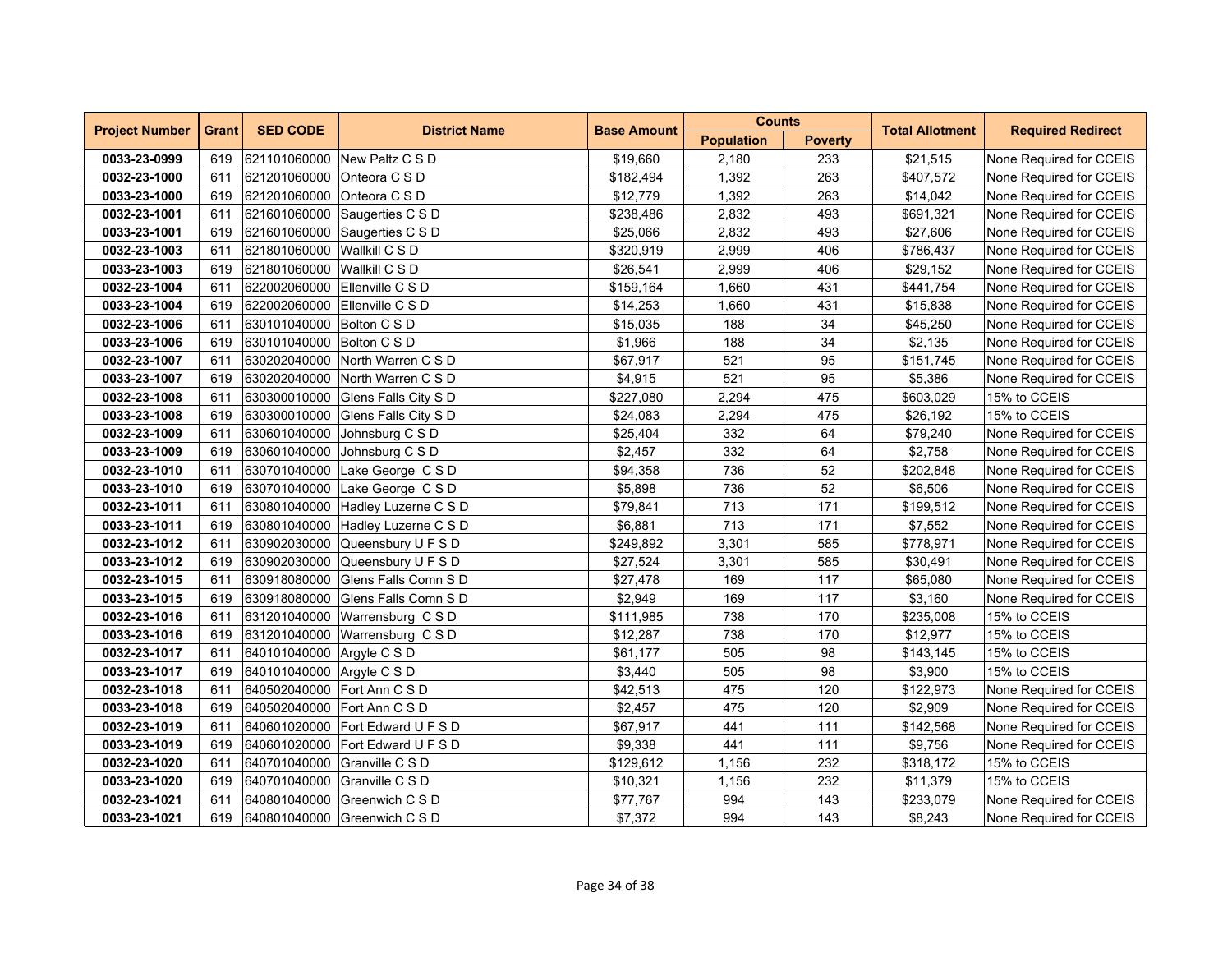| <b>Project Number</b> | <b>Grant</b> | <b>SED CODE</b>             | <b>District Name</b>                   | <b>Base Amount</b> | <b>Counts</b>     |                | <b>Total Allotment</b> | <b>Required Redirect</b> |
|-----------------------|--------------|-----------------------------|----------------------------------------|--------------------|-------------------|----------------|------------------------|--------------------------|
|                       |              |                             |                                        |                    | <b>Population</b> | <b>Poverty</b> |                        |                          |
| 0032-23-1022          | 611          | 641001040000 Hartford C S D |                                        | \$48,734           | 472               | 100            | \$126,361              | None Required for CCEIS  |
| 0033-23-1022          | 619          | 641001040000 Hartford C S D |                                        | \$2,457            | 472               | 100            | \$2,892                | None Required for CCEIS  |
| 0032-23-1023          | 611          | 641301060000                | Hudson Falls C S D                     | \$233,820          | 2,383             | 549            | \$631,067              | None Required for CCEIS  |
| 0033-23-1023          | 619          | 641301060000                | Hudson Falls C S D                     | \$16,219           | 2,383             | 549            | \$18,447               | None Required for CCEIS  |
| 0032-23-1024          | 611          | 641401040000 Putnam C S D   |                                        | \$3,629            | 43                | 19             | \$11,895               | None Required for CCEIS  |
| 0033-23-1024          | 619          | 641401040000 Putnam C S D   |                                        | \$491              | 43                | 19             | \$537                  | None Required for CCEIS  |
| 0032-23-1025          | 611          | 641501040000 Salem CSD      |                                        | \$66,361           | 601               | 141            | \$166,855              | None Required for CCEIS  |
| 0033-23-1025          | 619          | 641501040000                | Salem CSD                              | \$5,898            | 601               | 141            | \$6,462                | None Required for CCEIS  |
| 0032-23-1026          | 611          | 641610040000                | Cambridge C S D                        | \$88,655           | 892               | 189            | \$235,359              | None Required for CCEIS  |
| 0033-23-1026          | 619          | 641610040000                | Cambridge C S D                        | \$10,813           | 892               | 189            | \$11,635               | None Required for CCEIS  |
| 0032-23-1028          | 611          |                             | 641701060000 Whitehall C S D           | \$76,730           | 749               | 229            | \$208,407              | 15% to CCEIS             |
| 0033-23-1028          | 619          |                             | 641701060000 Whitehall C S D           | \$6,881            | 749               | 229            | \$7,620                | 15% to CCEIS             |
| 0032-23-1030          | 611          | 650101060000 Newark C S D   |                                        | \$258,187          | 2,264             | 590            | \$643,861              | None Required for CCEIS  |
| 0033-23-1030          | 619          | 650101060000 Newark C S D   |                                        | \$40,303           | 2,264             | 590            | \$42,467               | None Required for CCEIS  |
| 0032-23-1032          | 611          | 650301040000                | Clyde-Savannah C S D                   | \$136,352          | 893               | 221            | \$287,060              | 15% to CCEIS             |
| 0033-23-1032          | 619          |                             | 650301040000 Clyde-Savannah C S D      | \$18,677           | 893               | 221            | \$19,522               | 15% to CCEIS             |
| 0032-23-1033          | 611          | 650501040000                | Lyons C S D                            | \$137,389          | 996               | 303            | \$312,306              | None Required for CCEIS  |
| 0033-23-1033          | 619          | 650501040000 Lyons C S D    |                                        | \$21,626           | 996               | 303            | \$22,607               | None Required for CCEIS  |
| 0032-23-1034          | 611          | 650701040000 Marion C S D   |                                        | \$88,136           | 739               | 136            | \$207,191              | None Required for CCEIS  |
| 0033-23-1034          | 619          | 650701040000 Marion C S D   |                                        | \$9,830            | 739               | 136            | \$10,497               | None Required for CCEIS  |
| 0032-23-1035          | 611          | 650801060000                | Wayne C S D                            | \$211,527          | 2,297             | 343            | \$571,947              | 15% to CCEIS             |
| 0033-23-1035          | 619          | 650801060000 Wayne C S D    |                                        | \$19,168           | 2,297             | 343            | \$21,189               | 15% to CCEIS             |
| 0032-23-1036          | 611          |                             | 650901060000 Palmyra-Macedon C S D     | \$156,571          | 1,953             | 394            | \$475,380              | None Required for CCEIS  |
| 0033-23-1036          | 619          |                             | 650901060000 Palmyra-Macedon C S D     | \$20,643           | 1,953             | 394            | \$22,431               | None Required for CCEIS  |
| 0032-23-1037          | 611          |                             | 650902040000 Gananda C S D             | \$88,655           | 970               | 146            | \$240,996              | None Required for CCEIS  |
| 0033-23-1037          | 619          | 650902040000                | Gananda C S D                          | \$9,338            | 970               | 146            | \$10,192               | None Required for CCEIS  |
| 0032-23-1038          | 611          | 651201060000                | Sodus C S D                            | \$169,014          | 1,114             | 373            | \$368,774              | None Required for CCEIS  |
| 0033-23-1038          | 619          | 651201060000                | Sodus C S D                            | \$18,185           | 1,114             | 373            | \$19,305               | None Required for CCEIS  |
| 0032-23-1039          | 611          |                             | 651402040000 Williamson C S D          | \$136,870          | 1,126             | 250            | \$323,438              | None Required for CCEIS  |
| 0033-23-1039          | 619          |                             | 651402040000 Williamson C S D          | \$12,287           | 1,126             | 250            | \$13,334               | None Required for CCEIS  |
| 0032-23-1040          | 611          |                             | 651501060000 North Rose-Wolcott C S D  | \$154,498          | 1,233             | 328            | \$365,348              | None Required for CCEIS  |
| 0033-23-1040          | 619          | 651501060000                | North Rose-Wolcott C S D               | \$18,185           | 1,233             | 328            | \$19,368               | None Required for CCEIS  |
| 0032-23-1041          | 611          |                             | 651503040000 Red Creek C S D           | \$99,542           | 898               | 214            | \$250,099              | None Required for CCEIS  |
| 0033-23-1041          | 619          |                             | 651503040000 Red Creek C S D           | \$8,847            | 898               | 214            | \$9,691                | None Required for CCEIS  |
| 0032-23-1042          | 611          |                             | 660101030000 Katonah-Lewisboro U F S D | \$236,931          | 3,511             | 96             | \$736,103              | None Required for CCEIS  |
| 0033-23-1042          | 619          |                             | 660101030000 Katonah-Lewisboro U F S D | \$28,015           | 3,511             | 96             | \$30,813               | None Required for CCEIS  |
| 0032-23-1043          | 611          | 660102060000 Bedford C S D  |                                        | \$259,743          | 4,550             | 673            | \$972,902              | None Required for CCEIS  |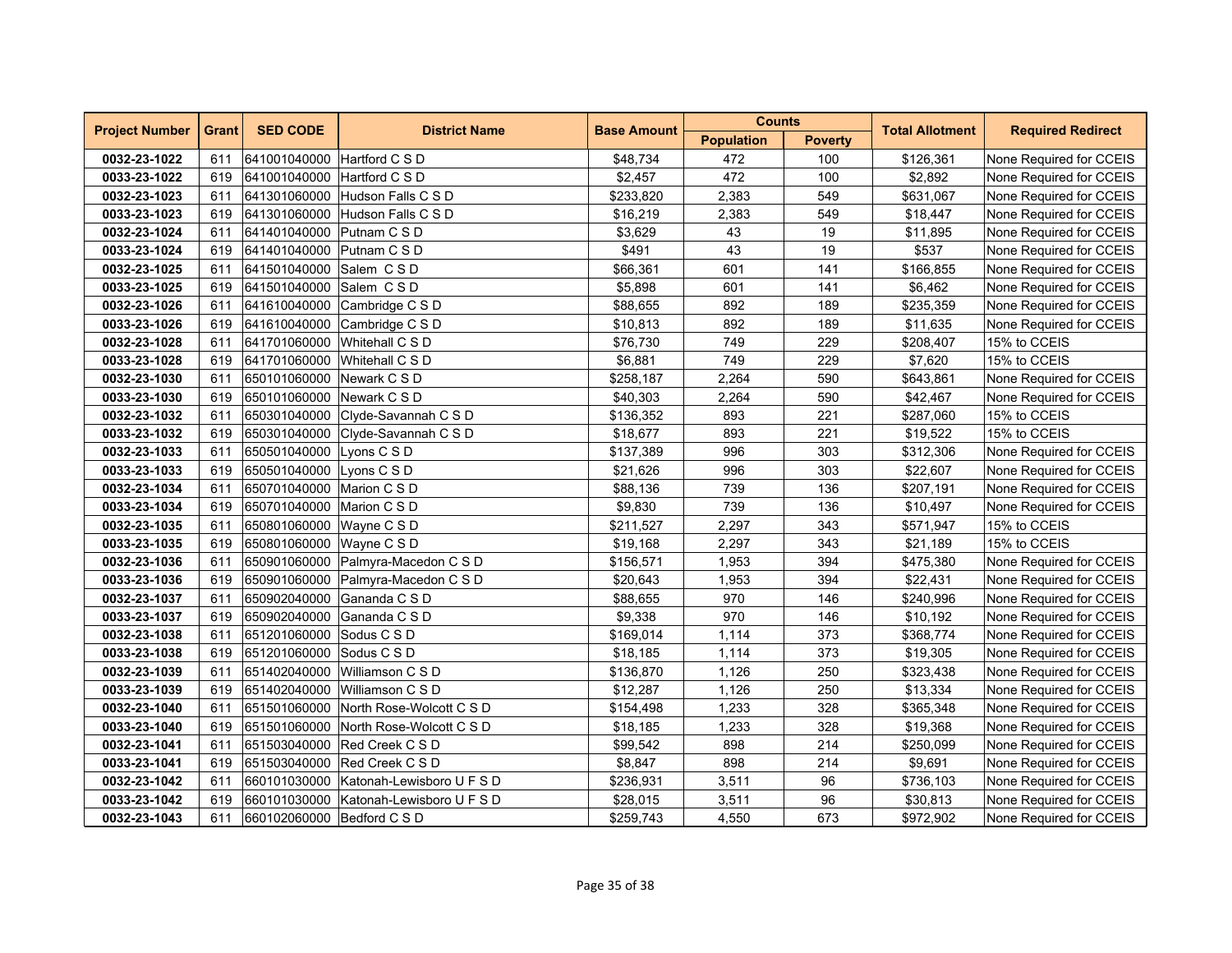| <b>Project Number</b> | <b>Grant</b> | <b>SED CODE</b>             | <b>District Name</b>                    | <b>Base Amount</b> | <b>Counts</b>     |                | <b>Total Allotment</b> | <b>Required Redirect</b> |
|-----------------------|--------------|-----------------------------|-----------------------------------------|--------------------|-------------------|----------------|------------------------|--------------------------|
|                       |              |                             |                                         |                    | <b>Population</b> | <b>Poverty</b> |                        |                          |
| 0033-23-1043          | 619          | 660102060000                | Bedford C S D                           | \$30,964           | 4,550             | 673            | \$34,963               | None Required for CCEIS  |
| 0032-23-1045          | 611          |                             | 660202030000 Croton-Harmon U F S D      | \$99,024           | 1,605             | 85             | \$332,180              | None Required for CCEIS  |
| 0033-23-1045          | 619          | 660202030000                | Croton-Harmon U F S D                   | \$7,372            | 1,605             | 85             | \$8.680                | None Required for CCEIS  |
| 0032-23-1046          | 611          | 660203060000                | Hendrick Hudson C S D                   | \$231,746          | 2,406             | 287            | \$600,538              | None Required for CCEIS  |
| 0033-23-1046          | 619          | 660203060000                | Hendrick Hudson C S D                   | \$20,151           | 2,406             | 287            | \$22,219               | None Required for CCEIS  |
| 0032-23-1047          | 611          |                             | 660301030000 Eastchester U F S D        | \$185,086          | 3,532             | 15             | \$677,390              | None Required for CCEIS  |
| 0033-23-1047          | 619          |                             | 660301030000 Eastchester U F S D        | \$22,609           | 3,532             | 15             | \$25,369               | None Required for CCEIS  |
| 0032-23-1049          | 611          | 660302030000                | Tuckahoe U F S D                        | \$80,359           | 1,161             | 95             | \$253,064              | None Required for CCEIS  |
| 0033-23-1049          | 619          | 660302030000                | Tuckahoe U F S D                        | \$6,389            | 1,161             | 95             | \$7,358                | None Required for CCEIS  |
| 0032-23-1050          | 611          | 660303030000                | Bronxville U F S D                      | \$96,950           | 2,064             | 12             | \$385,029              | None Required for CCEIS  |
| 0033-23-1050          | 619          |                             | 660303030000 Bronxville U F S D         | \$2,457            | 2,064             | 12             | \$4,072                | None Required for CCEIS  |
| 0032-23-1051          | 611          |                             | 660401030000 Tarrytown UFSD             | \$144,647          | 3,789             | 704            | \$755,870              | None Required for CCEIS  |
| 0033-23-1051          | 619          |                             | 660401030000 Tarrytown UFSD             | \$14,253           | 3,789             | 704            | \$17,681               | None Required for CCEIS  |
| 0032-23-1053          | 611          | 660402020000                | Irvington U F S D                       | \$83,470           | 1,894             | 63             | \$354,101              | 15% to CCEIS             |
| 0033-23-1053          | 619          | 660402020000                | Irvington U F S D                       | \$8,355            | 1,894             | 63             | \$9,873                | 15% to CCEIS             |
| 0032-23-1054          | 611          |                             | 660403030000 Dobbs Ferry U F S D        | \$88,136           | 2,233             | 90             | \$409,106              | None Required for CCEIS  |
| 0033-23-1054          | 619          |                             | 660403030000 Dobbs Ferry U F S D        | \$9,338            | 2,233             | 90             | \$11,137               | None Required for CCEIS  |
| 0032-23-1055          | 611          | 660404030000                | Hastings-On-Hudson U F S D              | \$76,730           | 1,689             | 20             | \$313,699              | None Required for CCEIS  |
| 0033-23-1055          | 619          |                             | 660404030000 Hastings-On-Hudson U F S D | \$11,304           | 1,689             | 20             | \$12,633               | None Required for CCEIS  |
| 0032-23-1057          | 611          | 660405030000                | Ardsley U F S D                         | \$129,612          | 2,423             | 107            | \$479,021              | None Required for CCEIS  |
| 0033-23-1057          | 619          | 660405030000                | Ardsley U F S D                         | \$12,287           | 2,423             | 107            | \$14,246               | None Required for CCEIS  |
| 0032-23-1058          | 611          |                             | 660406030000 Edgemont U F S D           | \$92,284           | 2,063             | 3              | \$379,136              | None Required for CCEIS  |
| 0033-23-1058          | 619          |                             | 660406030000 Edgemont U F S D           | \$8,355            | 2,063             | 3              | \$9,963                | None Required for CCEIS  |
| 0032-23-1059          | 611          |                             | 660407060000 Greenburgh C S D           | \$188,715          | 3,137             | 445            | \$678,108              | None Required for CCEIS  |
| 0033-23-1059          | 619          |                             | 660407060000 Greenburgh C S D           | \$31,947           | 3,137             | 445            | \$34,691               | None Required for CCEIS  |
| 0032-23-1061          | 611          | 660409020000                | Elmsford U F S D                        | \$77,767           | 1,263             | 209            | \$278,408              | None Required for CCEIS  |
| 0033-23-1061          | 619          | 660409020000                | Elmsford U F S D                        | \$5,898            | 1,263             | 209            | \$7,023                | None Required for CCEIS  |
| 0032-23-1062          | 611          | 660410020000                | Greenburgh-Graham U F S D               | \$157,608          |                   |                | \$157,608              | None Required for CCEIS  |
| 0033-23-1062          | 619          | 660410020000                | Greenburgh-Graham U F S D               | \$0                |                   |                | \$0                    | None Required for CCEIS  |
| 0032-23-1063          | 611          |                             | 660411020000 Greenburgh Eleven U F S D  | \$198,047          | 55                | 55             | \$212,329              | None Required for CCEIS  |
| 0033-23-1063          | 619          | 660411020000                | Greenburgh Eleven U F S D               | \$0                | 55                | 55             | \$80                   | None Required for CCEIS  |
| 0032-23-1064          | 611          | 660412020000                | Greenburgh-North Castle UFSD            | \$79,323           | 8                 | 8              | \$81,400               | None Required for CCEIS  |
| 0033-23-1064          | 619          | 660412020000                | Greenburgh-North Castle UFSD            | \$0                | 8                 | 8              | \$0                    | None Required for CCEIS  |
| 0032-23-1066          | 611          | 660501060000                | Harrison C S D                          | \$197,529          | 4,435             | 333            | \$853,647              | None Required for CCEIS  |
| 0033-23-1066          | 619          | 660501060000 Harrison C S D |                                         | \$19,168           | 4,435             | 333            | \$22,847               | None Required for CCEIS  |
| 0032-23-1067          | 611          |                             | 660701030000 Mamaroneck U F S D         | \$320,401          | 7,114             | 476            | \$1,365,828            | None Required for CCEIS  |
| 0033-23-1067          | 619          |                             | 660701030000 Mamaroneck U F S D         | \$47,184           | 7,114             | 476            | \$53,046               | None Required for CCEIS  |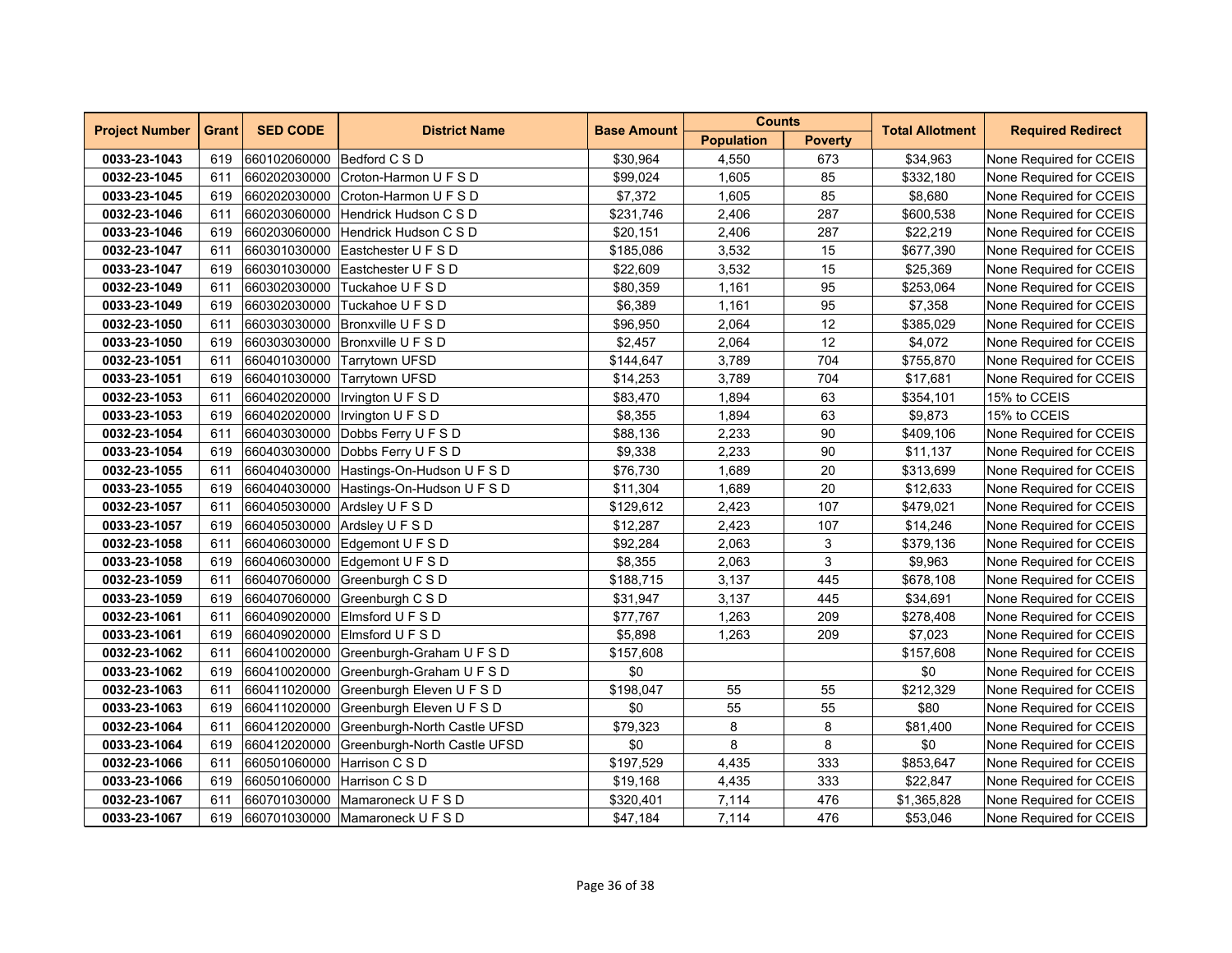| <b>Project Number</b> | <b>Grant</b> | <b>SED CODE</b>           | <b>District Name</b>                          | <b>Base Amount</b> | <b>Counts</b>     |                | <b>Total Allotment</b> |                          |
|-----------------------|--------------|---------------------------|-----------------------------------------------|--------------------|-------------------|----------------|------------------------|--------------------------|
|                       |              |                           |                                               |                    | <b>Population</b> | <b>Poverty</b> |                        | <b>Required Redirect</b> |
| 0032-23-1068          | 611          |                           | 660801060000 Mount Pleasant C S D             | \$152,424          | 2,394             | 100            | \$496,961              | None Required for CCEIS  |
| 0033-23-1068          | 619          |                           | 660801060000 Mount Pleasant C S D             | \$9,830            | 2,394             | 100            | \$11,762               | None Required for CCEIS  |
| 0032-23-1069          | 611          | 660802040000              | Pocantico Hills C S D                         | \$33,699           | 587               | 54             | \$121,739              | 15% to CCEIS             |
| 0033-23-1069          | 619          |                           | 660802040000 Pocantico Hills C S D            | \$3,440            | 587               | 54             | \$3,934                | 15% to CCEIS             |
| 0032-23-1071          | 611          |                           | 660803020000 Hawthorne-Cedar Knolls U F S D   | \$144,129          | 70                | 70             | \$162,306              | None Required for CCEIS  |
| 0033-23-1071          | 619          |                           | 660803020000 Hawthorne-Cedar Knolls U F S D   | \$0                | 70                | 70             | \$102                  | None Required for CCEIS  |
| 0032-23-1072          | 611          |                           | 660804020000 Mount Pleasant-Cottage U F S D   | \$165,903          | 194               | 194            | \$216,279              | None Required for CCEIS  |
| 0033-23-1072          | 619          | 660804020000              | Mount Pleasant-Cottage U F S D                | \$0                | 194               | 194            | \$283                  | None Required for CCEIS  |
| 0032-23-1073          | 611          | 660805030000              | Valhalla UFSD                                 | \$94,358           | 1,438             | 81             | \$303,839              | 15% to CCEIS             |
| 0033-23-1073          | 619          | 660805030000              | Valhalla UFSD                                 | \$10,813           | 1,438             | 81             | \$11,988               | 15% to CCEIS             |
| 0032-23-1074          | 611          |                           | 660806020000 Mount Pleasant-Blythdale U F S D | \$63,769           | 126               | 126            | \$96,488               | None Required for CCEIS  |
| 0033-23-1074          | 619          |                           | 660806020000 Mount Pleasant-Blythdale U F S D | \$5,406            | 126               | 126            | \$5,590                | None Required for CCEIS  |
| 0032-23-1075          | 611          |                           | 660809030000 Pleasantville U F S D            | \$129,094          | 1,652             | 75             | \$367,569              | None Required for CCEIS  |
| 0033-23-1075          | 619          |                           | 660809030000 Pleasantville U F S D            | \$7,372            | 1,652             | 75             | \$8,709                | None Required for CCEIS  |
| 0032-23-1076          | 611          | 660900010000              | Mount Vernon City S D                         | \$712,442          | 8,651             | 2,994          | \$2,275,482            | None Required for CCEIS  |
| 0033-23-1076          | 619          | 660900010000              | Mount Vernon City S D                         | \$64,877           | 8,651             | 2,994          | \$73,645               | None Required for CCEIS  |
| 0032-23-1077          | 611          |                           | 661004060000 Chappaqua C S D                  | \$202,195          | 3,641             | 79             | \$717,367              | None Required for CCEIS  |
| 0033-23-1077          | 619          |                           | 661004060000 Chappaqua C S D                  | \$17,202           | 3,641             | 79             | \$20,091               | None Required for CCEIS  |
| 0032-23-1078          | 611          |                           | 661100010000 New Rochelle City S D            | \$761,600          | 13,567            | 2,686          | \$2,970,123            | None Required for CCEIS  |
| 0033-23-1078          | 619          |                           | 661100010000 New Rochelle City S D            | \$82,571           | 13,567            | 2,686          | \$94,957               | None Required for CCEIS  |
| 0032-23-1080          | 611          |                           | 661201060000 Byram Hills C S D                | \$158,645          | 2,361             | 38             | \$491,109              | None Required for CCEIS  |
| 0033-23-1080          | 619          |                           | 661201060000 Byram Hills C S D                | \$8,847            | 2,361             | 38             | \$10,711               | None Required for CCEIS  |
| 0032-23-1081          | 611          |                           | 661301040000 North Salem C S D                | \$95,394           | 1,049             | 72             | \$249,766              | None Required for CCEIS  |
| 0033-23-1081          | 619          |                           | 661301040000 North Salem C S D                | \$8,847            | 1,049             | 72             | \$9,713                | None Required for CCEIS  |
| 0032-23-1083          | 611          |                           | 661401030000 Ossining U F S D                 | \$289,813          | 5,632             | 1,384          | \$1,239,117            | None Required for CCEIS  |
| 0033-23-1083          | 619          |                           | 661401030000 Ossining U F S D                 | \$28,998           | 5,632             | 1,384          | \$34,323               | None Required for CCEIS  |
| 0032-23-1086          | 611          |                           | 661402020000 Briarcliff Manor U F S D         | \$81,396           | 1,378             | 15             | \$274,572              | None Required for CCEIS  |
| 0033-23-1086          | 619          |                           | 661402020000 Briarcliff Manor U F S D         | \$8,847            | 1,378             | 15             | \$9,930                | None Required for CCEIS  |
| 0032-23-1087          | 611          |                           | 661500010000 Peekskill City S D               | \$305,366          | 3,561             | 1,251          | \$951,003              | None Required for CCEIS  |
| 0033-23-1087          | 619          |                           | 661500010000 Peekskill City S D               | \$43,743           | 3,561             | 1,251          | \$47,365               | None Required for CCEIS  |
| 0032-23-1089          | 611          |                           | 661601030000 Pelham U F S D                   | \$130,649          | 2,849             | 145            | \$543,808              | None Required for CCEIS  |
| 0033-23-1089          | 619          |                           | 661601030000 Pelham U F S D                   | \$9,830            | 2,849             | 145            | \$12,146               | None Required for CCEIS  |
| 0032-23-1090          | 611          | 661800010000 Rye City S D |                                               | \$105,245          | 4,394             | 12             | \$716,893              | None Required for CCEIS  |
| 0033-23-1090          | 619          | 661800010000 Rye City S D |                                               | \$12,779           | 4,394             | 12             | \$16,208               | None Required for CCEIS  |
| 0032-23-1091          | 611          |                           | 661901030000 Rye Neck U F S D                 | \$83,989           | 1,565             | 113            | \$314,972              | None Required for CCEIS  |
| 0033-23-1091          | 619          |                           | 661901030000 Rye Neck U F S D                 | \$7,372            | 1,565             | 113            | \$8,667                | None Required for CCEIS  |
| 0032-23-1093          | 611          |                           | 661904030000 Port Chester-Rye U F S D         | \$324,549          | 5,157             | 1,764          | \$1,253,794            | None Required for CCEIS  |